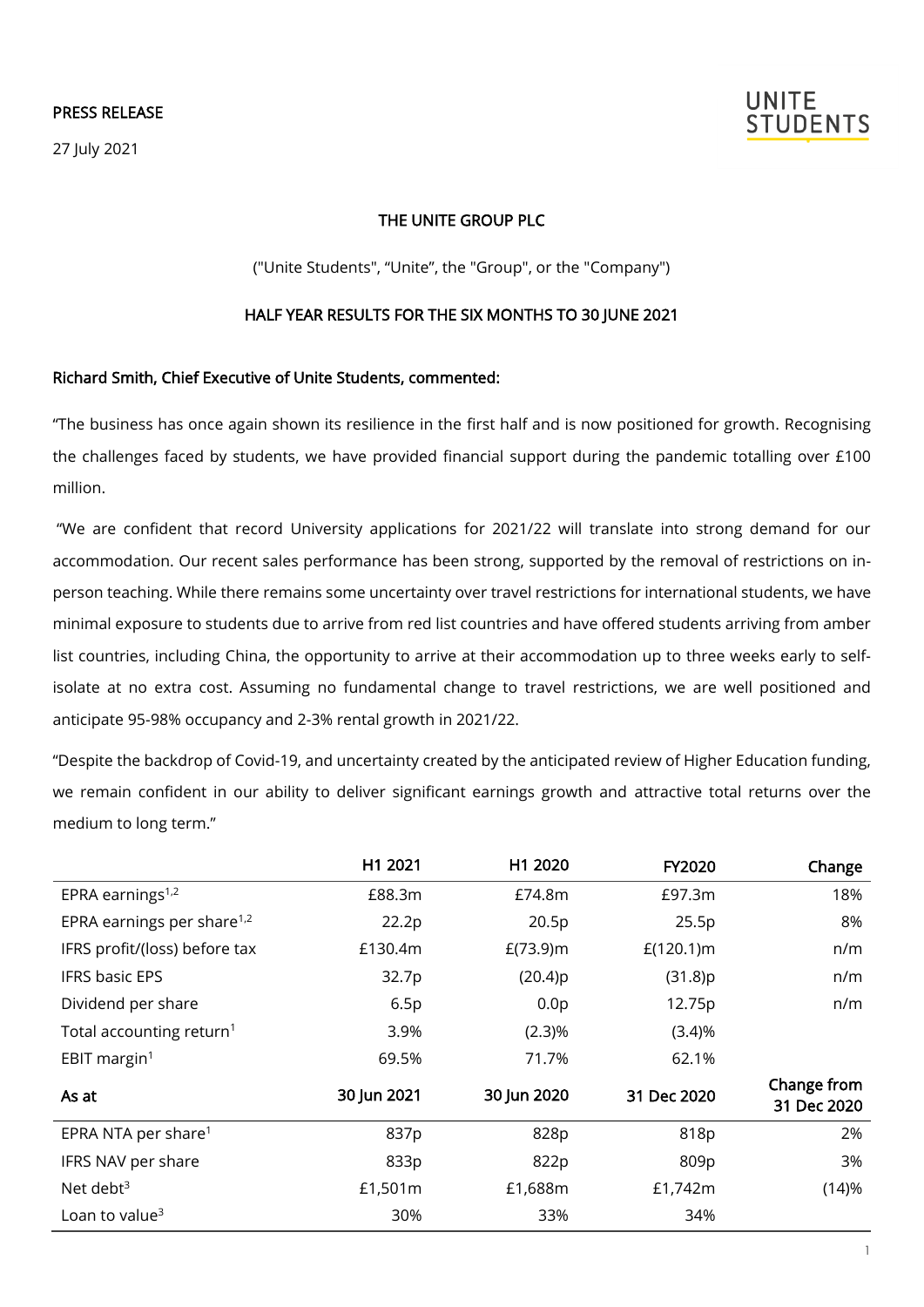# **HIGHLIGHTS**

# Resilient financial performance

- EPRA earnings up 18% to £88.3 million (H1 2020: £74.8 million) and EPRA EPS up 8% to 22.2 pence (H1 2020: 20.5 pence) $<sup>2</sup>$ </sup>
- EPRA profit includes £15.7 million (3.9 pence) from partial recognition of the LSAV performance fee
- 96% rent collection for the 2020/21 academic year<sup>4</sup>
- Guidance for EPRA EPS of 27-30 pence for FY2021 (2020: 25.5 pence), excluding the LSAV performance fee
- Interim dividend of 6.5p (H1 2020: nil), targeting at least 65% payout of EPRA EPS, excluding the LSAV performance fee for FY2021
- Profit before tax of £130.4 million (H1 2020: £73.9 million loss), driven by EPRA earnings and a valuation gain of £54.3 million in the period (H1 2020: £135.2 million loss)
- Total accounting return of 3.9% for H1 (H1 2020: (2.3)%)

# Further support for students during the pandemic

- All properties remained open during the latest national lockdown
- 10-week rental discount of 50% and four-week tenancy extension

# Strong demand for the 2021/22 academic year

- No restrictions on in-person teaching and learning in Universities from 16 August
- 4% growth in UCAS applications compared to 2020/21, driven by record 18-year old participation rate
- Reservations for 2021/22 academic year at 85% (2020/21: 82%, 2019/20: 91%)
- Demand underpinned by nominated beds and direct-let sales to re-bookers
- Targeting 95-98% occupancy for 2021/22 and rental growth of 2-3%
- Up to three weeks of free accommodation for students from amber list countries required to self-isolate

# Value creation through high-quality portfolio and growing pipeline

- EPRA NTA of 837 pence, up 2% (31 December 2020: 818 pence)
- 1.5% increase in property values in H1 on a like-for-like basis
- Secured pipeline of £769 million and 5,048 beds, generating a 6.5% yield on cost
- Exchanged contracts for a new c.1,000 bed development site in Stratford in London, subject to planning

# Active balance sheet management to position for growth

- LTV reduced through disposals to 30% at 30 June 2021<sup>3</sup> (31 December 2020: 34%), maintaining 35% target over the medium term
- Provides firepower for significant pipeline of new development and University partnership opportunities
- £261 million of disposals contracted in H1 (Unite share) at a blended yield of 4.9%
- LSAV joint venture extended by 10 years to September 2032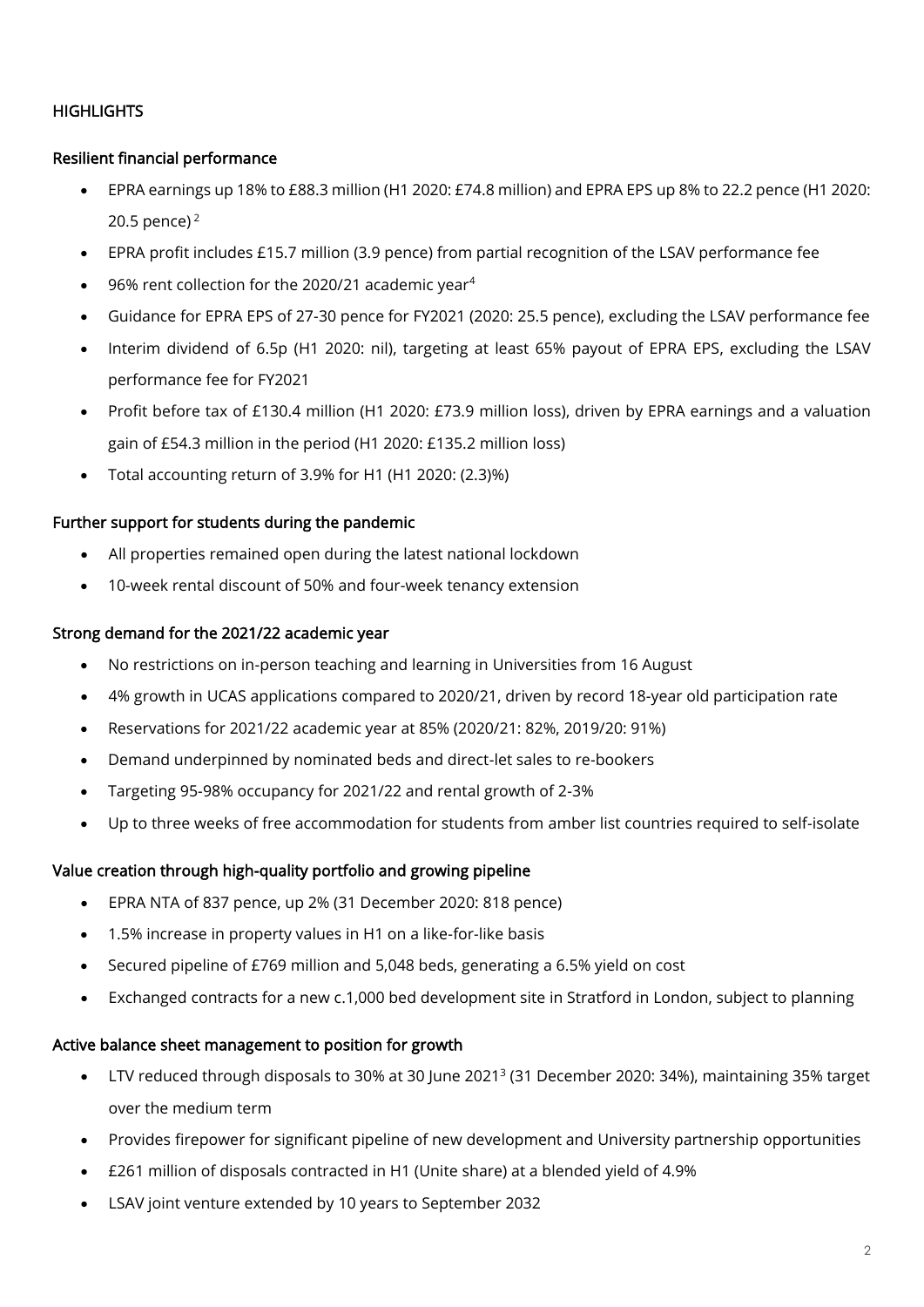<sup>1</sup> The financial statements are prepared in accordance with International Financial Reporting Standards (IFRS). These financial highlights are based on the European Public Real Estate Association (EPRA) best practice recommendations and these performance measures are published as they are intended to help users in the comparability of these results across other listed real estate companies in Europe. The metrics are also used internally to measure and manage the business and to align to the performance related conditions for Directors' remuneration. See glossary for definitions

<sup>2</sup> Excludes integration and acquisition costs in relation to the acquisition of Liberty Living

<sup>3</sup> Excludes IFRS 16 related balances recognised in respect of leased properties. See glossary for definitions

<sup>4</sup> Excluding the impact of the 10-week rental discount in Q1 2021

#### PRESENTATION

There will be a presentation for analysts and investors this morning at 8:30 a.m. BST. A live webcast can be accessed

vi[a this link.](https://webcasting.brrmedia.co.uk/broadcast/60ed94ad5e2a33610efd9513) To register for the event or to receive dial-in details, please contact [unite@powerscourt-group.com.](mailto:unite@powerscourt-group.com)

#### For further information, please contact:

### Unite Students

| Richard Smith / Joe Lister / Michael Burt | Tel: +44 117 302 7005 |
|-------------------------------------------|-----------------------|
| Unite press office                        | Tel: +44 117 450 6300 |
| <b>Powerscourt</b>                        |                       |
| Justin Griffiths / Victoria Heslop        | Tel: +44 20 7250 1446 |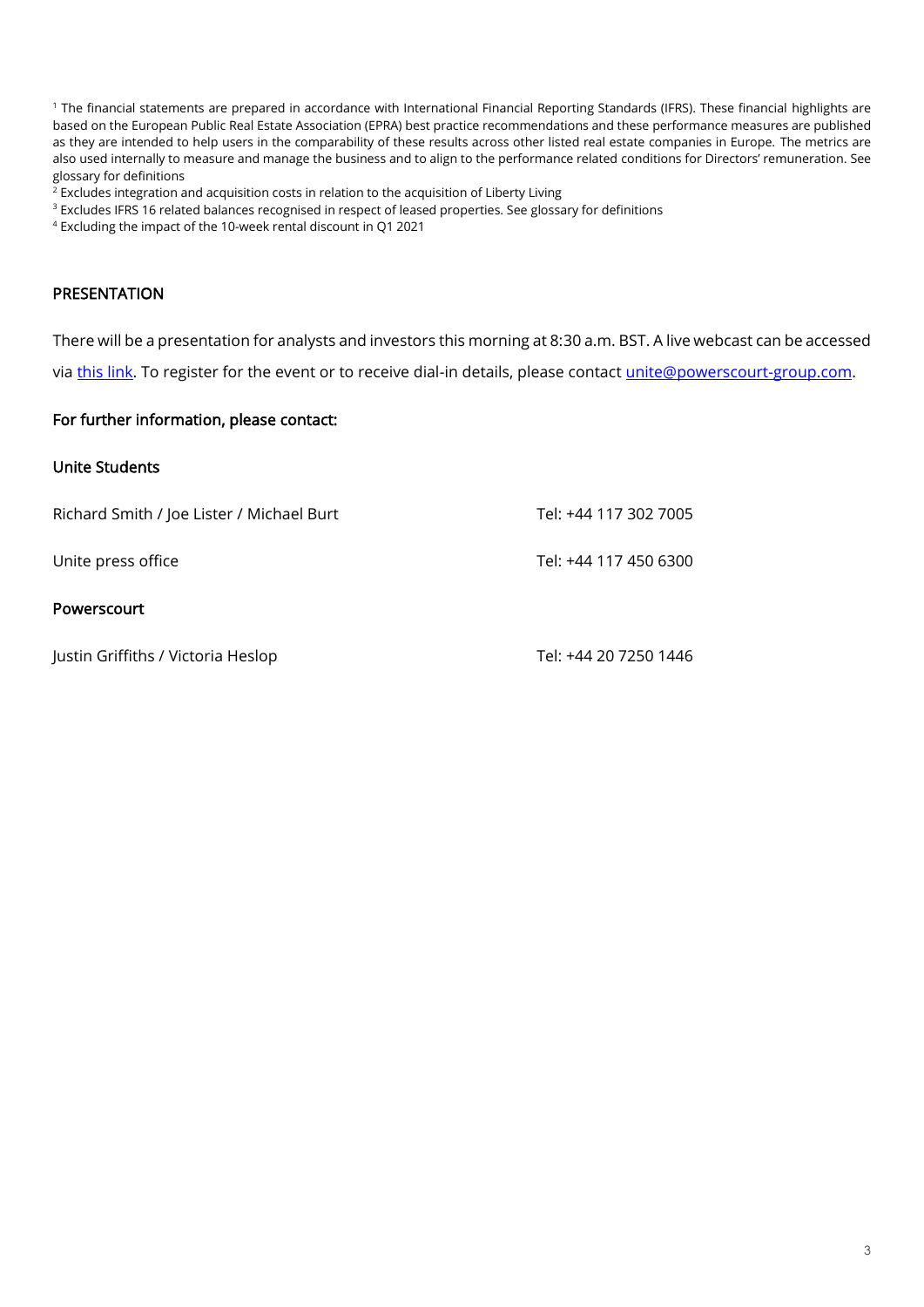### CHIEF EXECUTIVE'S REVIEW

During the first half, we once again demonstrated the quality and resilience of our operating platform. All of our properties remained open for students during the latest national lockdown, as they did throughout 2020, thanks to the commitment of our employees. Our focus during the pandemic has been on doing the right thing for all our stakeholders. To that end, we provided further rental discounts in the first half to those students unable to use their accommodation to reflect the challenges they have faced over the past year.

Our results in the first half reflect the ongoing disruption caused by Covid-19. EPRA earnings for the six months increased by 18% to £88.3 million (H1 2020: £74.8 million), which includes the recognition of a further £15.7 million in performance fee from our LSAV joint venture. This translates to 8% growth in EPRA EPS to 22.2 pence (H1 2020: 20.5 pence) based on an increased share count following our £300 million placing in June 2020.

We are announcing an interim dividend of 6.5p (H1 2020: nil), which reflects both the resilience of our earnings and a positive outlook for reservations for the 2021/22 academic year. We will distribute at least 65% of EPRA EPS excluding the LSAV performance fee as dividends for 2021, increasing to 80% as market conditions stabilise, which meets our REIT obligations.

EPRA NTA per share increased by 2% to 837 pence (31 December 2020: 818 pence) which, including the final dividend paid in the period, results in a total accounting return of 3.9% in the first six months of the year (H1 2020: (2.3)%). The Group recorded an IFRS profit before tax of £130.4 million (H1 2020: £73.9 million loss), driven by EPRA earnings and a valuation gain on the back of our sales performance for 2021/22.

| <b>Financial highlights</b>   | H1 2021 | H1 2020          | <b>FY2020</b> |
|-------------------------------|---------|------------------|---------------|
| EPRA earnings                 | £88.3m  | £74.8m           | £97.3m        |
| <b>EPRA EPS</b>               | 22.2p   | 20.5p            | 25.5p         |
| Dividend per share            | 6.5p    | 0.0 <sub>p</sub> | 12.75p        |
| Total accounting return       | 3.9%    | (2.3)%           | (3.4)%        |
| IFRS profit/(loss) before tax | £130.4m | $E(73.9)$ m      | $E(120.1)$ m  |
| <b>IFRS Basic EPS</b>         | 32.7p   | (20.4)p          | (31.8)p       |
|                               |         |                  |               |
| EPRA NTA per share            | 837p    | 828p             | 818p          |
| See-through LTV ratio         | 30%     | 33%              | 34%           |

Our key financial performance indicators are set out below:

### Encouraging progress for 2021/22

We have growing visibility over income as we approach the start of the 2021/22 academic year. Reservations are currently at 85% (2020/21: 82%, 2019/20: 91%), of which 80% are underpinned by nomination agreements with Universities and direct-let reservations with UK students. Current sales momentum is strong, with weekly sales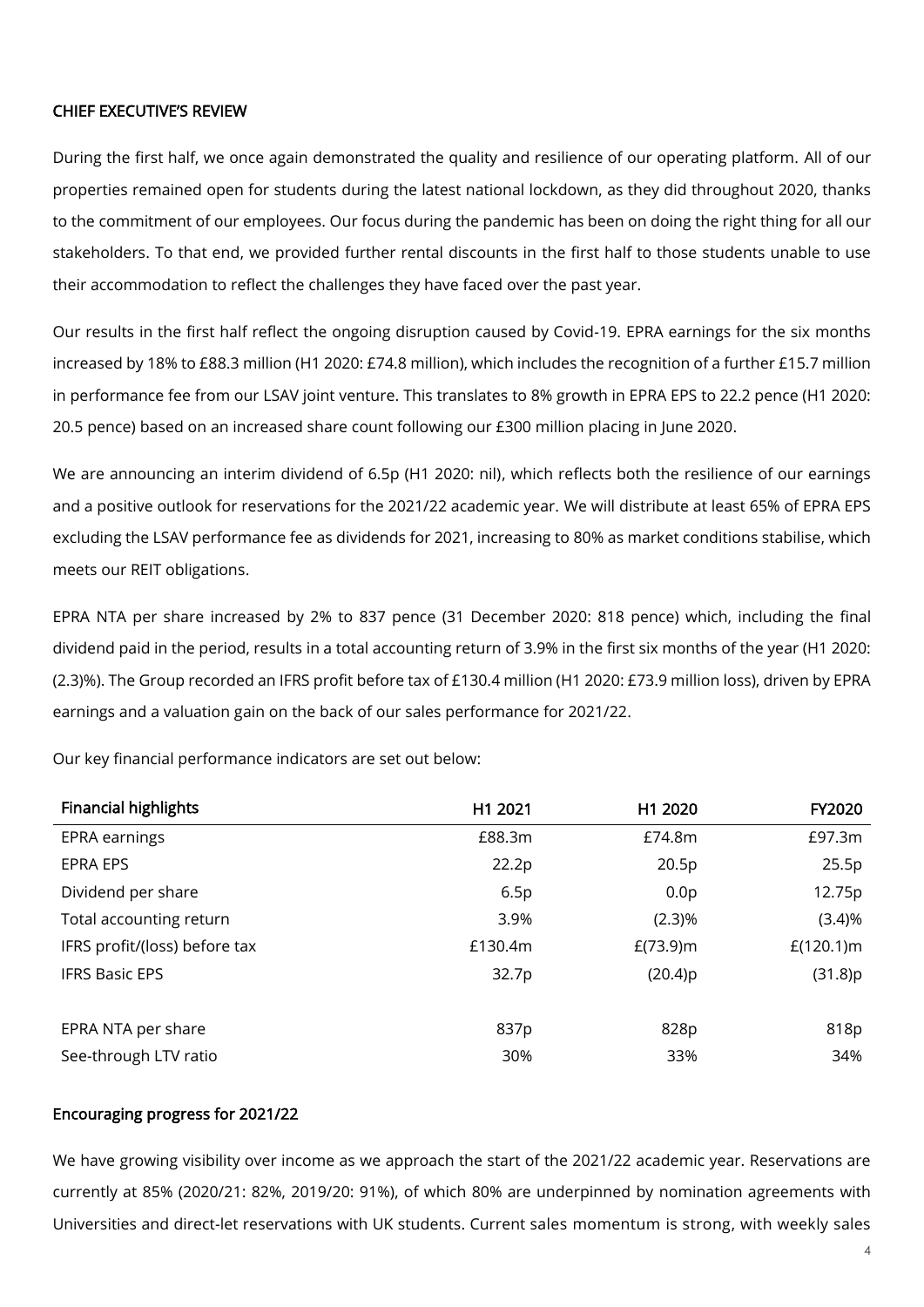running 30% ahead of 2019/20 levels in recent weeks. As a result, we remain confident that a record level of student applications will translate into strong demand for our accommodation, particularly following further easing of Covid-19 restrictions in the UK during July.

We are targeting 95-98% occupancy for 2021/22 (2020/21: 88%, 2019/20: 98%), which we expect to result in rental growth of 2-3%. This assumes University campuses remain open, offering in-person teaching to most students, and a supportive travel environment for international students.

#### Breakdown of reservations for 2021/22

| <b>Type</b>              | <b>Beds</b> | % of portfolio |
|--------------------------|-------------|----------------|
| Nomination agreements    | 37,200      | 51%            |
| UK direct let            | 12,400      | 17%            |
| International direct let | 12,100      | 17%            |
| Total                    | 61,700      | 85%            |

We are seeing healthy levels of demand from both UK and international students, reflecting increased confidence as lockdown restrictions have eased. We are particularly pleased with the progress made in attracting UK customers who might otherwise rent in the private sector. UK customers account for 51% of our direct-let bookings to date, around a 10 percentage point increase compared to 2020/21, underpinned by a high proportion of sales to re-bookers. This follows the successful launch of our group-booking tool and new domestic marketing campaign. We believe this also reflects a permanent shift in demand away from the private rented sector and towards purpose-built student accommodation (PBSA), driven by growing recognition by students and parents of the value of a trusted, institutional landlord following the significant support and flexibility we have offered during Covid-19.

We continue to closely monitor travel restrictions faced by international students and have the ability to quickly adapt our marketing focus to respond to changes in market conditions. Around 35% of our international bookings come from returning students who are already living in the UK. For those international students outside of the UK, the vast majority of our bookings come from amber list countries, who are required to self-isolate in their accommodation for up to 10 days on arrival. We have offered students arriving from amber list countries the option to self-isolate in our accommodation at no cost, by bringing forward their tenancy start date by up to three weeks.

International bookings from red list countries, who are required to stay in a managed quarantine hotel on arrival, currently account for less than 2% of our reservations for the 2021/22 academic year. While around 25-30% of our income is derived from international direct-let customers, our income risk is lower given the number of those students already in the UK. This aligns with our experience during the 2020/21 academic year where we have recognised around 80% of contracted income from international direct-let students.

We are anticipating a higher than usual volume of sales activity during Clearing, which follows UK exam results on 10 August. This will principally cater to direct-let students seeking accommodation, but there is also the opportunity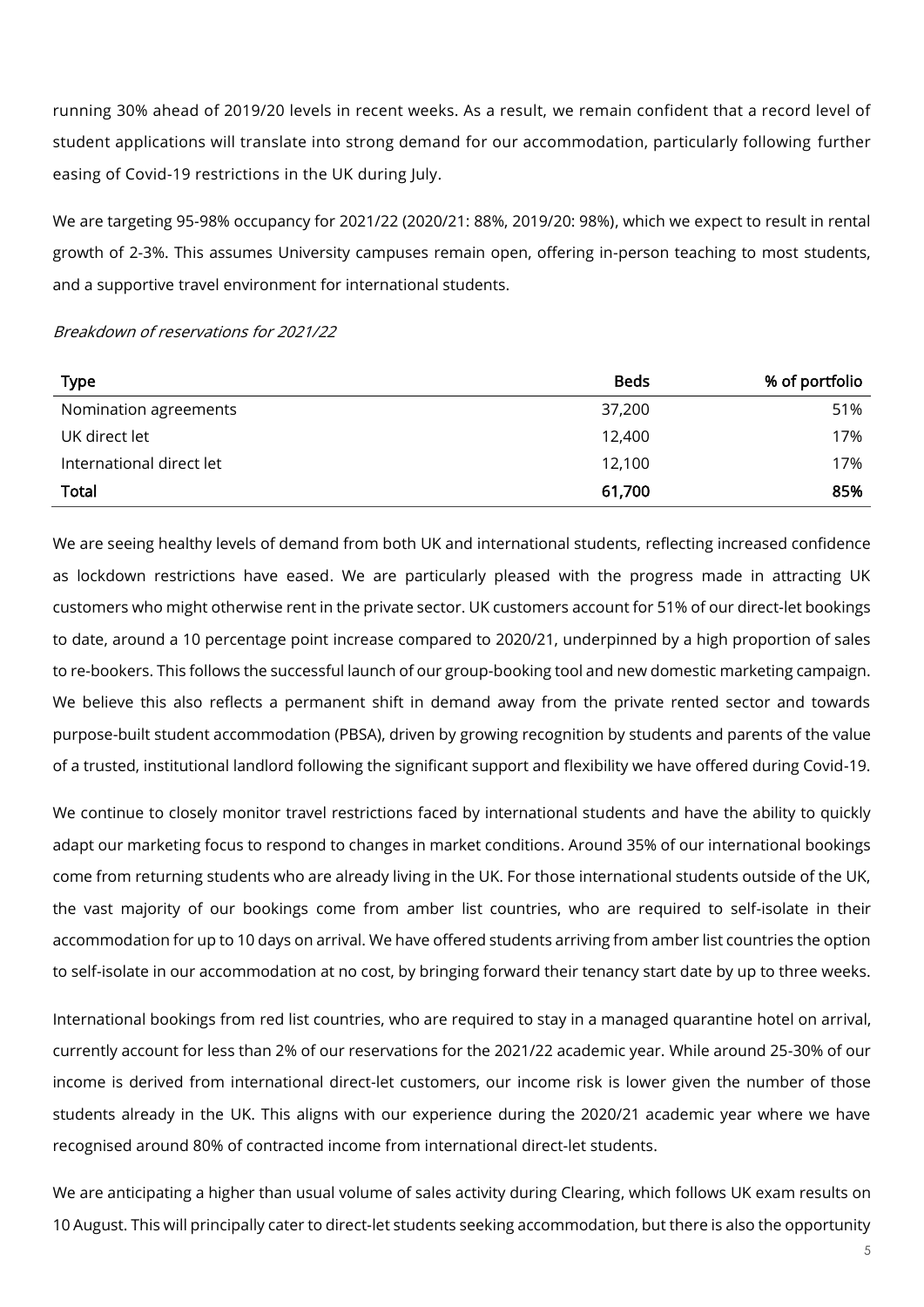to lease additional beds to Universities under nomination agreements once they have greater clarity on their student numbers for the 2021/22 academic year.

|                    | Nominations* |     |       |    |             |              |
|--------------------|--------------|-----|-------|----|-------------|--------------|
|                    |              | UK  | China | EU | Other Intl. | <b>Total</b> |
| First year         | n/a          | 9%  | 2%    | 1% | 1%          | n/a          |
| Returning students | n/a          | 10% | 3%    | 2% | 2%          | n/a          |
| Postgraduate       | n/a          | 1%  | 8%    | 0% | 1%          | n/a          |
| % of reservations  | 60%          | 20% | 13%   | 3% | 4%          | 100%         |
| % of portfolio     | 51%          | 17% | 11%   | 2% | 4%          | 85%          |

Breakdown of reservations for 2021/22 by domicile and year of study

\* All years and domiciles

### Continued support for students

Since the outbreak of Covid-19, we have strived to play our part and do the right thing for our students in a fair and proportionate way. In response to the national lockdown announced in January, students not living in their accommodation were able to apply for a 10-week rental discount and four-week complimentary tenancy extension. This covered the period up to the end of the Government's stay at home guidance on 29 March. Take up of the rental discount was around 45% for eligible students, reflecting the high number who returned to our buildings during the first half. This resulted in a £10 million reduction in rental income on a Unite share basis, equivalent to 2.5 pence per share for the 2021 financial year.

This means we have now provided over £100 million in financial support to students during the Covd-19 pandemic through a combination of rent waivers in summer 2020 and flexibility offered to students in the 2020/21 academic year. We believe this is the largest package of financial support offered by any student accommodation provider and reflects our leading position in the sector.

### Record student demand

We are anticipating record student numbers for the 2021/22 academic year, with UCAS data showing a 4% increase in the number of applicants as at the 30 June deadline compared to 2020/21. A record 43% of UK 18-year-olds have applied to University this year, reflecting growing awareness of the opportunities and life experience it provides. Applications from non-EU students are up 14%, including notable growth from China and India, which has helped to substantially offset the expected decline in EU applications (-43%) as a result of Brexit and Covid-19 travel restrictions.

All Higher Education students were allowed to return to in-person teaching from mid-May and the Government has recently confirmed that there will be no restrictions on in-person teaching and learning in Universities from 16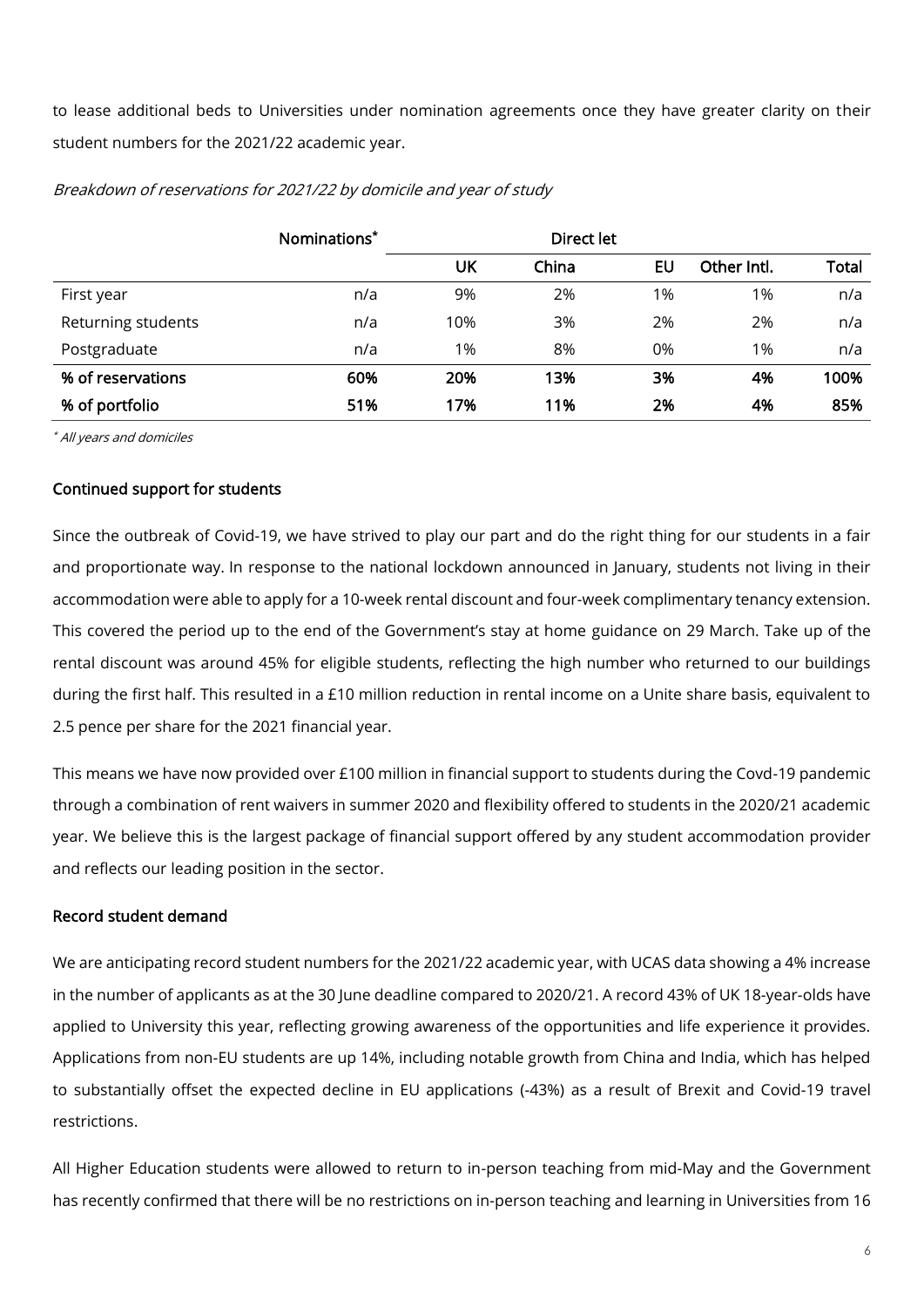August. A recent student survey by HEPI underlined that in-person teaching remains fundamental to student experience and their perception of value from their course. Universities will continue with blended learning in the Autumn term, albeit with a greater emphasis on in-person teaching in smaller groups, tutorials and practical settings.

There remains a risk that student numbers and demand for student accommodation could be impacted by a further wave of Covid-19. In particular, there is uncertainty over international student numbers, given ongoing travel restrictions.

#### Government policy

The Government's final response to the Augar Report on post-18 education and funding is now expected later this year alongside the next Comprehensive Spending Review. The recent Skills for Jobs White Paper underlines the Government's commitment to widen participation in post-18 education and strengthen the global standing of the UK Higher Education (HE) sector. Recent policy announcements from Government also suggest a greater emphasis on Further Education (FE) and technical qualifications, with these potentially being delivered through lower-ranked Universities.

We expect an increased focus on the quality of HE provision and research, leading to a further concentration of student numbers and funding in research-intensive and leading teaching-led Universities. Our University partners also recognise the benefits of collaboration with FE institutions to help deliver lifelong learning and respond to the regional needs of the economy and society. We are confident that our strategic alignment to higher and mid-tariff Universities, whose students account for 87% of our income, positions us to successfully navigate future changes to the Government's HE policy. In addition, we continue to actively manage our portfolio to increase our exposure to the strongest Universities through University partnerships as well as our investment and development activity.

#### Fire safety

Fire safety is a critical part of our health and safety strategy and how we operate as a responsible business. We are committed to going above and beyond minimum standards to provide a safe and secure environment for our students and employees. We were one of the first companies to take action to remove Aluminium Composite Materials (ACM) cladding from our buildings where needed and, in line with Government advice, have undertaken a thorough review of the use of High-Pressure Laminate (HPL) cladding on our properties.

Following additional assessments during the period, we have now identified 22 high-rise properties with HPL cladding within our portfolio. In line with our value of doing what's right, we will remove this cladding where it fails to meet regulations. All of our properties have been independently reviewed by fire safety experts and confirmed safe to operate and occupy.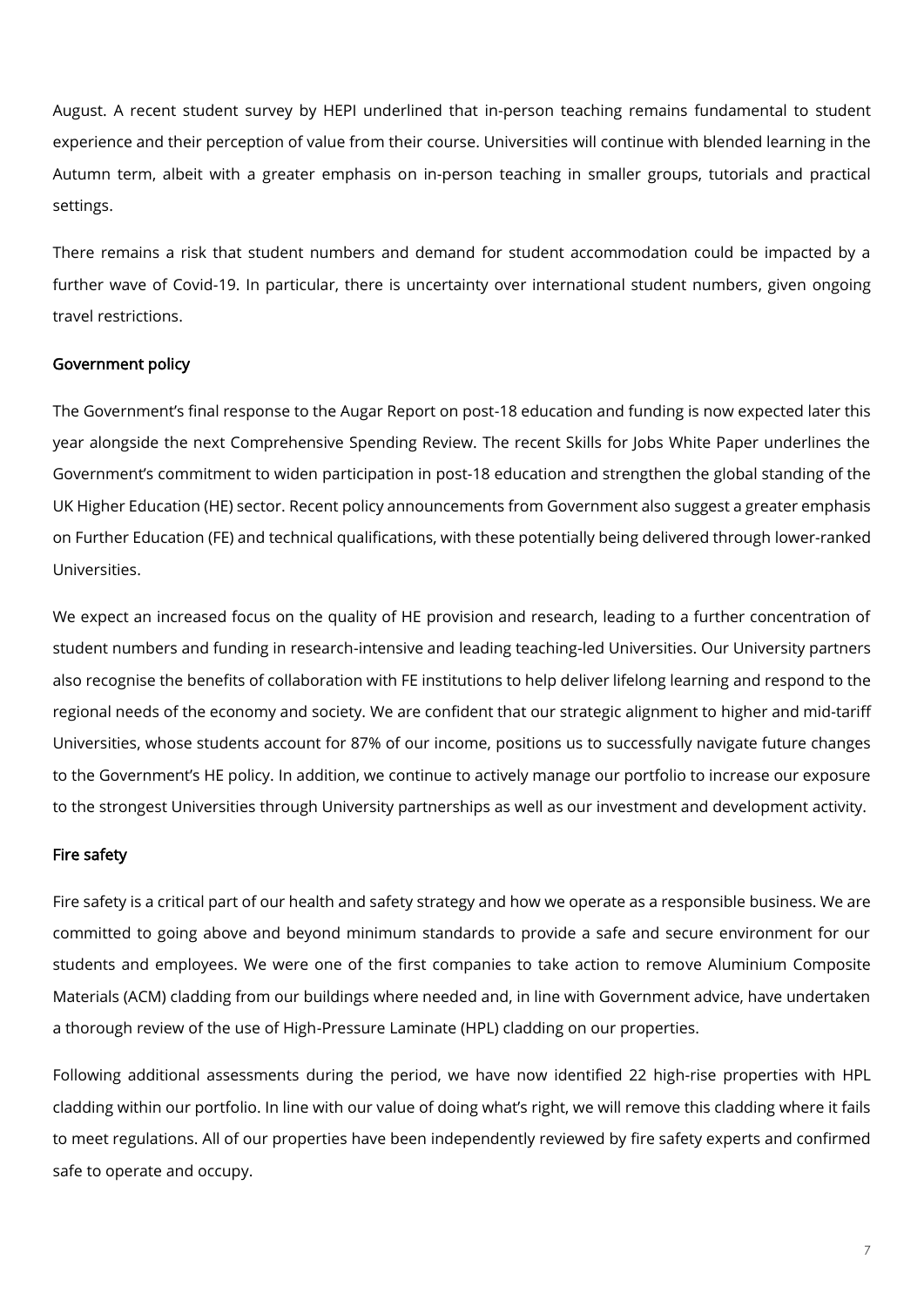The cost of replacing the HPL cladding is expected to be £96.4 million (Unite share: £45.2 million), which will be incurred over the next 12-36 months. We have fully provided for this spend in our period end balance sheet, having made a further £28.7 million provision during the period (Unite share: £15.6 million). We are seeking to mitigate the costs of cladding replacement through claims from contractors under build contracts, where appropriate, and are confident of recovering a proportion of our replacement costs.

### Delivering our sustainability strategy

We launched our new sustainability strategy with our preliminary results in March 2021. It includes targets for net zero carbon operations and development by 2030, a commitment to providing opportunities for all our employees irrespective of their background, gender or ethnicity and a pledge to raise standards across the student housing sector.

Our recent student research revealed they are more concerned about climate change than any other issue in 2021 – including Covid-19. As the UK's largest student accommodation provider, we will do all we can to facilitate students' efforts to live sustainably and in an environmentally-friendly way.

We plan to publish our net zero carbon roadmap before the end of 2021, including science-based targets which are consistent with reductions in carbon emissions required to keep global temperature increases to 1.5°C compared to pre-industrial levels. Reflecting our net zero ambition and desire to create resource-efficient buildings, we are increasing our investments in energy and water efficiency measures during 2021. These measures, including LED lighting, heat controls and low-energy heating solutions, will help to reduce consumption in our buildings, cut carbon emissions and operating costs and deliver the improvements required in Energy Performance Certificate (EPC) ratings over the next decade.

#### Positioned for growth

During the first half, we agreed a 10-year extension to our LSAV joint venture with GIC, which had an original scheduled maturity in September 2022. Our successful partnership with GIC has delivered strong development returns and rental growth over the past decade and the transaction provides a strong endorsement of our sectorleading operating platform. As part of the extended relationship, Unite and GIC will explore opportunities to expand LSAV through potential acquisitions of third-party investment assets. Unite will receive a performance fee from LSAV in Q4 2021, for which a further £15.7 million (3.9 pence) was recognised in H1. Unite's remaining share of the performance fee is expected to be approximately £10 million (2.5 pence per share) to be recognised in H2.

We contracted £475 million of disposals in the first half (Unite share: £261 million) at a blended yield of 4.9%. We continue to make disposals of regional assets which increase our exposure to high and mid-ranked Universities where demand is strongest, while delivering operational efficiencies that contribute towards our target for an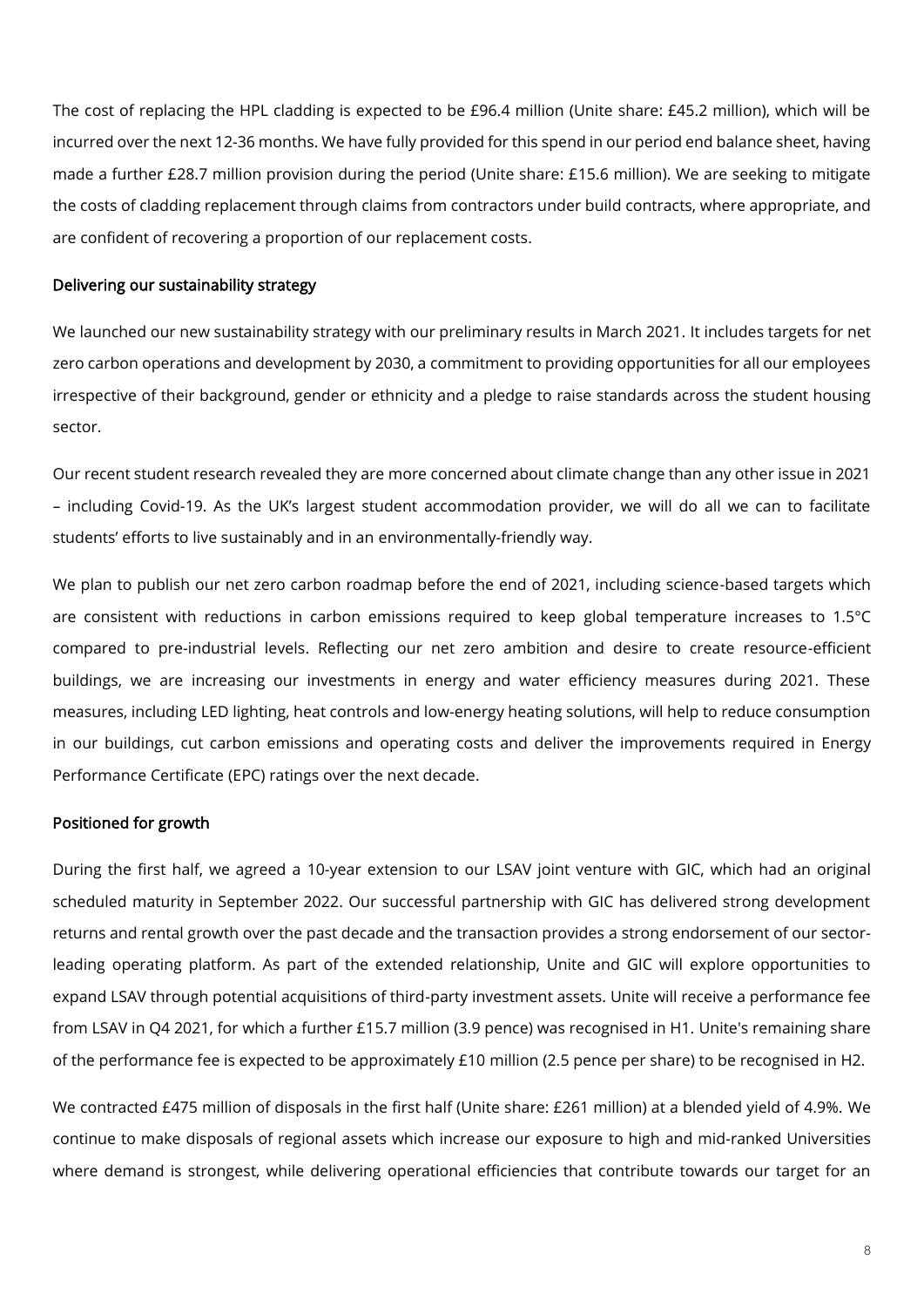improvement in our EBIT margin to 74% by the end of 2023. In addition, we sold two lower-yielding rental properties in London into our LSAV joint venture in H1.

Following these disposals our LTV now stands at 30%, which provides significant firepower to deploy into new opportunities in our development pipeline and potential University partnerships. We are today announcing that we have exchanged contracts to acquire a new c.1,000 bed development site in Stratford in London on a subject to planning basis. The £160 million scheme is targeted for delivery in 2025/26 and will serve new campuses for UCL and University of the Arts London in the area. As a result, we have now secured development opportunities to deploy the full proceeds of our £300 million placing in 2020.

We are also making progress with a number of further opportunities for development and University partnerships in London and prime regional markets at attractive returns. This includes active discussions with a number of high quality Universities for new or expanded partnerships, which we are looking to progress over the next 12-18 months.

### Outlook

We have growing visibility and confidence over our income for the 2021/22 academic year, reflecting record student demand and an enhanced campus experience this autumn. This underpins our guidance for occupancy of 95-98% and rental growth of 2-3% for 2021/22. There remains a higher risk than usual to occupancy due to uncertainty around international student arrivals, although we have minimal exposure to students currently in red list countries. We will continue to closely monitor the risks and are adapting our marketing strategies to optimise our income in the later stages of the sales cycle.

Looking beyond Covid-19, the outlook for the business remains strong. This reflects growing student numbers, our alignment to the strongest Universities and the capabilities of our best-in-class operating platform. In particular, we see opportunities for new developments and University partnerships, building on the strength of our enhanced reputation in the sector following our response to the pandemic.

Despite the backdrop of Covid-19 and the review of Higher Education funding, we remain well positioned for a rapid recovery in earnings and total returns and significant growth over the medium term, driven by sustainable rental growth of c.3% p.a., our substantial secured development pipeline and further opportunities to deploy capital at attractive returns.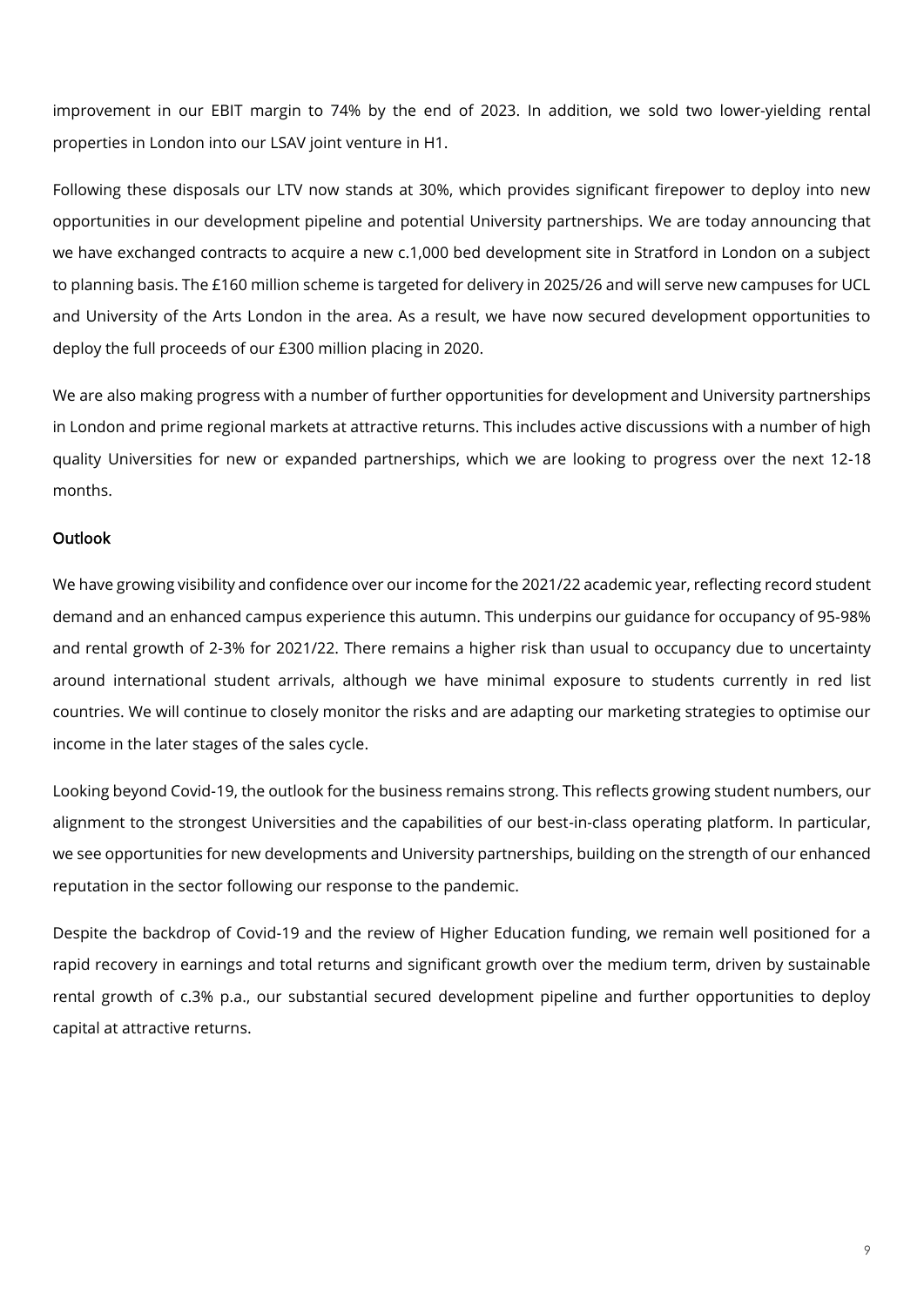### PROPERTY REVIEW

Our property portfolio saw a 1.8% increase in valuations on a like-for-like basis during the half (Unite share: 1.5%). Approximately two-thirds of the increase was driven by the unwinding of Covid-19 rental deductions for the 2020/21 academic year, supported by the sales performance to date for 2021/22. In addition, the valuations reflect broadly stable yields and modest rental growth. There remains £55 million of Covid-19 adjustments in our valuations (Unite share: £37 million), which we would expect to unwind in H2 subject to achieving full occupancy for the 2021/22 academic year. Stronger rental growth in LSAV was predominantly driven by the capture of reversionary uplifts at two assets as nomination agreements approach expiry.

|                            | 30 Jun 2021<br>£m | Yield<br>compression | Covid-19<br>adjustments | Rental growth /<br>other | Like-for-like<br>capital growth |
|----------------------------|-------------------|----------------------|-------------------------|--------------------------|---------------------------------|
|                            |                   |                      |                         |                          |                                 |
| Wholly owned               | 3,249             | 0.2%                 | 0.8%                    | 0.2%                     | 1.2%                            |
| <b>LSAV</b>                | 1,702             | 0.5%                 | 0.9%                    | 1.8%                     | 3.2%                            |
| <b>USAF</b>                | 2,796             | 0.1%                 | 1.8%                    | $0.0\%$                  | 1.9%                            |
| <b>Total (Gross)</b>       | 7,747             | 0.2%                 | 1.2%                    | 0.4%                     | 1.8%                            |
| <b>Total (Unite share)</b> | 4,716             |                      |                         |                          | 1.5%                            |

### Student accommodation yields

The purpose-built student accommodation sector has continued to deliver strong performance relative to the wider UK real estate sector during the first half. Strong sector fundamentals and a long-term track record of rental growth continue to attract significant volumes of capital to the sector.

The investment market for PBSA has recovered strongly in 2021 with £1.9 billion of assets transacted in the period, including £0.5 billion sold by the Group and £1.4 billion of third-party transactions (Source: CBRE). Investment volumes have been driven by further growth of larger operating platforms and an increase in activity from private equity.

We also expect a strong H2 for investment activity as demonstrated by the recent recommended offer for GCP Student Living from a consortium of iQ (backed by Blackstone) and APG Asset Management.

The average net initial yield across the portfolio is 5.0% (31 December 2020: 5.0%), broadly unchanged ((2) basis points) over the first six months of the year. At a city level, we have seen modest yield compression in London and stable yields in regional markets.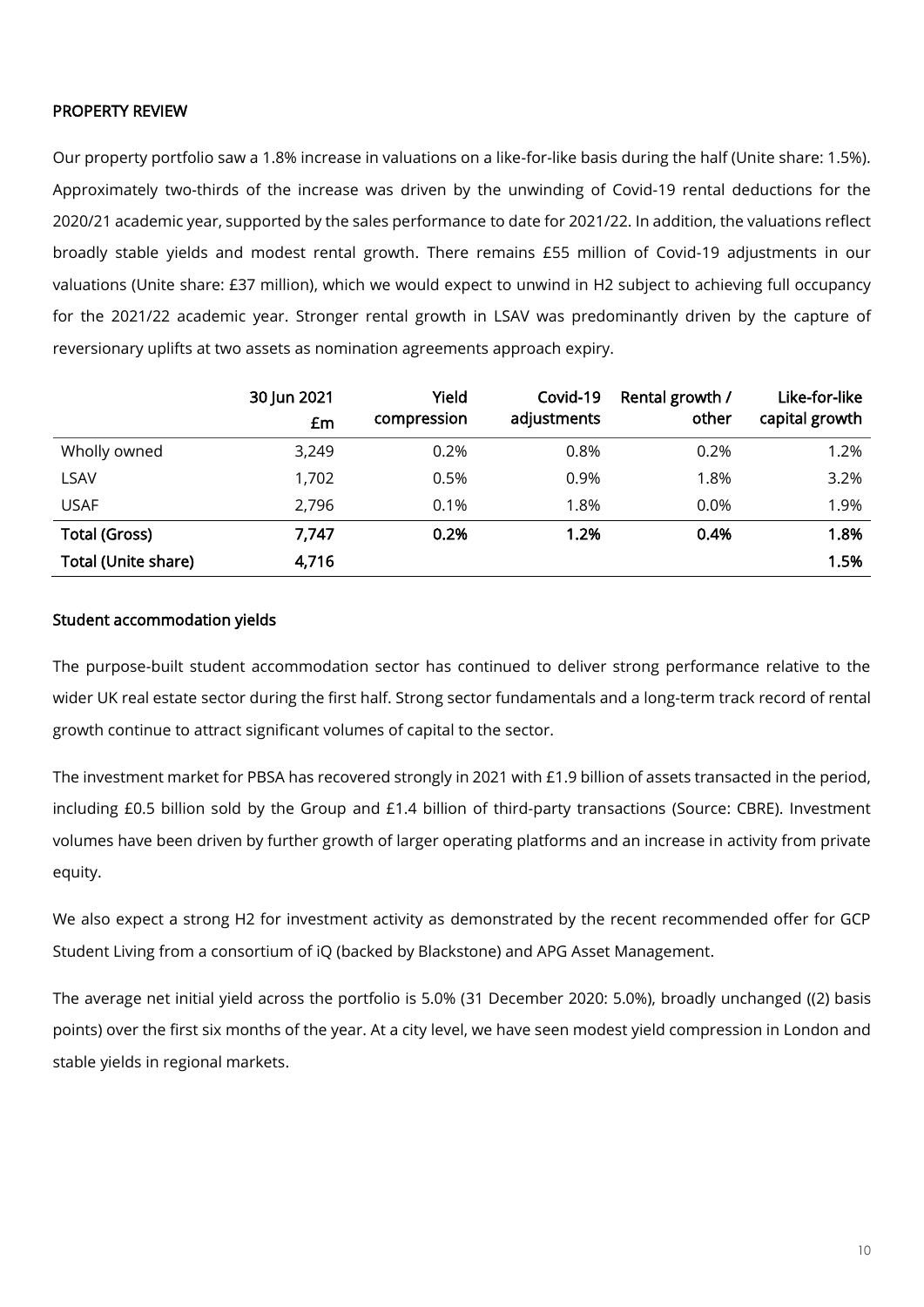An indicative spread of direct-let yields by location is outlined below:

|                  | 30 Jun 2021 | 30 Jun 2020 | 31 Dec 2020 |
|------------------|-------------|-------------|-------------|
| London           | 3.80-4.25%  | 3.90-4.25%  | 3.90-4.25%  |
| Prime provincial | 4.50-5.00%  | 4.50-5.15%  | 4.50-5.00%  |
| Major provincial | 5.00-6.00%  | 5.00-6.00%  | 5.00-6.00%  |
| Provincial       | 6.25-7.50%  | 6.25-7.25%  | 6.25-7.50%  |

### Development and University partnership activity

Development and University partnership activity continues to be a significant driver of future growth in earnings and NAV. Our pipeline of traditional development and University partnerships includes 5,048 beds with a total development cost of £769 million. We expect to maintain a run-rate of around £200 million p.a. of development capex, funded from the proceeds of our £300 million placing in June 2020, property disposals and internally generated sources.

The anticipated yield on cost of this secured pipeline is 6.5%. We have lower hurdle rates for developments that are supported by Universities or where another developer is undertaking the higher-risk activities of planning and construction. The new London Plan requires that new developments of student accommodation allocate a majority of beds to nomination agreements with Universities, meaning we expect most new London developments will be delivered as University partnerships. Given our long-term relationships with London Universities, this leaves us well placed to secure new development opportunities.

### 2022 completions

As part of our response to Covid-19, we took the decision to defer delivery of our schemes at Middlesex Street, London and Campbell House, Bristol into 2022. We restarted construction in Q1 2021 and are on track to deliver in time for the 2022/23 academic year. Campbell House is let to the University of Bristol under a 15-year nomination agreement and we are working towards a long-term nomination agreement at Middlesex Street with a high-tariff University.

### 2023-2025 pipeline

There remains widespread acknowledgement from local authorities of the need for new PBSA supply to address growing student numbers and relieve pressure on housing supply. Universities also remain willing to support our planning applications as a means of delivering the high-quality, affordable accommodation required to deliver their growth ambitions. However, we have experienced delays in the planning process as a result of the pandemic which have put pressure on delivery timelines for certain of the schemes in our pipeline.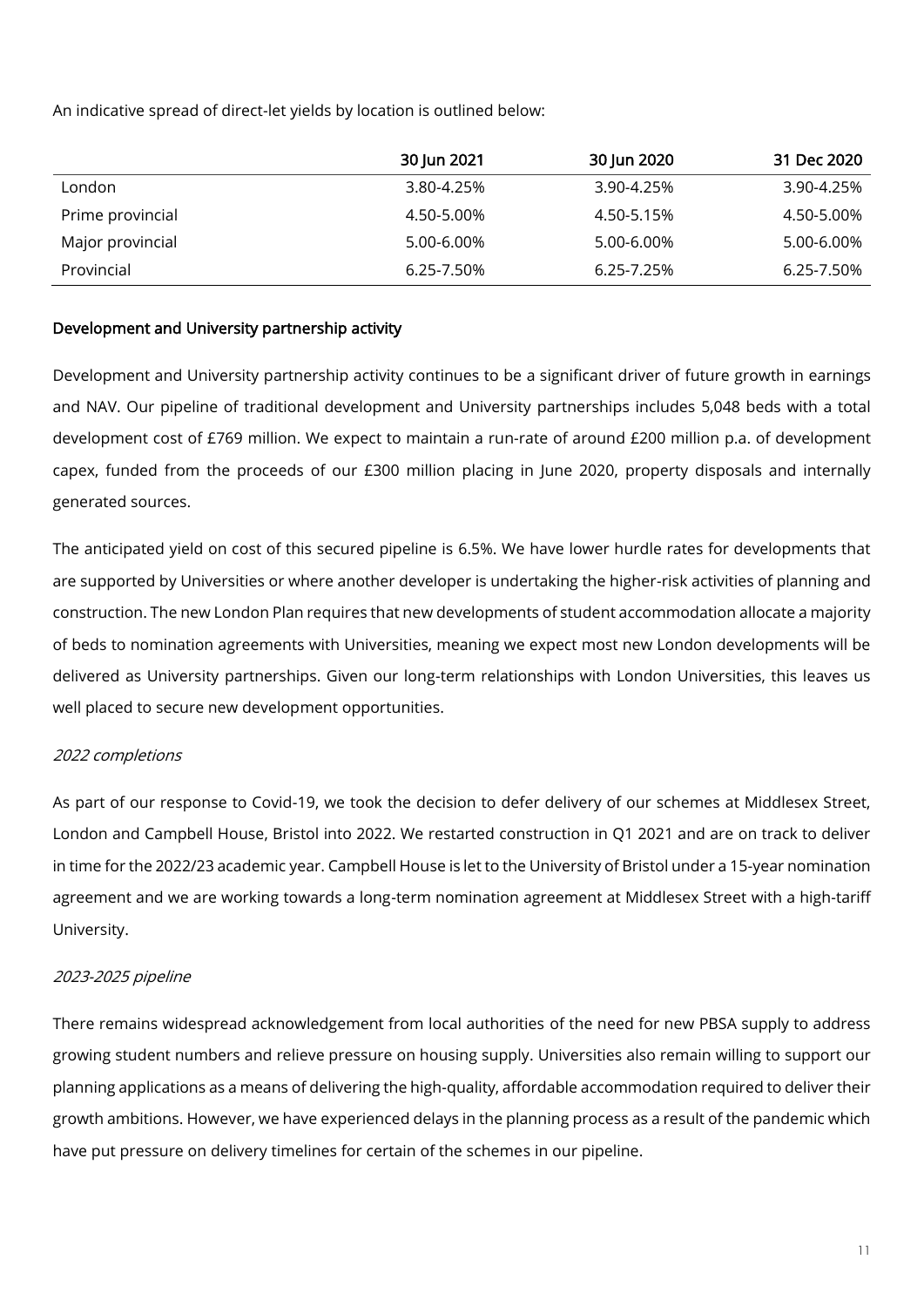During the period, we received planning consent for an enlarged 700-bed development at Derby Road, Nottingham due for completion for the 2023/24 academic year. We also recently submitted a planning application for our 833 bed scheme at Paddington in central London, which we now expect to deliver for the 2024/25 academic year.

We have recently exchanged contracts to acquire a c.1,000 bed development site in Stratford, east London on a subject to planning basis. Total development costs are estimated to be c.£160 million with the scheme targeted for delivery for the 2025/26 academic year, subject to planning approval. The development will be delivered as a University partnership, delivering a development yield in line with our targets in London and will help to serve the growing cluster of Universities with campuses in the area. Both UCL and University of the Arts London are developing new campuses in Stratford, which are due to bring a further 10,500 full-time students to the area from the 2022/23 academic year. The site adds to our two existing operational assets in Stratford, providing opportunities to segment our customer base, including a more tailored offer for postgraduates.

In addition, we continue to progress a number of development opportunities in London and prime regional markets at attractive returns.

#### Development costs

We are seeing some upward pressure on build costs, which typically account for 50-70% of our total development costs, reflective of supply chain pressures in securing materials as economies reopen and a reduced supply of EU labour post-Brexit. Build cost inflation is currently running at c.3-5% p.a. but we anticipate a softening over the next 6-12 months as supply chains begin to normalise. Development costs are already fixed for our 2022 completions through design and build contracts. We will be entering into build contracts on our 2023 schemes in the coming months and anticipate that current cost pressures could reduce development yields by c.10-20 basis points. Despite current cost pressures, we continue to see opportunities to add to our development pipeline at attractive returns and will factor this expected inflation into our appraisal of future schemes.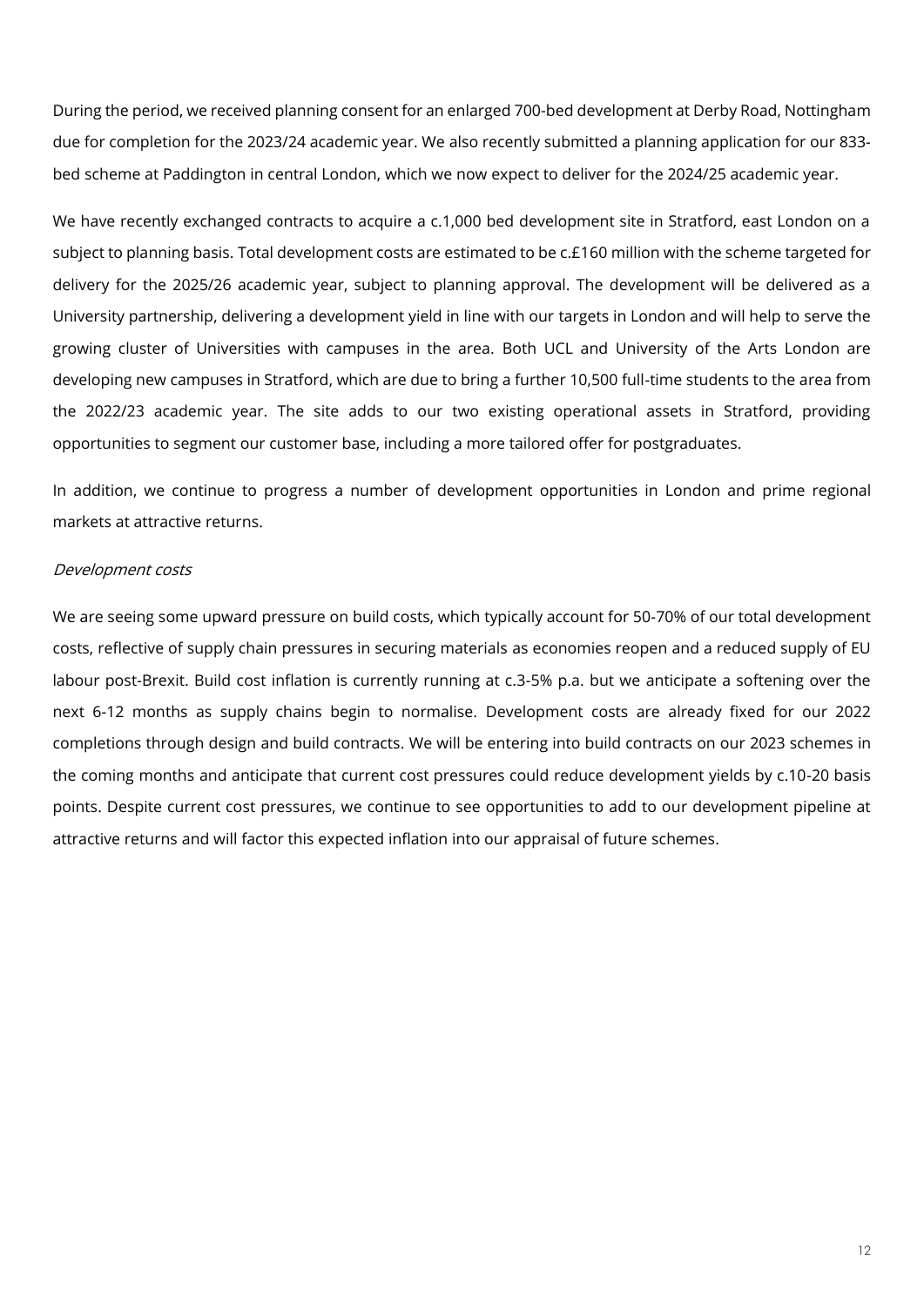# Secured development and University partnerships pipeline

|                                      | <b>Target</b><br>delivery | Secured<br>beds | <b>Total</b><br>completed | Total<br>development | Capex<br>in  | Capex<br>remaining | Forecast<br><b>NAV</b> | Forecast<br>yield on |
|--------------------------------------|---------------------------|-----------------|---------------------------|----------------------|--------------|--------------------|------------------------|----------------------|
|                                      |                           | No.             | value<br>£m               | costs<br>£m          | period<br>£m | £m                 | remaining<br>£m        | cost<br>%            |
| <b>Traditional development</b>       |                           |                 |                           |                      |              |                    |                        |                      |
| Derby Road, Nottingham               | 2023                      | 700             | 80                        | 58                   | $\mathbf 0$  | 56                 | 22                     | 8.0%                 |
| Abbey Lane, Edinburgh                | 2023                      | 298             | 33                        | 24                   | $\mathbf 0$  | 22                 | 9                      | 8.3%                 |
| Wyvil Road, London <sup>1</sup>      | 2024                      | 270             | 100                       | 80                   | $\mathbf 0$  | 62                 | 21                     | 6.2%                 |
| Total wholly owned                   |                           | 1,268           | 213                       | 162                  | $\mathbf 0$  | 140                | 52                     | 7.7%                 |
|                                      |                           |                 |                           |                      |              |                    |                        |                      |
| University partnerships              |                           |                 |                           |                      |              |                    |                        |                      |
| Middlesex Street, London             | 2022                      | 920             | 285                       | 187                  | 28           | 57                 | 49                     | 6.0%                 |
| Campbell House, Bristol              | 2022                      | 431             | 59                        | 44                   | 6            | 13                 | 8                      | 6.2%                 |
| Temple Quarter, Bristol <sup>1</sup> | 2023                      | 596             | 85                        | 67                   | $\mathbf 0$  | 65                 | 18                     | 6.2%                 |
| Paddington, London <sup>1</sup>      | 2024                      | 833             | 210                       | 149                  | 1            | 147                | 60                     | 6.5%                 |
| Stratford, London <sup>1</sup>       | 2025                      | 1,000           | 251                       | 160                  | $\mathbf 0$  | 160                | 92                     | 6.3%                 |
| <b>Total University partnerships</b> |                           | 3,780           | 890                       | 607                  | 35           | 442                | 227                    | 6.2%                 |
| <b>Total pipeline</b>                |                           | 5,048           | 1,103                     | 769                  | 35           | 582                | 279                    | 6.5%                 |

<sup>1</sup> Subject to obtaining planning consent

### University partnerships pipeline

We continue to make progress with our strategy of delivering growth through strategic partnerships with Universities where student numbers are growing fastest. Reflecting the financial and operational constraints faced by Universities, there is a growing appetite for partnerships with leading operators. We see opportunities to capitalise on our brand and the goodwill created by our response to Covid-19 to accelerate and enhance our pipeline of University partnerships.

We intend to deliver our Paddington scheme in central London as a University partnership in line with requirements in the new London Plan for the majority of new beds to be leased to a HE provider. The development will help to meet the growing need for high-quality, purpose-built student accommodation in London and will incorporate a range of design features to reduce its embodied and operational carbon. We have secured planning support for the scheme from a high-tariff University partner and discussions are already underway with a view to agreeing a long-term nomination agreement.

In addition, we are in active discussions with four high-quality Universities for new partnerships covering around 10,000 existing and new beds, which we are looking to progress over the next 12-18 months. We also continue to make progress with a significant further pipeline of medium-term opportunities.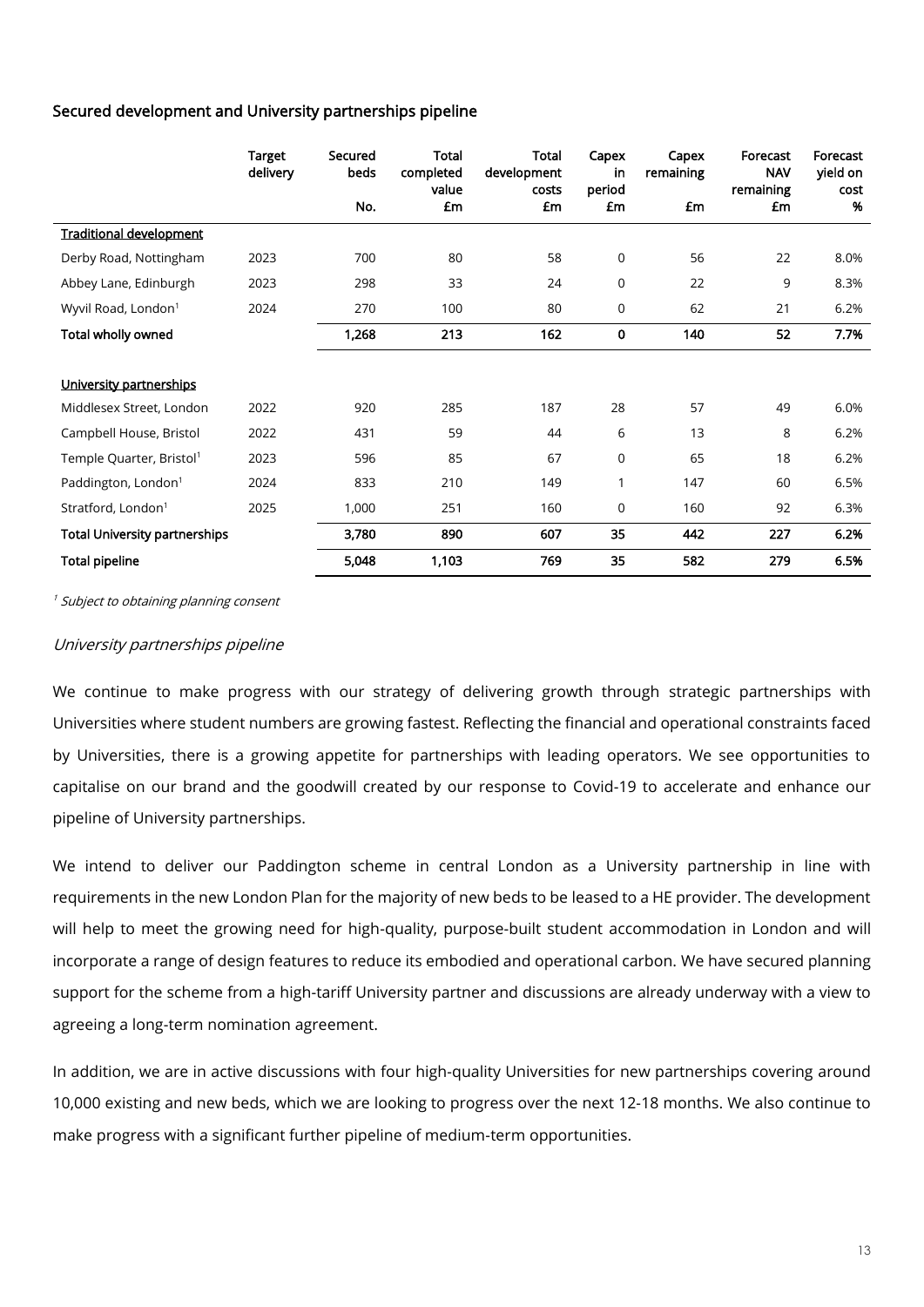The nature of these discussions and the commitment required by both parties mean that some opportunities will fall away. However, there remains a compelling rationale for Universities to work with us to deliver operational efficiencies and provide the new accommodation required to deliver their future growth ambitions.

#### Asset management opportunities

In addition to our development activity, we see significant opportunities to create value through asset management projects in our estate. Our customer base is currently dominated by first year and international students but we see opportunities to segment our portfolio to better address the needs of returning and postgraduate students. These opportunities will be particularly focused on those cities where we have gained additional scale through our acquisition of Liberty Living. This activity will consider upgrades to the specification of our buildings and amenity spaces as well as incorporating investments to improve energy and carbon performance. It will also be supported by continued investment in our technology and data platform aimed at delivering an enhanced experience for students.

These asset management projects typically have shorter lead times than new developments (often carried out over the summer) and have the potential to deliver attractive risk-adjusted returns. We plan to provide further detail on these opportunities at our Capital Markets Day on 19 October.

#### Disposal activity

We continue to manage the quality of the portfolio and our balance sheet leverage by recycling capital through disposals and reinvesting into developments and acquisitions of assets aligned to the best Universities.

During the period, the Group contracted £261 million of disposals on a Unite share basis, in line with our guidance for £200-300 million of disposals in 2021. This included a £133 million (Unite share: £90 million) portfolio of eight assets in Coventry, Wolverhampton, Birmingham, Exeter and Manchester to Aventicum at a 6.5% yield and a 2% discount to book value. Completion occurred during the period for seven of the assets and we expect the disposal of the remaining property in Manchester to complete in Q4. In June, we completed the sale of two London assets in Whitechapel and Wembley to LSAV for £342 million (Unite share: £171 million) at a 4.0% yield and in line with book value.

As part of our ongoing portfolio optimisation, we intend to sell a further £150-200 million of assets per annum (Unite share) and will explore opportunities to accelerate our disposal plans into the supportive investment market. Our disposal plan underpins our ability to sustain rental growth over a longer time horizon, while also helping to manage our LTV and fund new growth opportunities.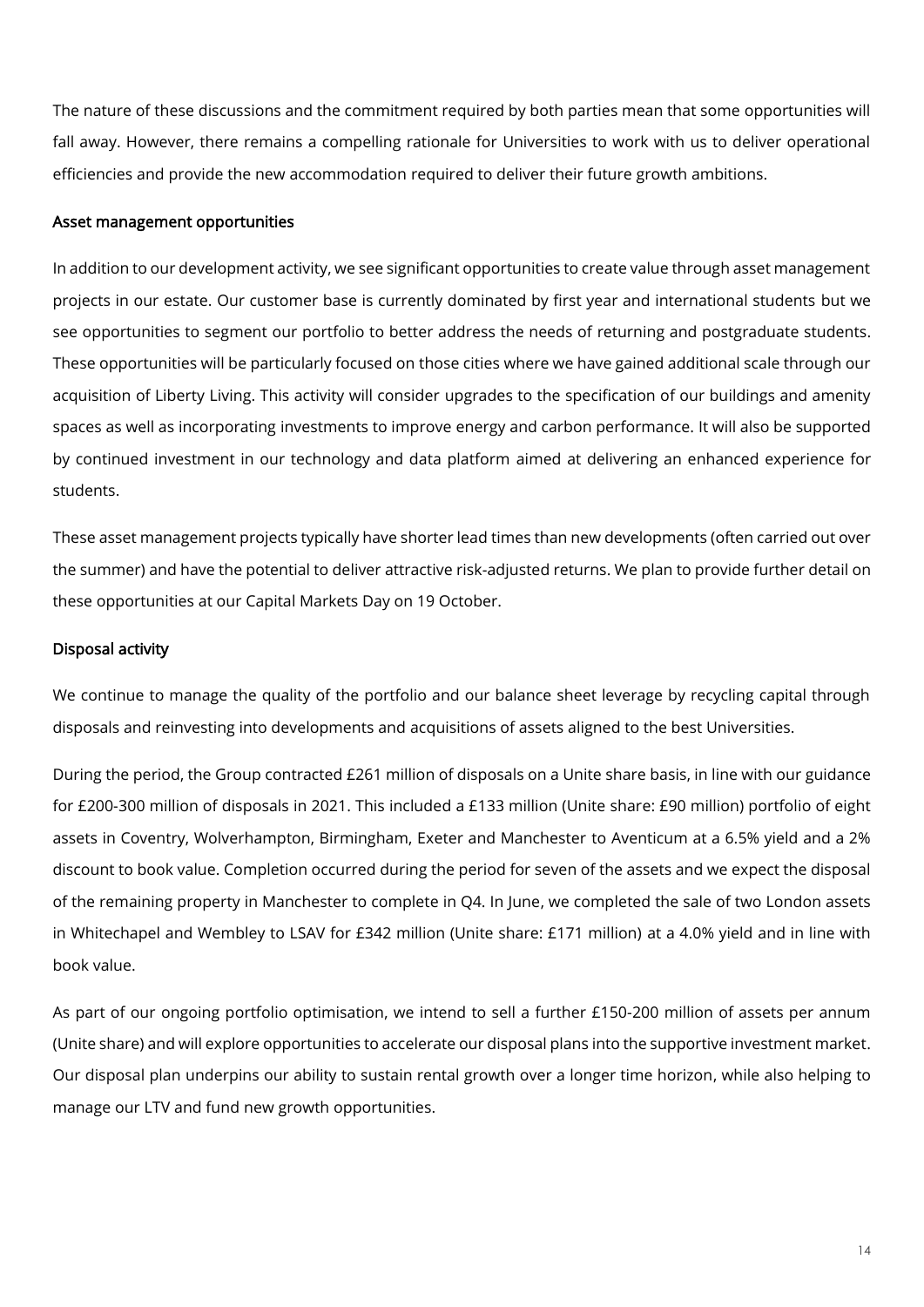### FINANCIAL REVIEW

The Group continues to report on an IFRS basis and presents its performance in line with best practices as recommended by EPRA. The Operations and Property reviews focus on EPRA measures as these are our key internal measures and aid comparability across the real estate sector.

### EPRA earnings

We delivered a resilient operating performance in H1 2021 despite significant and ongoing disruption from Covid-19. Rental income reduced by 1% to £152.9 million, down from £154.9 million in H1 2020, reflecting the impact of reduced occupancy and take up of our 10-week 50% rental discount in 2021 during the latest national lockdown. The prior year was also meaningfully impacted by income forgone through cancellations for the summer term of 2019/20 in response to Covid-19.

EPRA earnings increased by 18% to £88.3 million (H1 2020: £74.8 million), reflecting the recognition of a further £15.7 million of performance fee from LSAV. EPRA EPS increased by 8% to 22.2p, which also reflects the impact of the increased share count following the £300 million placing in June 2020. Excluding the LSAV performance fee, adjusted earnings reduced slightly to £72.6 million or 18.2p (H1 2020: £74.8 million or 20.5p) with lower net operating income partially offset through cost reductions.

| Summary income statement             | H1 2021 | H1 2020 | FY2020 |
|--------------------------------------|---------|---------|--------|
|                                      | £m      | £m      | £m     |
| Rental income                        | 152.9   | 154.9   | 263.2  |
| Property operating expenses          | (41.8)  | (37.5)  | (82.9) |
| Net operating income (NOI)           | 111.1   | 117.4   | 180.3  |
| NOI margin                           | 72.7%   | 75.9%   | 68.5%  |
| Management fees                      | 8.2     | 7.7     | 14.0   |
| Operating expenses                   | (13.0)  | (14.1)  | (30.9) |
| Finance costs                        | (32.6)  | (33.5)  | (64.9) |
| Acquisition and net performance fees | 15.7    |         | 5.7    |
| Development and other costs          | (1.1)   | (2.7)   | (6.9)  |
| <b>EPRA earnings</b>                 | 88.3    | 74.8    | 97.3   |
| <b>EPRA EPS</b>                      | 22.2p   | 20.5p   | 25.5p  |
| <b>EBIT margin</b>                   | 69.5%   | 71.7%   | 62.1%  |

A reconciliation of profit/(loss) after tax to EPRA earnings is set out in note 2.2b of the financial statements

We have now collected 96% of rent due for the 2020/21 academic year, excluding the impact of the 10-week rental discount offered to customers for the second term. There remains 3% of rent still to be billed for the 2020/21 academic year.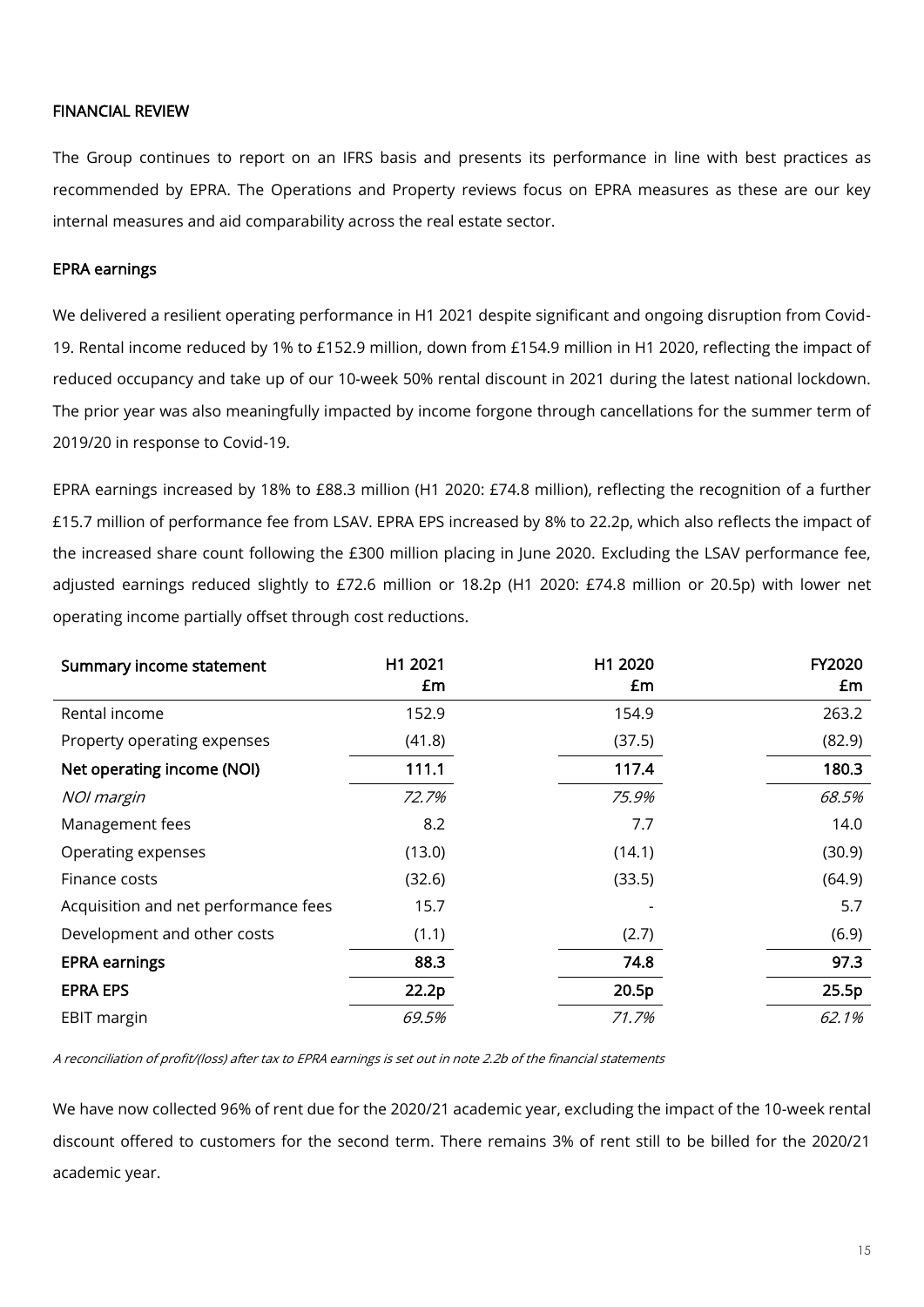| 2020/21 cash collection <sup>1</sup> | <b>FY2020</b> | FY2021 | Year to date |
|--------------------------------------|---------------|--------|--------------|
| Payable by Universities              | 100%          | 95%    | 97%          |
| Payable by students                  | 98%           | 94%    | 95%          |
| <b>Total</b>                         | 98%           | 94%    | 96%          |

<sup>1</sup> Excluding impact of 10-week rental discount in Q1

The loss of income through lower occupancy and rental discounts reduced the Group's NOI margin to 72.7% for the six months (H1 2020: 75.9%) and the EBIT margin to 69.5% (H1 2020: 71.7%). Overheads reduced year-on-year, reflecting cost synergies from the successful integration of the Liberty Living acquisition as well as underlying cost control.

Finance costs reduced slightly to £32.6 million (H1 2020: £33.5 million) due to lower net debt following the £300 million placing in June 2020 and disposals in H1 2021. £2.1 million of interest costs were capitalised in the first half, a reduction from £3.3 million in H1 2020, due to the reduced level of development activity. The cost of debt remains broadly stable at 3.0% (31 December 2020: 3.1%), with the impact of repaying some of our lower cost bank facilities offset by lower prevailing interest rates.

# IFRS earnings

The rise in EPRA earnings together with a revaluation gain and profit/(loss) on disposal of £40.0 million (H1 2020: £138.9 million loss) contributed to an IFRS profit before tax of £130.4 million in the first half (H1 2020: £73.9 million loss).

|                                                                     | H1 2021<br>£m            | H1 2020<br>£m | <b>FY2020</b><br>£m |
|---------------------------------------------------------------------|--------------------------|---------------|---------------------|
| EPRA earnings                                                       | 88.3                     | 74.8          | 97.3                |
| Valuation gains/(losses) and profit/(loss) on disposal              | 40.0                     | (138.9)       | (178.8)             |
| Integration/acquisition costs                                       | $\overline{\phantom{a}}$ | (8.1)         | (9.2)               |
| Changes in valuation of interest rate swaps and<br>debt break costs | 3.7                      | (3.4)         | (35.9)              |
| Minority interest and tax                                           | (1.6)                    | 1.7           | 6.5                 |
| Profit/(loss) before tax                                            | 130.4                    | (73.9)        | (120.1)             |
| EPRA earnings per share                                             | 22.2p                    | 20.5p         | 25.5p               |
| Basic earnings/(loss) per share                                     | 32.7p                    | (20.4)p       | (31.8)p             |

A reconciliation of profit/(loss) before tax to EPRA earnings measures is expanded in section 7 of the financial statements.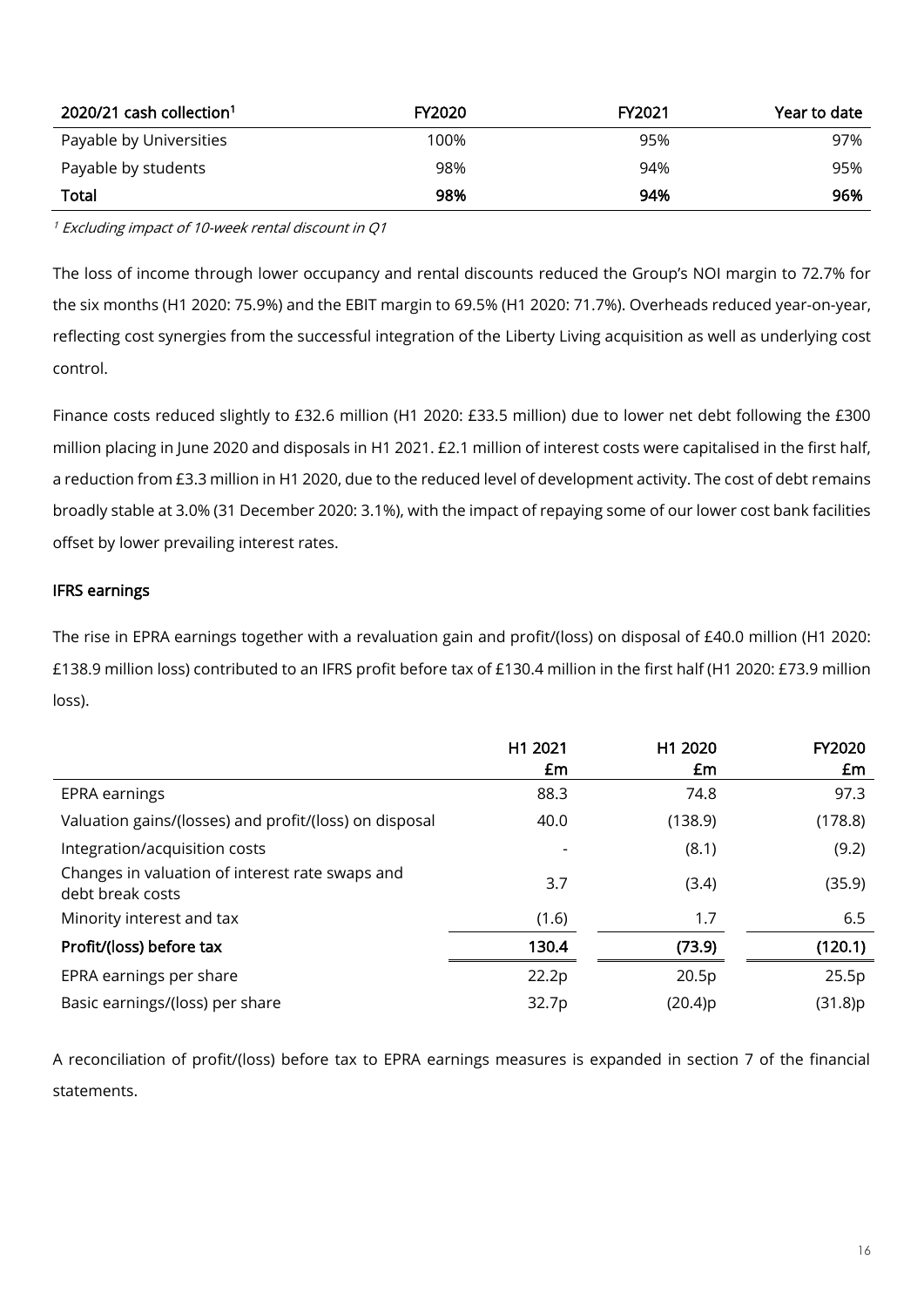# EPRA NTA growth

EPRA net tangible assets (NTA) per share, our key measure of NAV, increased by 2% to 837 pence at 30 June 2021 (31 December 2020: 818 pence). EPRA net tangible assets were £3,352 million at 30 June 2021, up from £3,266 million six months earlier.

The main drivers of the £86 million increase in EPRA NTA and 19 pence increase in EPRA NTA per share were:

- Valuation growth reflecting sales progress for 2021/22, modest yield compression and partial unwind of the Covid-19 rental discount (£69 million, 17 pence)
- Part recognition of the LSAV performance fee (£16 million, 4 pence)
- Development surplus (£12 million, 3 pence)
- Disposals and associated property transaction costs (£(18) million, (5) pence)
- A provision for the replacement of High-Pressure Laminate (HPL) cladding (£(16) million, (4) pence)
- The positive impact of retained profits (£29 million, 5 pence)

### Property portfolio

The valuation of our property portfolio at 30 June 2021, including our share of properties held in USAF and LSAV, was £5,052 million (31 December 2020: £5,182 million). The £130 million reduction in portfolio value reflects the valuation movements outlined above, £248 million of completed disposals and capital expenditure and interest capitalised on developments of £37 million.

### Summary balance sheet

|                              | 30 Jun 2021           |                           |             | 30 Jun 2020           |                           |             | 31 Dec 2020           |                           |             |
|------------------------------|-----------------------|---------------------------|-------------|-----------------------|---------------------------|-------------|-----------------------|---------------------------|-------------|
|                              | Wholly<br>owned<br>£m | Share of<br>Fund/JV<br>£m | Total<br>£m | Wholly<br>owned<br>£m | Share of<br>Fund/JV<br>£m | Total<br>£m | Wholly<br>owned<br>£m | Share of<br>Fund/JV<br>£m | Total<br>£m |
| Rental properties            | 3,249                 | 1,467                     | 4,716       | 3,317                 | 1,272                     | 4,589       | 3,615                 | 1,278                     | 4,893       |
| Rental properties (leased)   | 100                   |                           | 100         | 107                   | $\overline{a}$            | 107         | 102                   |                           | 102         |
| Properties under development | 236                   |                           | 236         | 458                   | $\overline{\phantom{a}}$  | 458         | 187                   |                           | 187         |
| Total property               | 3,585                 | 1,467                     | 5,052       | 3,882                 | 1,272                     | 5,154       | 3,904                 | 1,278                     | 5,182       |
| Net debt                     | (1,013)               | (488)                     | (1,501)     | (1,261)               | (427)                     | (1,688)     | (1,326)               | (416)                     | (1,742)     |
| Lease liability              | (95)                  |                           | 95          | (97)                  | $\overline{a}$            | (97)        | (96)                  |                           | (96)        |
| Other assets/(liabilities)   | (74)                  | (30)                      | (104)       | (24)                  | (20)                      | (44)        | (40)                  | (38)                      | (78)        |
| EPRA net tangible assets     | 2,403                 | 949                       | 3,352       | 2,500                 | 825                       | 3,325       | 2,442                 | 824                       | 3,266       |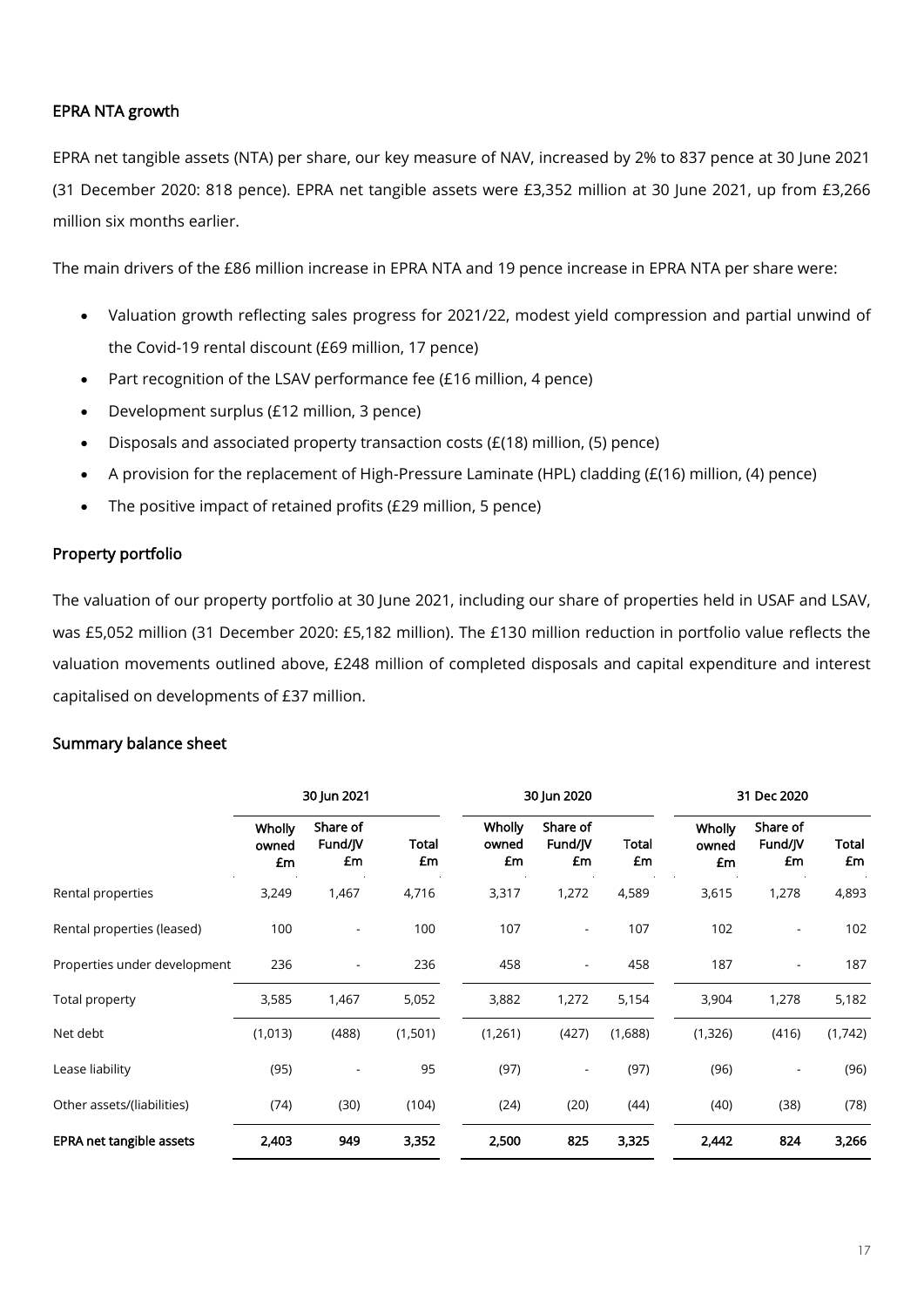# Cash flow and net debt

The Operations business generated £80.3 million of net cash in H1 2021 (H1 2020: £27.8 million) and net debt reduced to £1,501 million (31 December 2020: £1,742 million). The key components of the movement in net debt were the operational cash flow and net proceeds of £320 million from the sale of investment property, offset by total capital expenditure of £38 million and dividend payments of £35 million.

# Debt financing and liquidity

As at 30 June 2021, the wholly owned Group had £847 million of cash and debt headroom (31 December 2020: £379 million), comprising of £497 million of drawn cash balances, and £350 million of undrawn debt (2020: £329 million and £50 million respectively). The Group maintains a disciplined approach to leverage, with see-through LTV of 30% at 30 June 2021 (31 December 2020: 34%).

During the period, the Group raised a new £150 million 10-year unsecured loan facility provided by Pricoa and a £140 million eight-year secured loan facility with Barings in LSAV to part finance the acquisition of two properties from Unite.

With greater focus on the earnings profile of the business, we are continuing to monitor our net debt to EBITDA ratio, which we target to return to 6-7x over the medium term.

The Unite Group plc has maintained investment grade corporate ratings of BBB from Standard & Poor's and Baa2 from Moody's, reflecting Unite's robust capital position, cash flows and track record.

| 30 Jun 2021 | 30 Jun 2020 | 31 Dec 2020 |
|-------------|-------------|-------------|
| £1,501m     | £1,688m     | £1,742m     |
| 30%         | 33%         | 34%         |
| 10.0        | 7.3         | 10.1        |
| 2.4         | 3.3         | 2.5         |
| 4.6 years   | 4.6 years   | 4.2 years   |
| 3.0%        | 3.0%        | 3.1%        |
| 91%         | 77%         | 75%         |
|             |             |             |

<sup>1</sup> Calculated on a 12-month look back basis

### Debt covenants

We continue to monitor our banking covenants, which vary between facilities but are principally based on LTV and ICR ratios. Given the interruption to income caused by Covid-19, our principal focus is on our ICR covenants, which vary between 1.5-2.0x depending on the facility.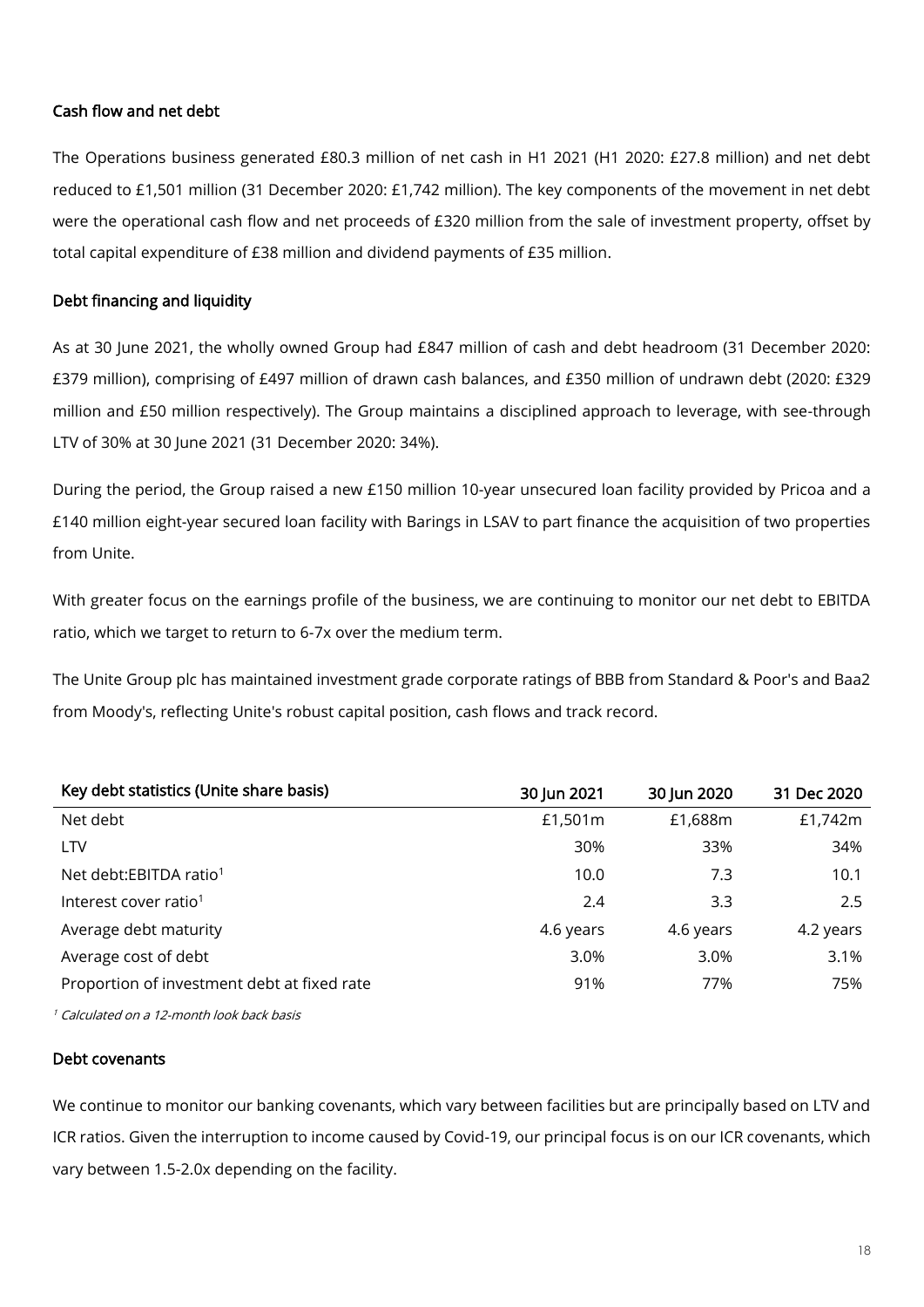We remain complaint with all ICR covenants across the Group and its funds and joint ventures. Headroom under our ICR covenants has increased materially now that the impact of tenancy cancellations in Q2 2020 has been removed from the 12-month historical ICR calculations. Given the positive outlook for the 2021/22 academic year, we are confident of maintaining covenant compliance across all debt facilities.

#### Interest rate hedging arrangements and cost of debt

91% of see-through investment debt is subject to a fixed or capped interest rate (31 December 2020: 75%) for an average term of 4.6 years (31 December 2020: 4.2 years).

We continue to proactively manage our debt maturity profile, diversify our lending base and look to lock into longer term debt at rates below our current average cost of debt. Borrowings for the combined Group are well diversified across lenders and maturities. During the period, we published our sustainable finance framework, aligned to our sustainability strategy, which enables future sustainable debt issuance and provides the opportunity to further diversify our sources of debt.

### Dividend

We have declared an interim dividend payment of 6.5p per share (2020: nil). The interim dividend will be fully paid as a Property Income Distribution (PID) of 6.5p. The interim dividend will be paid on 29 October 2021 to shareholders on the register at close of business on 17 September 2021.

We will distribute at least 65% of EPRA EPS, excluding the LSAV performance fee as dividends for 2021 to meet our PID obligations under the REIT regime. We plan to increase our dividend payout ratio to 80% of EPRA EPS as market conditions stabilise. This level of payout enables the Company to retain capital to invest in growth opportunities, improvement of the operational portfolio and delivery of our sustainability strategy, including our 2030 target for net zero carbon.

For those shareholders electing to the Company's scrip scheme, this interim dividend will be paid in new ordinary shares. The last date for receipt of scrip elections for this interim dividend is 8 October 2021. Details of the scrip scheme, terms and conditions and the process for election to the scrip scheme are available at the Company's website.

# Tax and REIT status

The Group holds REIT status and is exempt from tax on its property business. During the first half of 2021, we recognised a current tax credit of £1.7 million, relating primarily to a prior year adjustment (2020: charge of £0.4 million).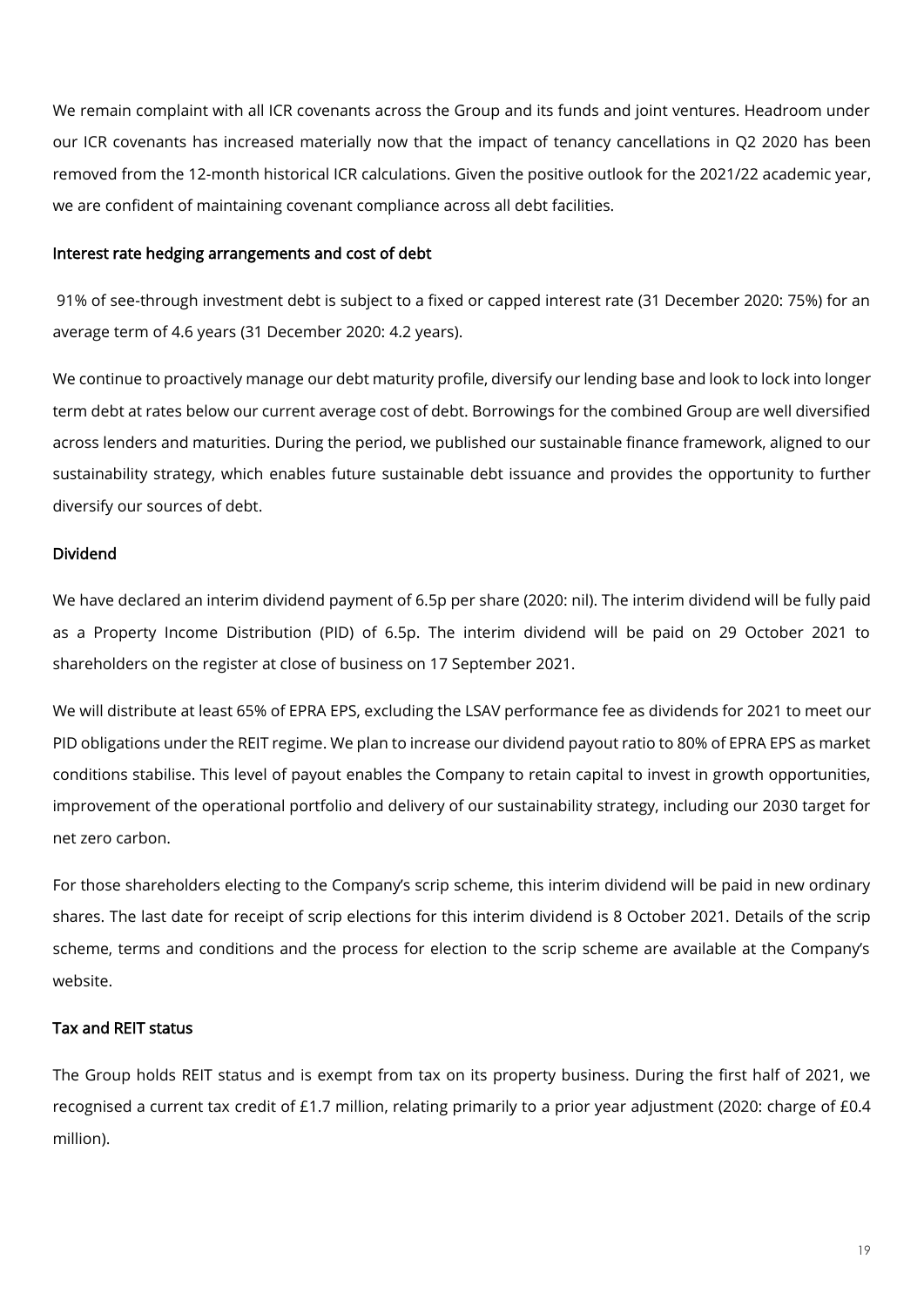# Funds and joint ventures

|             | Property<br><b>Assets</b><br>£m | Net<br>debt<br>£m | Other<br>assets<br>£m | <b>Net</b><br>assets<br>£m | Unite share of<br><b>NTA</b><br>£m | Maturity | Unite<br>share |
|-------------|---------------------------------|-------------------|-----------------------|----------------------------|------------------------------------|----------|----------------|
| <b>USAF</b> | 2,796                           | (816)             | 74)                   | 1,906                      | 420                                | Infinite | 22%            |
| LSAV        | 1,702                           | (616)             | (27)                  | 1,059                      | 530                                | 2032     | 50%            |

The table below summarises the key financials at 30 June 2021 for each vehicle.

Property valuations increased by 1.9% and 3.2% for USAF and LSAV respectively over the first half of the year on a like-for-like basis, principally reflecting the unwind of income deductions relating to the impact of Covid-19 disruption on 2020/21 income. Both USAF and LSAV resumed distribution payments to unitholders in the first half, having suspended payments in 2020.

During the period, Unite extended the LSAV joint venture with GIC for a further 10 years to 2032. Unite will be entitled to receive a performance fee from LSAV equivalent to 12.5% of returns in excess of 8% per annum in the period from 2021 to 2032. Unite will continue to act as property and asset manager for the duration of the new joint venture on existing terms and fee levels.

#### Fees

During the six months to June 2021, the Group recognised net fees of £23.9 million from its fund and asset management activities (H1 2020: £7.7 million). The increase was driven by recognition of a further £15.7 million for the LSAV performance fee in the period (H1 2020: nil) and underlying growth in property valuations and NAV over the past 12 months, partially offset by reductions in NOI from disruption relating to Covid-19.

Unite and GIC have agreed that the performance fee in respect of the London portion of LSAV will be paid in cash in Q4 2021, based on valuations and cash flows to 30 September 2021. Unite's remaining share of the performance fee is expected to be approximately £10 million (2.5 pence per share), to be recognised in H2.

|                                        | H1 2021<br>£m | H1 2020<br>£m            | <b>FY2020</b><br>£m |
|----------------------------------------|---------------|--------------------------|---------------------|
| USAF asset management fee              | 6.5           | 6.0                      | 10.7                |
| LSAV asset and property management fee | 1.7           | 1.7                      | 3.3                 |
| Net performance fee                    | 15.7          | $\overline{\phantom{0}}$ | 4.6                 |
| <b>Total fees</b>                      | 23.9          | 7.7                      | 18.6                |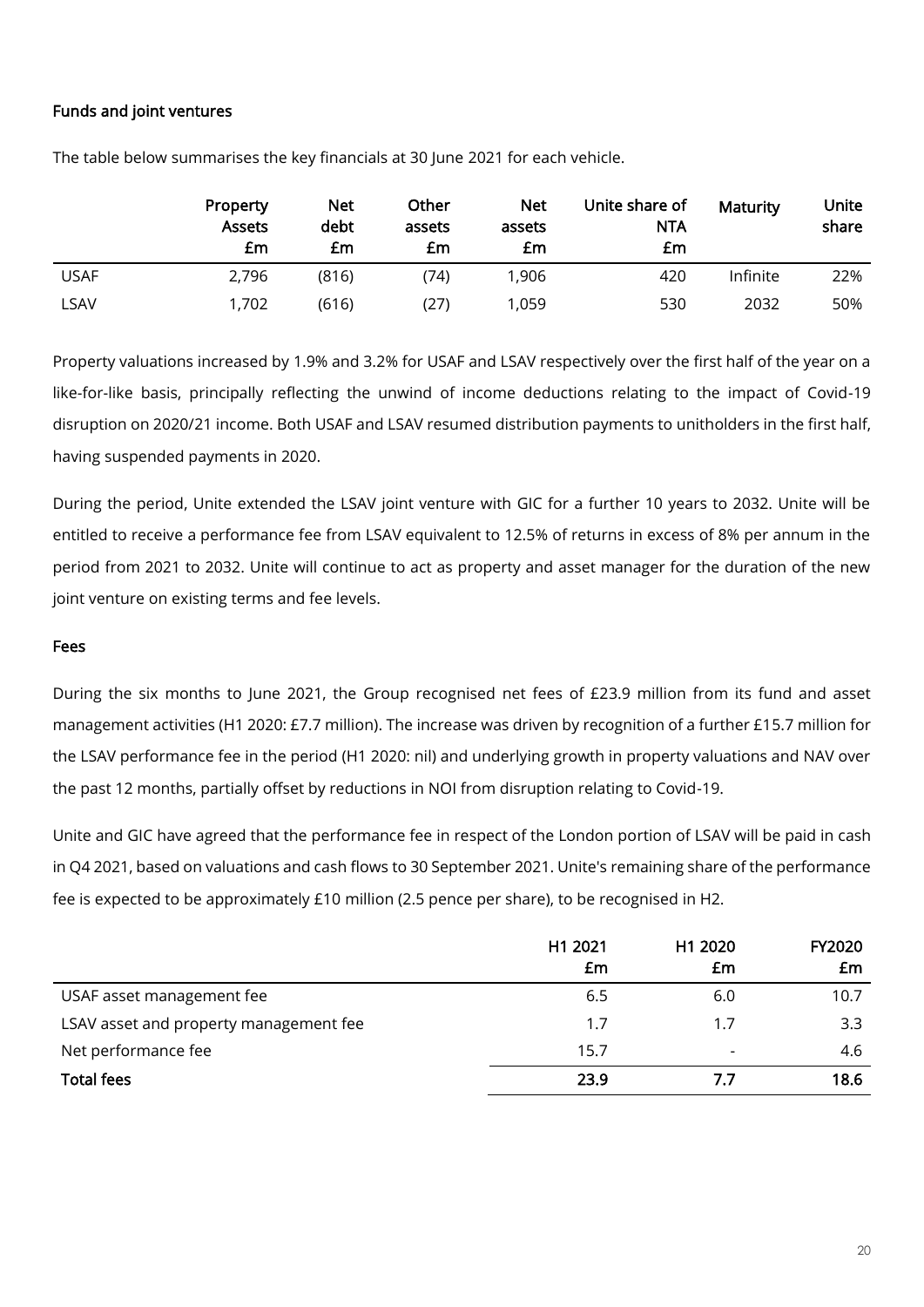# Responsibility statement of the directors in respect of the interim report and accounts

We confirm that to the best of our knowledge:

• The condensed set of financial statements has been prepared in accordance with IAS 34 Interim Financial Reporting as adopted by the United Kingdom and gives a true and fair view of the assets, liabilities, financial position and profit or loss of the issuer, or the undertakings included in the consolidation as a whole as required by DTR 4.2.4R

The interim management report includes a fair review of the information required by:

- DTR 4.2.7R of the Disclosure and Transparency Rules, being an indication of important events that have occurred during the first six months of the financial year and their impact on the condensed set of financial statements; and a description of the principal risks and uncertainties for the remaining six months of the year; and
- DTR 4.2.8R of the Disclosure and Transparency Rules, being related party transactions that have taken place in the first six months of the current financial year and that have materially affected the financial position or performance of the entity during that period; and any changes in the related party transactions described in the last annual report that could do so.

| Richard Smith           | loe Lister                     |
|-------------------------|--------------------------------|
| Chief Executive Officer | <b>Chief Financial Officer</b> |

### Forward-looking statements

The preceding interim statement has been prepared for the shareholders of the Company, as a body, and for no other persons. Its purpose is to assist shareholders of the Company to assess the strategies adopted by the Company and the potential for those strategies to succeed and for no other purpose. The interim statement contains forward-looking statements that are subject to risk factors associated with, among other things, the economic, regulatory and business circumstances occurring from time to time in the sectors and markets in which the Group operates. It is believed that the expectations reflected in these statements are reasonable, but they may be affected by a wide range of variables that could cause actual results to differ materially from those currently anticipated. No assurances can be given that the forward-looking statements will be realised. The forward-looking statements reflect the knowledge and information available at the date of preparation. Nothing in the interim statement should be considered or construed as a profit forecast for the Group. Except as required by law, the Group has no obligation to update forward-looking statements or to correct any inaccuracies therein.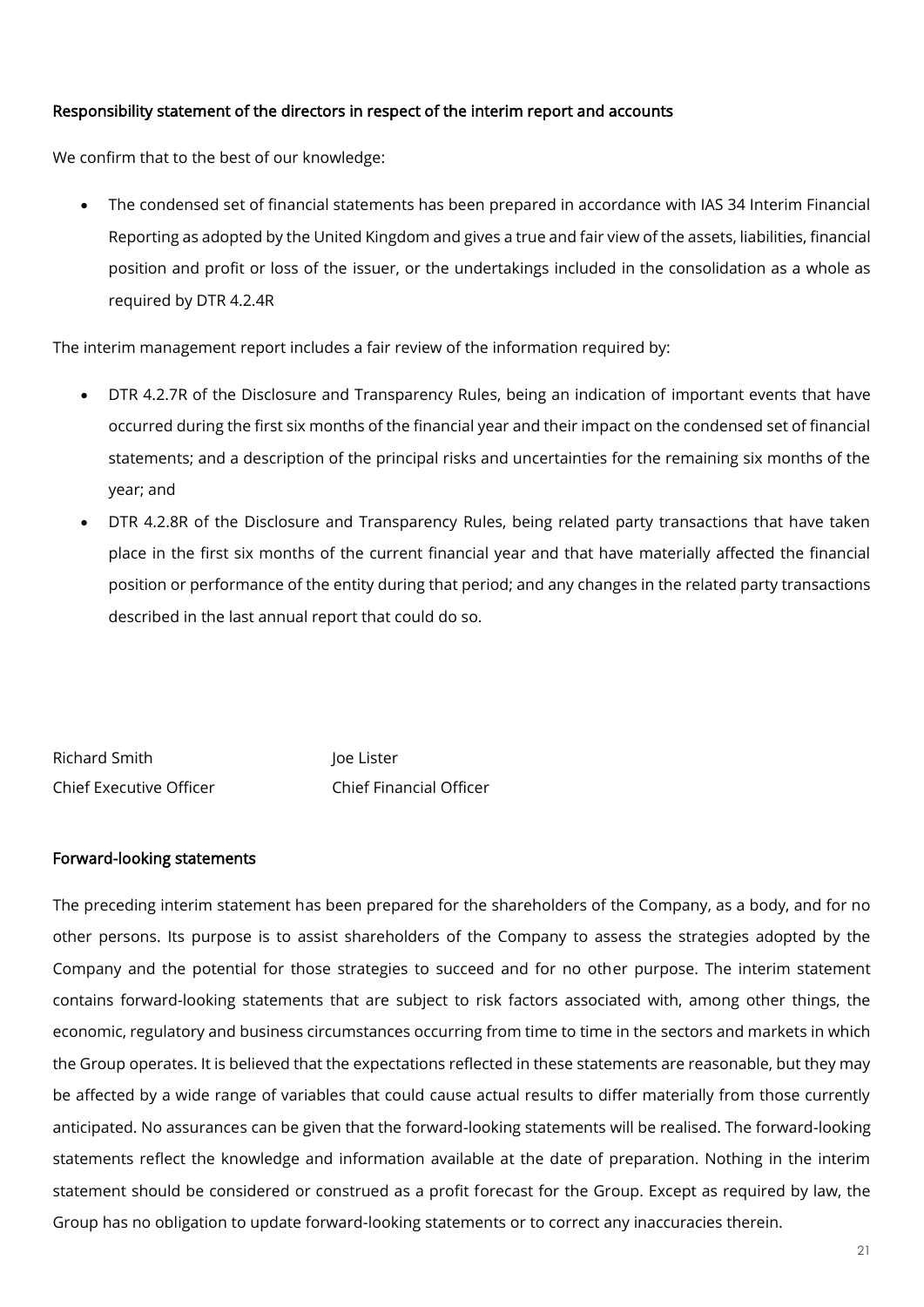# INTRODUCTION AND TABLE OF CONTENTS

These financial statements are prepared in accordance with IFRS. The Board of Directors also present the Group's performance on the basis recommended for real estate companies by the European Public Real Estate Association (EPRA). The reconciliation between IFRS performance measures and EPRA performance measures can be found in Section 2.2b for EPRA Earnings and 2.3c for EPRA net tangible assets (NTA). The adjustments to the IFRS results are intended to help users in the comparability of these results across other listed real estate companies in Europe and reflect how the Directors monitor the business.

# Primary statements

Consolidated income statement Consolidated statement of comprehensive income Consolidated balance sheet Consolidated statement of changes in shareholders' equity Consolidated statement of cash flows

# Section 1: Basis of preparation

### Section 2: Results for the period

- 2.1 Segmental information
- 2.2 Earnings
- 2.3 Net assets
- 2.4 Revenue and costs

### Section 3: Asset management

- 3.1 Wholly owned property assets
- 3.2 Inventories
- 3.3 Investments in joint ventures

# Section 4: Funding

- 4.1 Borrowings
- 4.2 Interest rate swaps
- 4.3 Dividends

# Section 5: Working capital

- 5.1 Provisions
- Section 6: Post balance sheet events

# Section 7: Alternative performance measures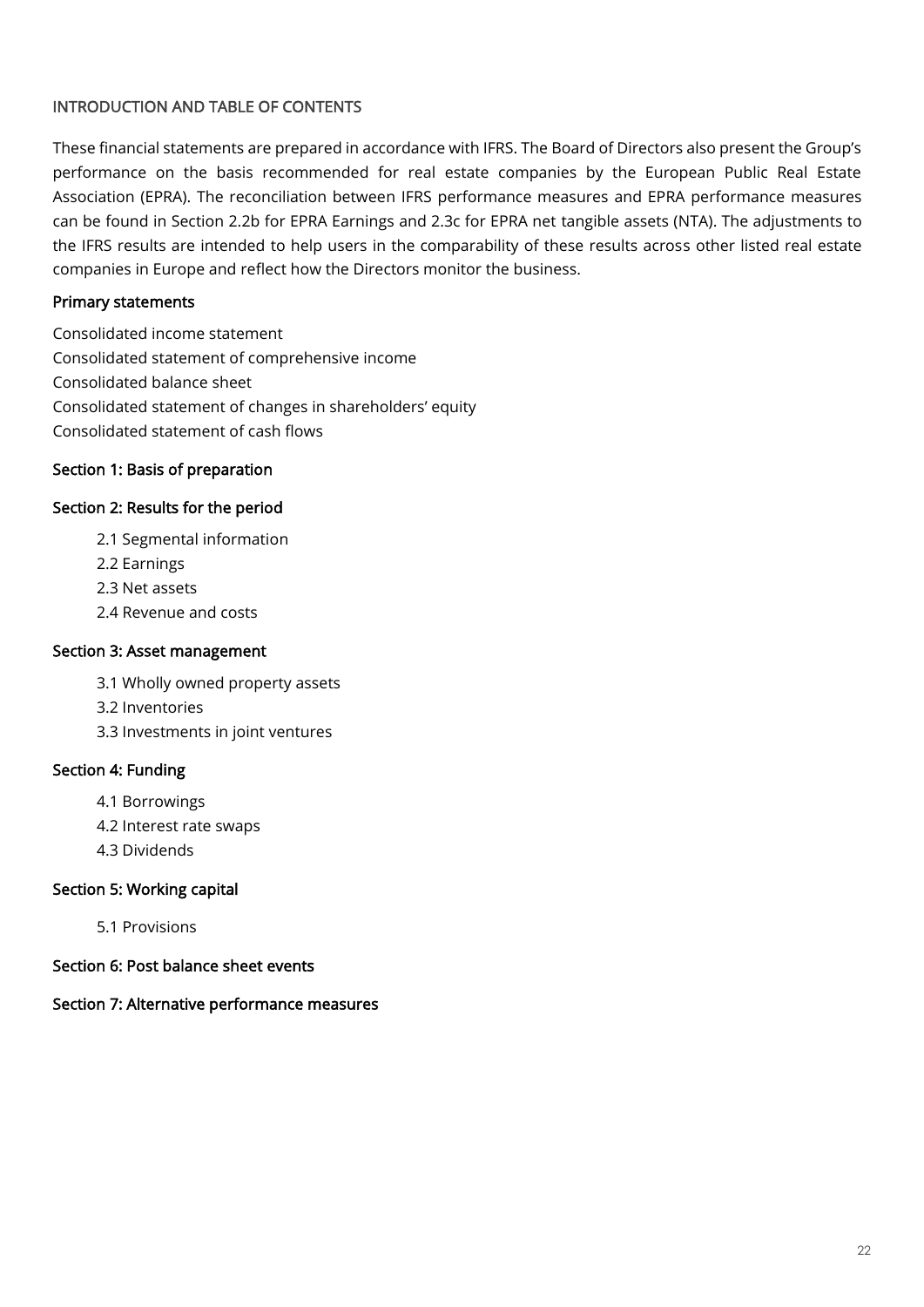# CONSOLIDATED INCOME STATEMENT

For the 6 months to 30 June 2021

|                                                  |             | <b>Unaudited</b><br>6 months to<br>30 Jun 2021 | Unaudited<br>6 months to<br>30 Jun 2020 | Year to<br>31 Dec 2020 |
|--------------------------------------------------|-------------|------------------------------------------------|-----------------------------------------|------------------------|
|                                                  | <b>Note</b> | £m                                             | £m                                      | £m                     |
| Rental income                                    | 2.4         | 116.8                                          | 114.9                                   | 196.1                  |
| Other income                                     | 2.4         | 23.8                                           | 7.7                                     | 19.5                   |
| <b>Total revenue</b>                             |             | 140.6                                          | 122.6                                   | 215.6                  |
| Cost of sales                                    |             | (30.5)                                         | (27.5)                                  | (53.3)                 |
| <b>Expected credit losses</b>                    |             | (0.8)                                          |                                         | (8.6)                  |
| Operating expenses                               |             | (15.2)                                         | (15.0)                                  | (34.7)                 |
| Results from operating activities                |             | 94.1                                           | 80.1                                    | 119.0                  |
| Loss on disposal of property                     |             | (11.0)                                         | (0.5)                                   | (1.9)                  |
| Net valuation gains/(losses) on property (owned) | 3.1a        | 32.5                                           | (102.1)                                 | (124.2)                |
| Net valuation losses on property (leased)        | 3.1a        | (2.6)                                          | (3.2)                                   | (11.2)                 |
| Integration costs                                |             |                                                | (8.1)                                   | (9.2)                  |
| Profit/(loss) before net financing costs         |             | 113.0                                          | (33.8)                                  | (27.5)                 |
| Loan interest and similar charges                |             | (18.5)                                         | (22.1)                                  | (41.9)                 |
| Mark to market changes in interest rate swaps    |             | 3.0                                            |                                         | (5.8)                  |
| Swap cancellation and loan break costs           |             | (1.5)                                          | (5.6)                                   | (30.1)                 |
| Interest on lease liability                      |             | (4.2)                                          | (4.4)                                   | (8.8)                  |
| <b>Finance costs</b>                             |             | (21.2)                                         | (32.1)                                  | (86.6)                 |
| Finance income                                   |             |                                                | 2.9                                     | 5.6                    |
| Net financing costs                              |             | (21.2)                                         | (29.2)                                  | (81.0)                 |
| Share of joint venture profit/(loss)             | 3.3a        | 38.6                                           | (10.9)                                  | (11.6)                 |
| Profit/(loss) before tax                         |             | 130.4                                          | (73.9)                                  | (120.1)                |
| Current tax                                      |             | 0.6                                            | 0.1                                     | (1.2)                  |
| Deferred tax                                     |             | 0.2                                            | (1.1)                                   | (0.9)                  |
| Profit/(loss) for the period                     |             | 131.2                                          | (74.9)                                  | (122.2)                |
| Profit/(loss) for the period attributable to     |             |                                                |                                         |                        |
| Owners of the parent company                     | 2.2c        | 130.3                                          | (74.3)                                  | (121.0)                |
| Minority interest                                |             | 0.9                                            | (0.6)                                   | (1.2)                  |
|                                                  |             | 131.2                                          | (74.9)                                  | (87.6)                 |
| Earnings/(loss) per share                        |             |                                                |                                         |                        |
| <b>Basic</b>                                     | 2.2c        | 32.7p                                          | (20.4p)                                 | (31.8p)                |
| Diluted                                          | 2.2c        | 32.6p                                          | (20.3p)                                 | (31.8p)                |

All results are derived from continuing activities.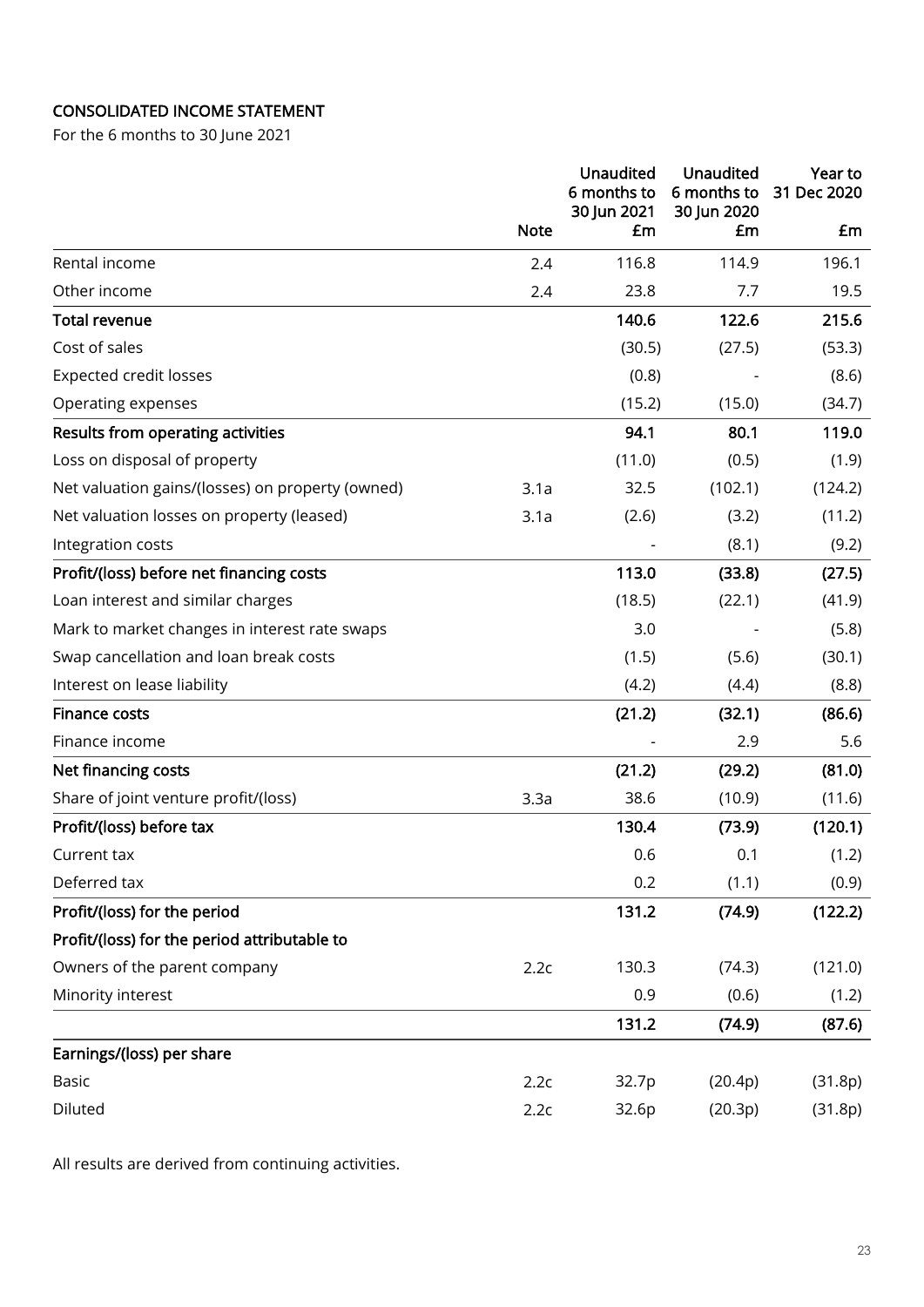# CONSOLIDATED STATEMENT OF COMPREHENSIVE INCOME

For the 6 months to 30 June 2021

|                                                                          | <b>Unaudited</b><br>6 months to<br>30 Jun 2021<br>£m | Unaudited<br>6 months to<br>30 Jun 2020<br>£m | Year to<br>31 Dec 2020<br>£m |
|--------------------------------------------------------------------------|------------------------------------------------------|-----------------------------------------------|------------------------------|
| Profit/(loss) for the period                                             | 131.2                                                | (74.9)                                        | (122.2)                      |
| Mark to market movements on hedged instruments                           | 16.2                                                 | (17.0)                                        | (12.8)                       |
| Hedges reclassified to profit or loss                                    |                                                      |                                               | 2.5                          |
| Share of joint venture mark to market movements on<br>hedged instruments | 0.2                                                  | (0.2)                                         | (0.1)                        |
| Other comprehensive income/(loss) for the period                         | 16.4                                                 | (17.2)                                        | (10.4)                       |
| Total comprehensive income/(loss) for the period                         | 147.6                                                | (92.1)                                        | (132.6)                      |
| Attributable to                                                          |                                                      |                                               |                              |
| Owners of the parent company                                             | 146.7                                                | (91.5)                                        | (131.4)                      |
| Minority interest                                                        | 0.9                                                  | (0.6)                                         | (1.2)                        |
|                                                                          | 147.6                                                | (92.1)                                        | (132.6)                      |

All other comprehensive income may be classified as profit and loss in the future.

There are no tax effects on items of other comprehensive income/(loss).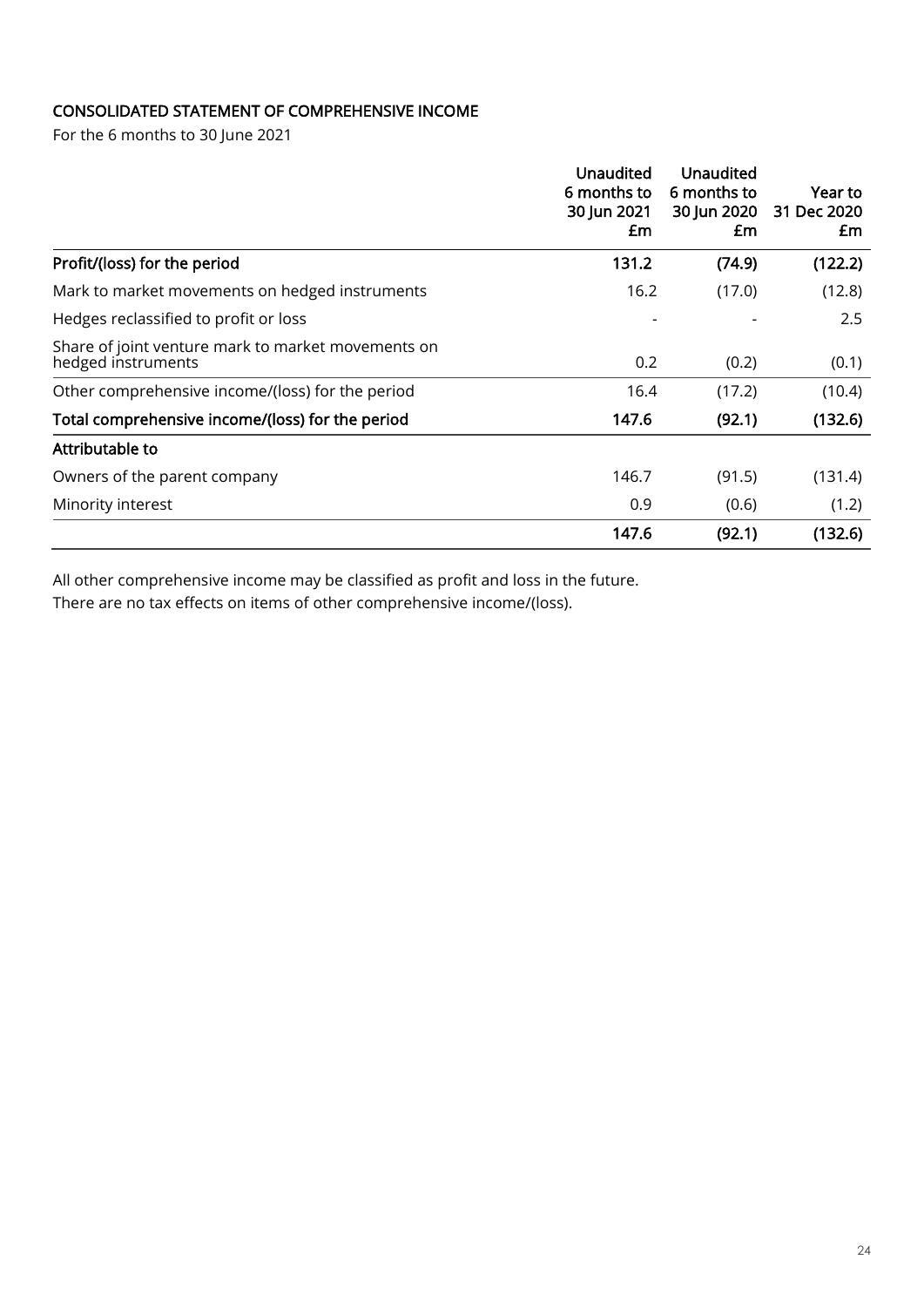# CONSOLIDATED BALANCE SHEET

At 30 June 2021

|                                                         | <b>Note</b> | Unaudited<br>30 Jun 2021<br>£m | Unaudited<br>30 Jun 2020<br>£m | 31 Dec 2020<br>£m |
|---------------------------------------------------------|-------------|--------------------------------|--------------------------------|-------------------|
| <b>Assets</b>                                           |             |                                |                                |                   |
| Investment property (owned)                             | 3.1a        | 3,236.3                        | 3,317.2                        | 3,614.7           |
| Investment property (leased)                            | 3.1a        | 99.7                           | 107.5                          | 101.8             |
| Investment property (under development)                 | 3.1a        | 235.7                          | 458.0                          | 187.2             |
| Investment in joint ventures                            | 3.3a        | 974.6                          | 850.4                          | 849.0             |
| Other non-current assets                                |             | 20.1                           | 22.8                           | 21.9              |
| Right of use assets                                     |             | 4.2                            | 5.0                            | 4.3               |
| Deferred tax asset                                      |             | 2.2                            | 1.5                            | 1.9               |
| <b>Total non-current assets</b>                         |             | 4,572.8                        | 4,762.4                        | 4,780.8           |
| Inventories                                             | 3.2         | 11.3                           | 5.9                            | 8.8               |
| Assets classified as held for sale                      | 3.1a        | 13.0                           |                                |                   |
| Trade and other receivables                             |             | 88.1                           | 62.1                           | 104.0             |
| Cash and cash equivalents                               |             | 502.1                          | 557.6                          | 338.3             |
| <b>Total current assets</b>                             |             | 614.5                          | 625.6                          | 451.1             |
| <b>Total assets</b>                                     |             | 5,187.3                        | 5,388.0                        | 5,231.9           |
| <b>Liabilities</b>                                      |             |                                |                                |                   |
| <b>Borrowings</b>                                       | 4.1         |                                | (1.4)                          |                   |
| Interest rate swaps                                     |             |                                |                                | (5.8)             |
| Lease liability                                         |             | (4.3)                          | (4.0)                          | (4.4)             |
| Trade and other payables                                |             | (152.4)                        | (114.6)                        | (141.3)           |
| Current tax liability                                   |             |                                |                                | (0.3)             |
| Provisions                                              | 5.1         | (27.7)                         |                                | (15.7)            |
| <b>Total current liabilities</b>                        |             | (184.4)                        | (120.0)                        | (167.5)           |
| <b>Borrowings</b>                                       | 4.1         | (1,539.1)                      | (1,845.6)                      | (1,689.9)         |
| Lease liability                                         |             | (94.7)                         | (98.8)                         | (96.7)            |
| Interest rate swaps                                     | 4.2         | (4.4)                          | (24.6)                         | (17.8)            |
| <b>Total non-current liabilities</b>                    |             | (1,638.2)                      | (1,969.0)                      | (1,804.4)         |
| <b>Total liabilities</b>                                |             | (1,822.6)                      | (2,089.0)                      | (1,971.9)         |
| Net assets                                              |             | 3,364.7                        | 3,299.0                        | 3,260.0           |
| <b>Equity</b>                                           |             |                                |                                |                   |
| Issued share capital                                    |             | 99.7                           | 99.5                           | 99.5              |
| Share premium                                           |             | 2,160.8                        | 2,160.3                        | 2,160.3           |
| Merger reserve                                          |             | 40.2                           | 40.2                           | 40.2              |
| Retained earnings                                       |             | 1,036.4                        | 994.1                          | 949.0             |
| Hedging reserve                                         |             | 2.2                            | (20.8)                         | (14.1)            |
| Equity attributable to the owners of the parent company |             | 3,339.3                        | 3,273.3                        | 3,234.9           |
| Minority interest                                       |             | 25.5                           | 25.7                           | 25.1              |
| <b>Total equity</b>                                     |             | 3,364.8                        | 3,299.0                        | 3,260.0           |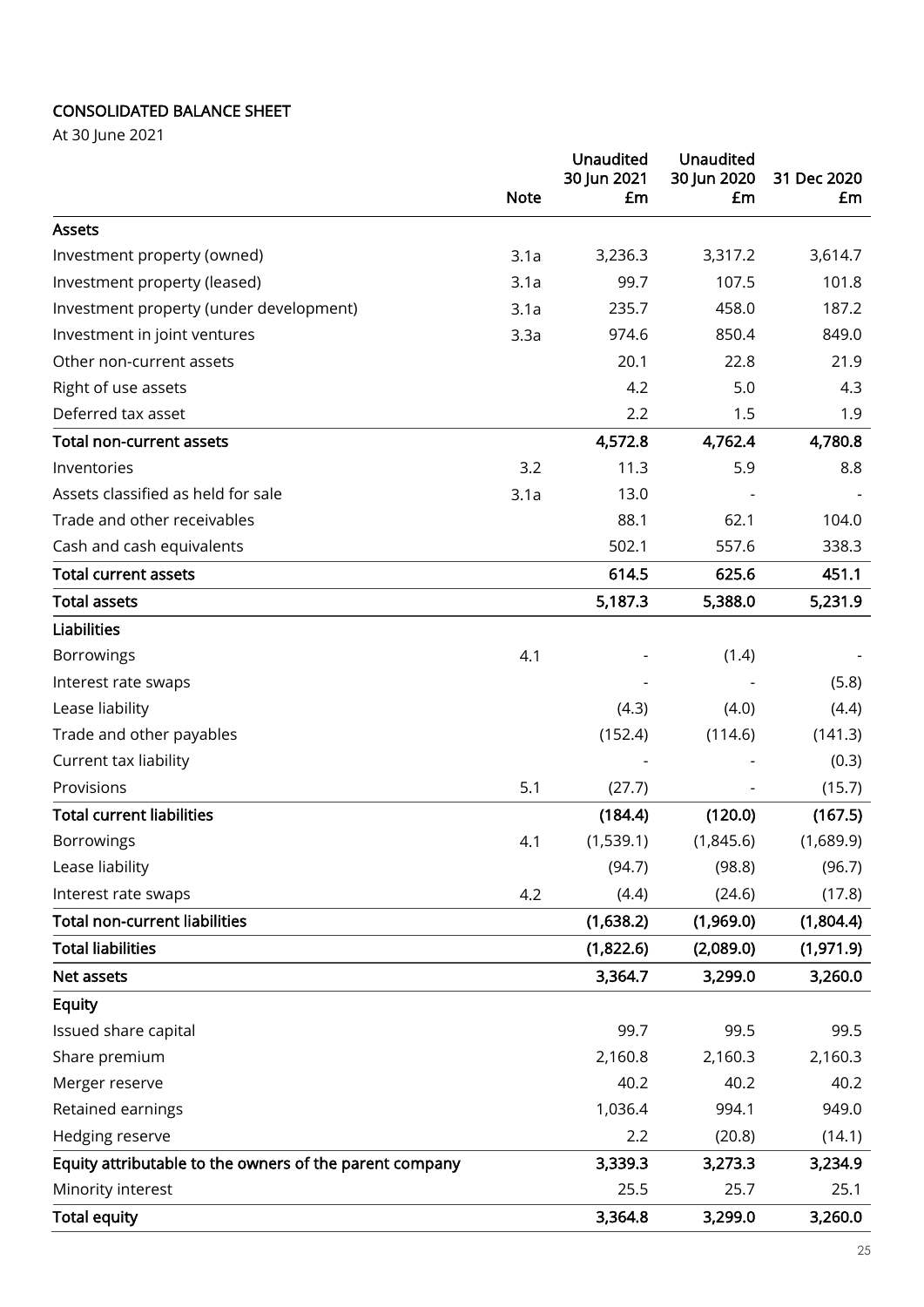# CONSOLIDATED STATEMENT OF CHANGES IN SHAREHOLDERS' EQUITY

For the 6 months to 30 June 2021

|                                                                             |                        |                       |      |                         |               | Attributable        |                          |             |
|-----------------------------------------------------------------------------|------------------------|-----------------------|------|-------------------------|---------------|---------------------|--------------------------|-------------|
|                                                                             | <b>Issued</b><br>share | <b>Share</b>          |      | Merger Retained Hedging |               | to owners<br>of the | Minority                 |             |
|                                                                             | £m                     | capital premium<br>£m | £m   | reserve earnings<br>£m  | reserve<br>£m | parent<br>£m        | interest<br>£m           | Total<br>£m |
| At 1 Jan 2021                                                               | 99.5                   | 2,160.3               | 40.2 | 949.0                   | (14.1)        | 3,234.9             | 25.1                     | 3,260.0     |
| (Unaudited)                                                                 |                        |                       |      |                         |               |                     |                          |             |
| Profit for the period                                                       |                        |                       |      | 130.3                   |               | 130.3               | 0.9                      | 131.2       |
| Other comprehensive income<br>for the period:                               |                        |                       |      |                         |               |                     |                          |             |
| Mark to market movements<br>on hedged instruments                           |                        |                       |      |                         | 16.2          | 16.2                |                          | 16.2        |
| Share of joint venture mark<br>to market movements on<br>hedged instruments |                        |                       |      |                         | 0.2           | 0.2                 |                          | 0.2         |
| Total comprehensive income<br>for the period                                |                        |                       |      | 130.3                   | 16.4          | 146.7               | 0.9                      | 147.6       |
| Shares issued                                                               | 0.2                    | 0.5                   |      |                         |               | 0.7                 |                          | 0.7         |
| Fair value of share based<br>payments                                       |                        |                       |      | 0.9                     |               | 0.9                 |                          | 0.9         |
| Deferred tax on share based<br>payments                                     |                        |                       |      |                         |               |                     |                          |             |
| Own shares acquired                                                         |                        |                       |      | (1.3)                   |               | (1.3)               | $\overline{\phantom{a}}$ | (1.3)       |
| Unwind of realised swap gain                                                |                        |                       |      |                         | (0.1)         | (0.1)               |                          | (0.1)       |
| Dividends to owners<br>of the parent company                                |                        |                       |      | (42.5)                  |               | (42.5)              |                          | (42.5)      |
| Dividends to minority interest                                              |                        |                       |      |                         |               |                     | (0.5)                    | (0.5)       |
| At 30 Jun 2021                                                              | 99.7                   | 2,160.8               | 40.2 | 1,036.4                 | 2.2           | 3,339.3             | 25.5                     | 3,364.8     |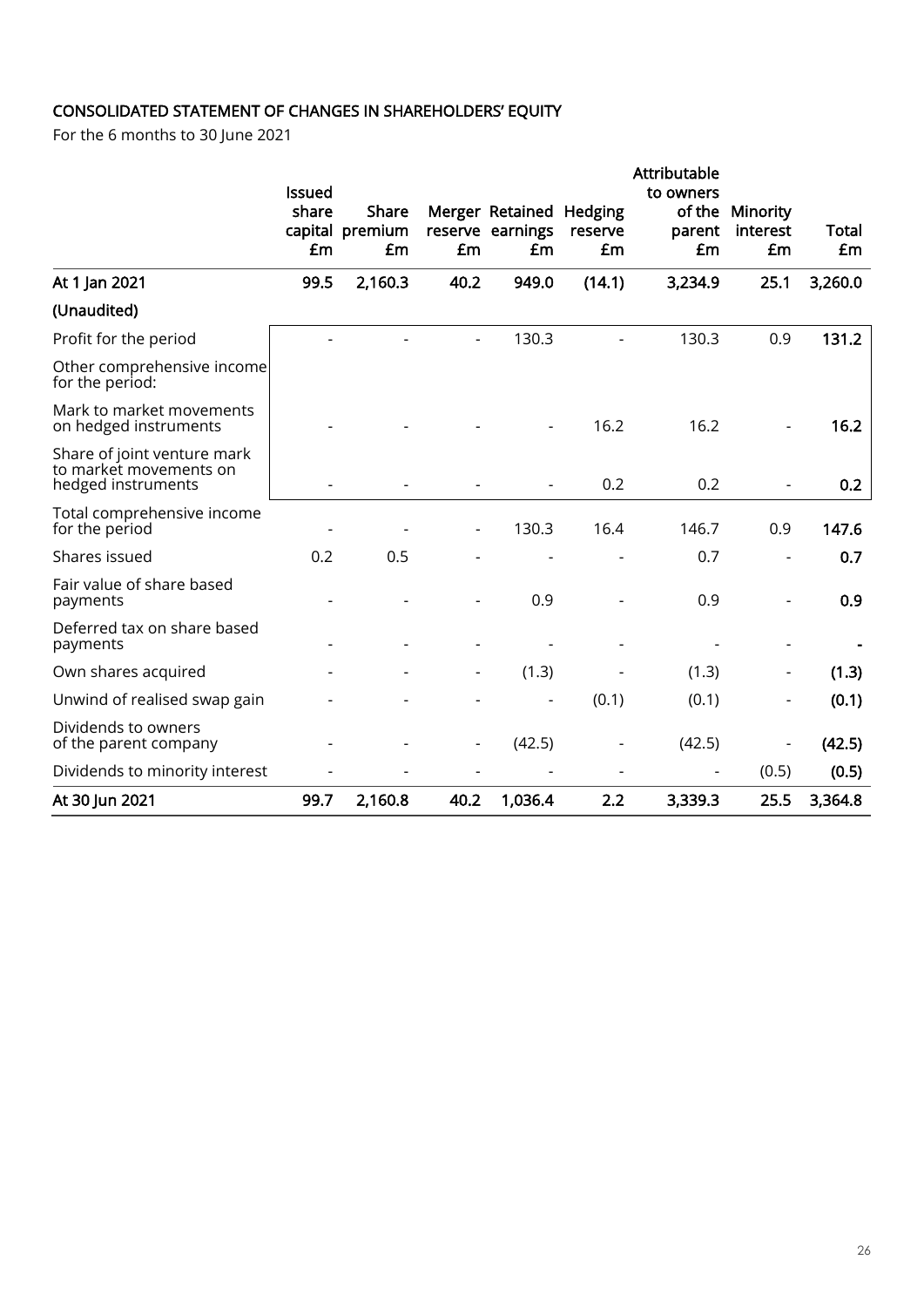|                                                                             |                              |                                |      |                                                   |               | Attributable                        |                            |             |
|-----------------------------------------------------------------------------|------------------------------|--------------------------------|------|---------------------------------------------------|---------------|-------------------------------------|----------------------------|-------------|
|                                                                             | <b>Issued</b><br>share<br>£m | Share<br>capital premium<br>£m | £m   | Merger Retained Hedging<br>reserve earnings<br>£m | reserve<br>£m | to owners<br>of the<br>parent<br>£m | Minority<br>interest<br>£m | Total<br>£m |
| At 1 Jan 2020                                                               | 90.9                         | 1,874.9                        | 40.2 | 1,069.0                                           | (3.5)         | 3,071.5                             | 26.5                       | 3,098.0     |
| (Unaudited)                                                                 |                              |                                |      |                                                   |               |                                     |                            |             |
| Loss for the period                                                         |                              |                                |      | (74.3)                                            |               | (74.3)                              | (0.6)                      | (74.9)      |
| Other comprehensive loss<br>for the period:                                 |                              |                                |      |                                                   |               |                                     |                            |             |
| Mark to market movement<br>on hedged instruments                            |                              |                                |      |                                                   | (17.0)        | (17.0)                              |                            | (17.0)      |
| Share of joint venture mark<br>to market movements on<br>hedged instruments |                              |                                |      |                                                   | (0.2)         | (0.2)                               |                            | (0.2)       |
| Total comprehensive loss<br>for the period                                  |                              |                                |      | (74.3)                                            | (17.2)        | (91.5)                              | (0.6)                      | (92.1)      |
| Shares issued                                                               | 8.6                          | 285.4                          |      |                                                   |               | 294.0                               |                            | 294.0       |
| Fair value of share based<br>payments                                       |                              |                                |      |                                                   |               |                                     |                            |             |
| Deferred tax on share based<br>payments                                     |                              |                                |      | 0.1                                               |               | 0.1                                 |                            | 0.1         |
| Own shares acquired                                                         |                              |                                |      | (0.7)                                             |               | (0.7)                               | -                          | (0.7)       |
| Unwind of realised swap gain                                                |                              |                                |      |                                                   | (0.1)         | (0.1)                               | $\overline{a}$             | (0.1)       |
| Dividends to owners<br>of the parent company                                |                              |                                |      |                                                   |               |                                     |                            |             |
| Dividends to minority interest                                              |                              |                                |      |                                                   |               |                                     | (0.2)                      | (0.2)       |
| At 30 Jun 2020                                                              | 99.5                         | 2,160.3                        | 40.2 | 994.1                                             | (20.8)        | 3,273.3                             | 25.7                       | 3,299.0     |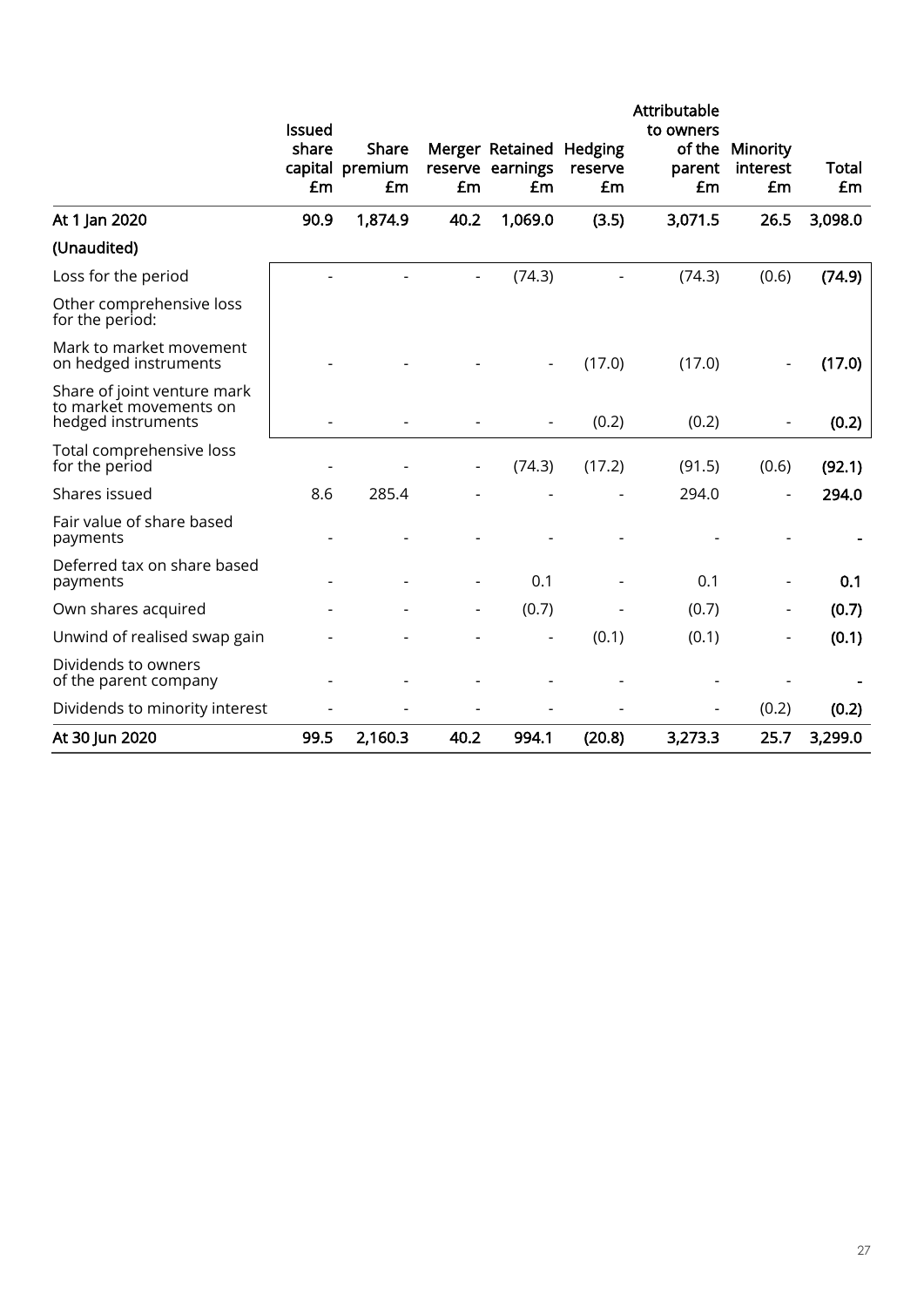|                                                                             | <b>Issued</b> |                                       |                          |                                           |                          | Attributable<br>to owners |                            |                    |
|-----------------------------------------------------------------------------|---------------|---------------------------------------|--------------------------|-------------------------------------------|--------------------------|---------------------------|----------------------------|--------------------|
|                                                                             | share<br>£m   | <b>Share</b><br>capital premium<br>£m | £m                       | Merger Retained<br>reserve earnings<br>£m | Hedging<br>reserve<br>£m | of the<br>parent<br>£m    | Minority<br>interest<br>£m | <b>Total</b><br>£m |
| At 1 Jan 2020                                                               | 90.9          | 1,874.9                               | 40.2                     | 1,069.0                                   | (3.5)                    | 3,071.5                   | 26.5                       | 3,098.0            |
| Loss for the year                                                           |               |                                       | $\overline{\phantom{a}}$ | (121.0)                                   |                          | (121.0)                   | (1.2)                      | (122.2)            |
| Other comprehensive loss<br>for the year:                                   |               |                                       |                          |                                           |                          |                           |                            |                    |
| Mark to market movement<br>on hedged instruments                            |               |                                       |                          |                                           | (12.8)                   | (12.8)                    |                            | (12.8)             |
| Hedges reclassified to profit<br>or loss                                    |               |                                       |                          |                                           | 2.5                      | 2.5                       |                            | 2.5                |
| Share of joint venture mark<br>to market movements on<br>hedged instruments |               |                                       |                          | $\overline{\phantom{a}}$                  | (0.1)                    | (0.1)                     |                            | (0.1)              |
| Total comprehensive loss<br>for the year                                    |               |                                       |                          | (121.0)                                   | (10.4)                   | (131.4)                   | (1.2)                      | (132.6)            |
| Shares issued                                                               | 8.6           | 285.4                                 |                          |                                           |                          | 294.0                     |                            | 294.0              |
| Fair value of share based<br>payments                                       |               |                                       |                          | 1.6                                       |                          | 1.6                       |                            | 1.6                |
| Deferred tax on share based<br>payments                                     |               |                                       | $\overline{\phantom{a}}$ | 0.1                                       |                          | 0.1                       | $\blacksquare$             | 0.1                |
| Own shares acquired                                                         |               |                                       |                          | (0.7)                                     |                          | (0.7)                     |                            | (0.7)              |
| Unwind of realised swap gain                                                |               |                                       |                          |                                           | (0.2)                    | (0.2)                     | $\overline{\phantom{a}}$   | (0.2)              |
| Dividends to owners<br>of the parent company                                |               |                                       |                          |                                           |                          |                           |                            |                    |
| Dividends to minority interest                                              |               |                                       |                          |                                           |                          |                           | (0.2)                      | (0.2)              |
| At 31 Dec 2020                                                              | 99.5          | 2,160.3                               | 40.2                     | 949.0                                     | (14.1)                   | 3,234.9                   | 25.1                       | 3,260.0            |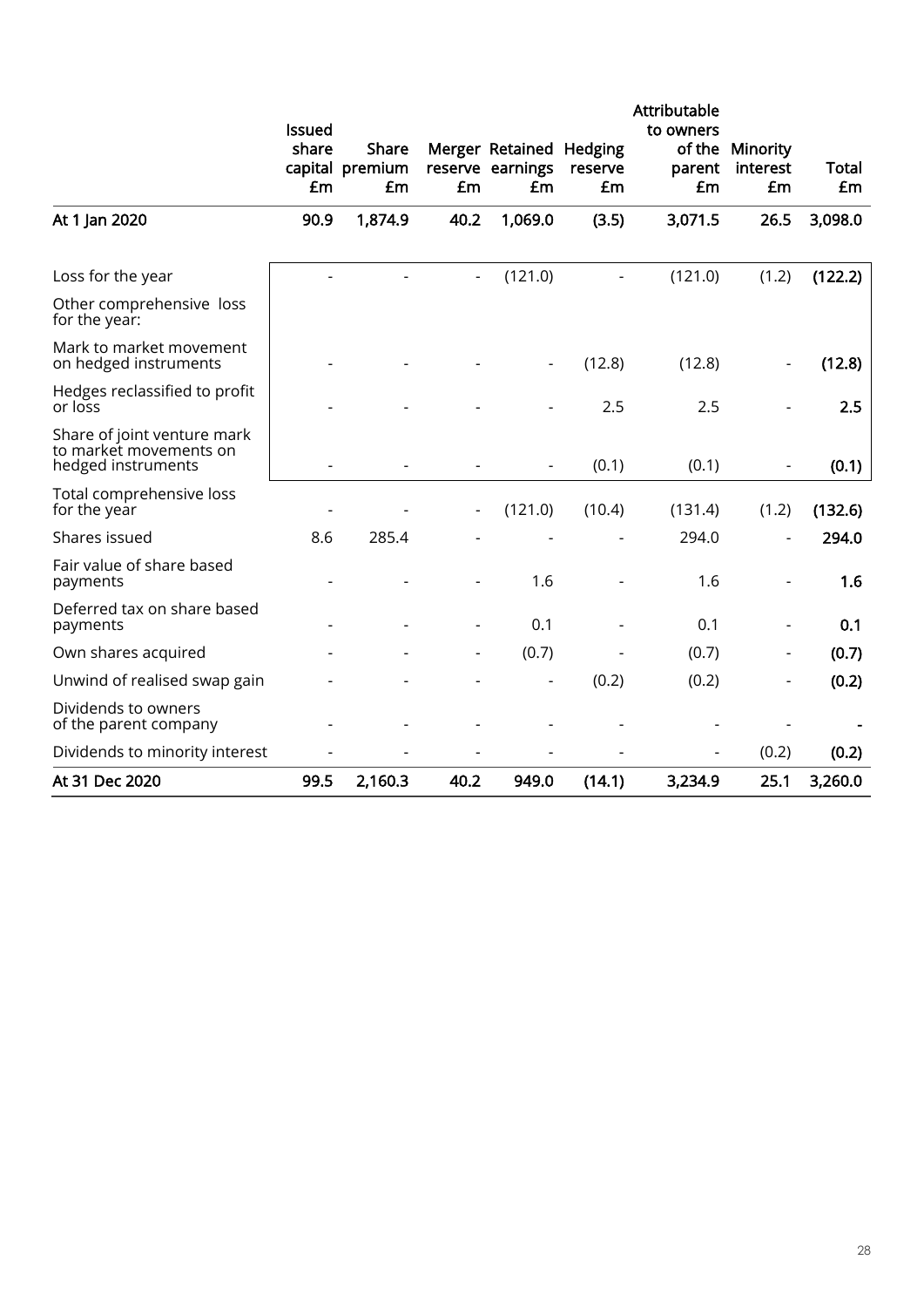# CONSOLIDATED STATEMENT OF CASH FLOWS

For the 6 months to 30 June 2021

|                                                    | <b>Unaudited</b><br>6 months to<br>30 Jun 2021<br>£m | <b>Unaudited</b><br>6 months to<br>30 Jun 2020<br>£m | Year to<br>31 Dec 2020<br>£m |
|----------------------------------------------------|------------------------------------------------------|------------------------------------------------------|------------------------------|
| Net cash flows from operating activities           | 73.0                                                 | 16.5                                                 | 78.5                         |
| Investing activities                               |                                                      |                                                      |                              |
| Investment in joint ventures                       |                                                      |                                                      | (7.5)                        |
| Capital expenditure on property                    | (38.1)                                               | (106.8)                                              | (148.5)                      |
| Acquisition of intangible assets                   | (1.3)                                                | (0.5)                                                | (2.7)                        |
| Acquisition of plant and equipment                 | (0.2)                                                | (0.4)                                                | (0.7)                        |
| Proceeds from the sale of investment property      | 309.0                                                |                                                      |                              |
| Interest received                                  |                                                      | 0.1                                                  | 0.1                          |
| Dividends received                                 | 23.3                                                 | 10.3                                                 | 10.2                         |
| Cash flows from investing activities               | 292.7                                                | (97.3)                                               | (149.1)                      |
| <b>Financing activities</b>                        |                                                      |                                                      |                              |
| Proceeds from the issue of share capital           | 0.5                                                  | 293.8                                                | 294.0                        |
| Payments to acquire own shares                     | (1.3)                                                | (0.1)                                                | (0.7)                        |
| Interest paid in respect of financing activities   | (13.4)                                               | (12.9)                                               | (54.2)                       |
| Swap cancellation and debt exit costs              | (1.5)                                                | (5.6)                                                | (30.1)                       |
| Proceeds from non-current borrowings               | 150.0                                                | 305.0                                                | 355.1                        |
| Repayment of borrowings                            | (300.0)                                              | (25.3)                                               | (233.3)                      |
| Dividends paid to the owners of the parent company | (35.5)                                               |                                                      |                              |
| Withholding tax paid on distributions              |                                                      | (3.4)                                                | (3.4)                        |
| Dividends paid to minority interest                | (0.7)                                                |                                                      | (0.2)                        |
| Cash flows from financing activities               | (201.9)                                              | 551.5                                                | 327.2                        |
| Net increase in cash and cash equivalents          | 163.8                                                | 470.7                                                | 251.4                        |
| Cash and cash equivalents at start of period       | 338.3                                                | 86.9                                                 | 86.9                         |
| Cash and cash equivalents at end of period         | 502.1                                                | 557.6                                                | 338.3                        |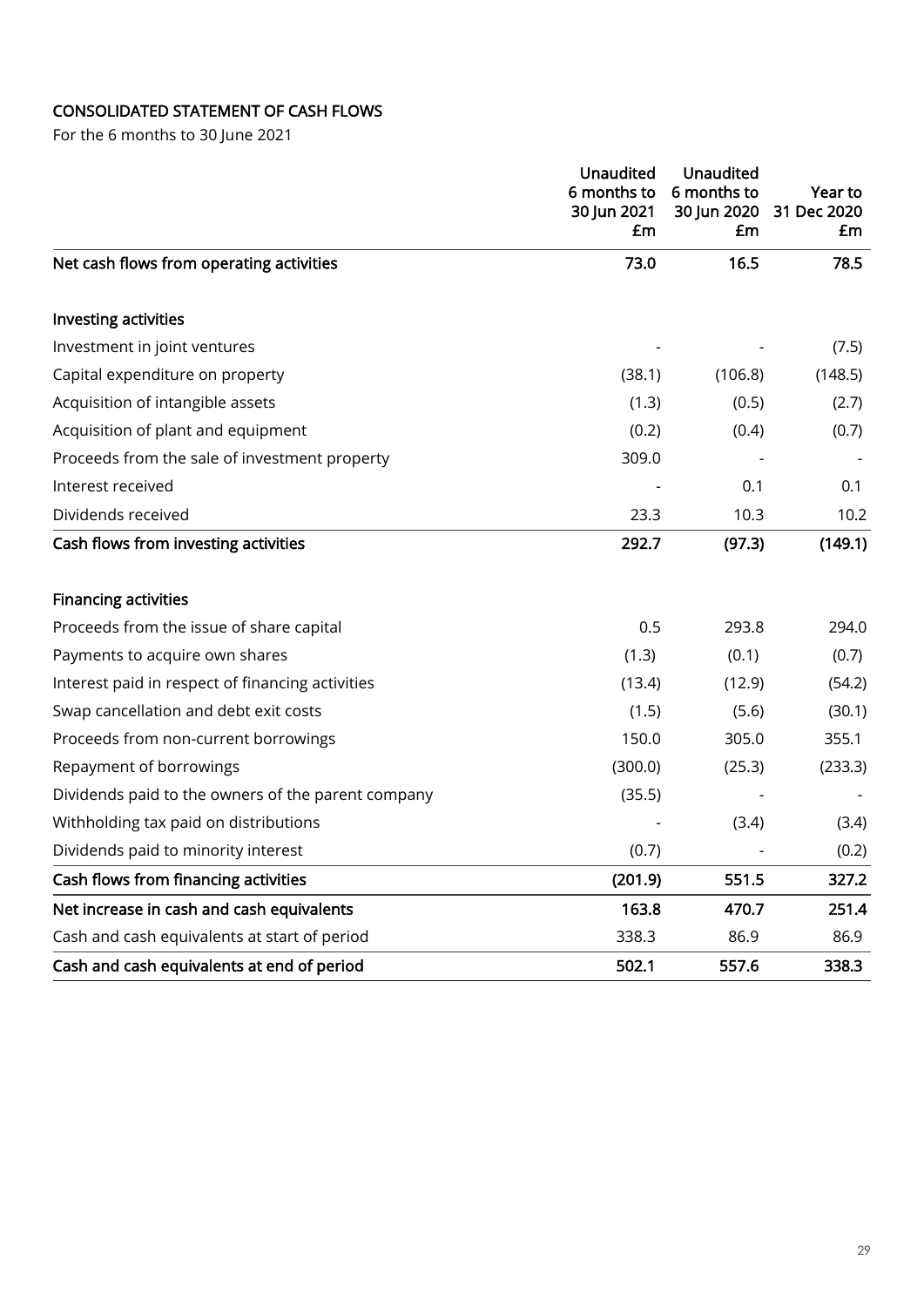# NOTES TO THE INTERIM FINANCIAL STATEMENTS

# Section 1: Basis of preparation

### General information

The information for the year ended 31 December 2020 does not constitute statutory accounts as defined in section 434 of the Companies Act 2006 but is derived from those accounts. A copy of the statutory accounts for that year has been delivered to the Registrar of Companies. The auditors reported on those accounts: their report was unqualified, did not draw attention to any matters by way of emphasis and did not contain a statement under section 498(2) or (3) of the Companies Act 2006.

# Basis of preparation

The annual financial statements of The Unite Group plc are prepared in accordance with IFRSs as adopted by the United Kingdom. The condensed set of financial statements included in this half yearly financial report has been prepared in accordance with International Accounting Standard 34 'Interim Financial Reporting', as adopted by the United Kingdom.

# Going concern

In determining the appropriate basis of preparation of the financial statements, the Directors are required to consider whether the Group can continue in operational existence for the foreseeable future.

In response to Covid-19, the Directors considered a range of scenarios for future performance, with a focus on forecast liquidity and ICR covenant performance. The Directors' Base Case scenario is informed by their reasoned opinion that UK Universities will remain open throughout the review period. All Higher Education students were allowed to return to in-person teaching from mid-May and the Government has recently confirmed that there will be no restrictions on in-person teaching and learning in universities from 16 August. As a result, Universities are expected to welcome students for the 2021/22 academic year and there will be continued demand for rented student accommodation from both UK and international students. The greater level of uncertainty around international students' behaviour and their ability to travel to the UK could lead to a reduction in demand from this customer group. The Directors are satisfied that the Group has sufficient liquidity and will maintain covenant compliance over the next 12 months. To support the Directors' going concern assessment, a 'Reverse Stress Test' was performed to determine the level of performance at which adopting the going concern basis of preparation may not be appropriate. This involved assessing the minimum amount of income required to ensure lender covenants would not be breached. Within the tightest covenant, income could fall significantly below Base Case before there would be a breach. The Directors are satisfied that the possibility of such an outcome is sufficiently remote that adopting the going concern basis of preparation is appropriate.

As at the date of this report, the global outlook as a result of Covid-19 continues to be uncertain and the range of potential outcomes is wide ranging and unknown. In particular, should the impact on trading conditions be more prolonged or severe than currently forecast by the Directors, namely if there is a further sustained national lockdown that results in Universities not opening physically and students either not arriving at University or returning home, the Group's going concern status may be dependent on its ability to seek interest cover covenant waivers from its lenders. The Directors consider that this eventuality to be remote.

Accordingly, after making enquiries and having considered forecasts and appropriate sensitivities, the Directors have formed a judgement, at the time of approving the financial statements, that there is a reasonable expectation that the Group has adequate resources to continue in operational existence for the foreseeable future, being at least 12 months from the date of these financial statements.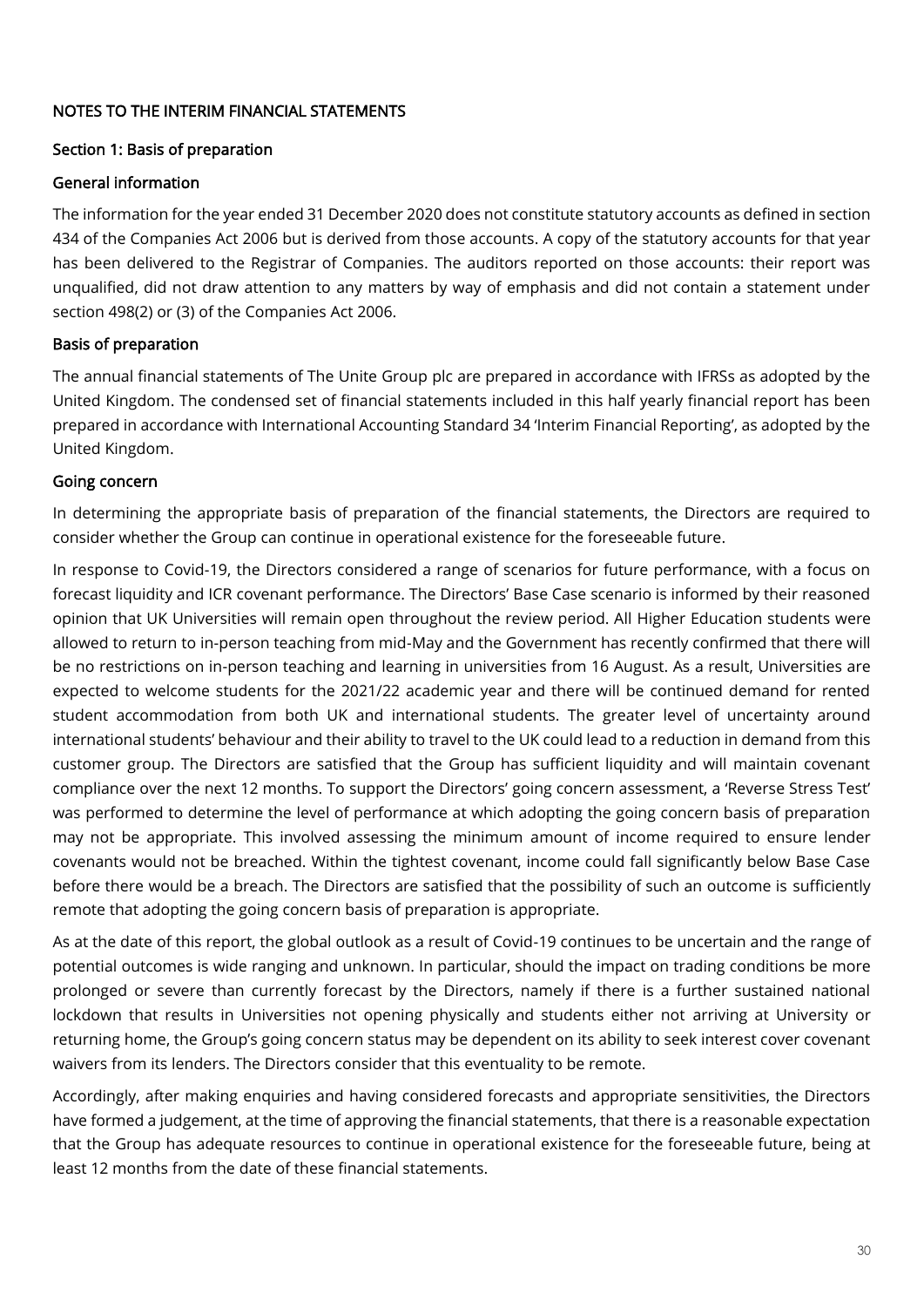# Seasonality of operations

The results of the Group's Operations segment, a separate business segment (see Section 2), are closely linked to the level of occupancy achieved in its portfolio of property. Occupancy typically falls over the summer months (particularly July and August) as students leave for the summer holidays. In response to the second national lockdown in January 2021, the Group offered students a 10-week 50% rental discount.

We are targeting 95-98% occupancy for the 2021/22 academic year (2020/21: 88%), the expected increase in occupancy and income will result in less seasonal variation from the first half-year than is typical. In 2020, we took the decision to defer delivery of our developments, which were originally expected to complete for the start of the 2021/22 academic year, to 2022/23. Accordingly, there will be no second half-year net income benefit from newly completing assets in 2021.

# Changes in accounting policies

The Group has adopted Interest Rate Benchmark Reform (Amendments to IFRS 9, IAS 9 and IFRS 7) from 1 January 2021, and this change is expected to be reflected in the Group's consolidated financial statements for the year ended 31 December 2021. The Group intends to implement the practical expedients when effecting the transition, with both debt and any associated hedging instruments intended to be transitioned concurrently from LIBOR to SONIA rates during the second half of 2021, and as a result this is not expected to have any material impact on the financial statements.

The Group has not adopted any other new accounting standards in the period or changed any accounting policies from those included in the 2020 Annual Report.

# Critical accounting estimates and judgements

Full details of significant accounting judgements and estimation uncertainty are given on page 174 of the 2020 Annual Report and Accounts. This includes detail of the Group's approach to valuation of investment property and investment property under development, and the use of external valuers in the process.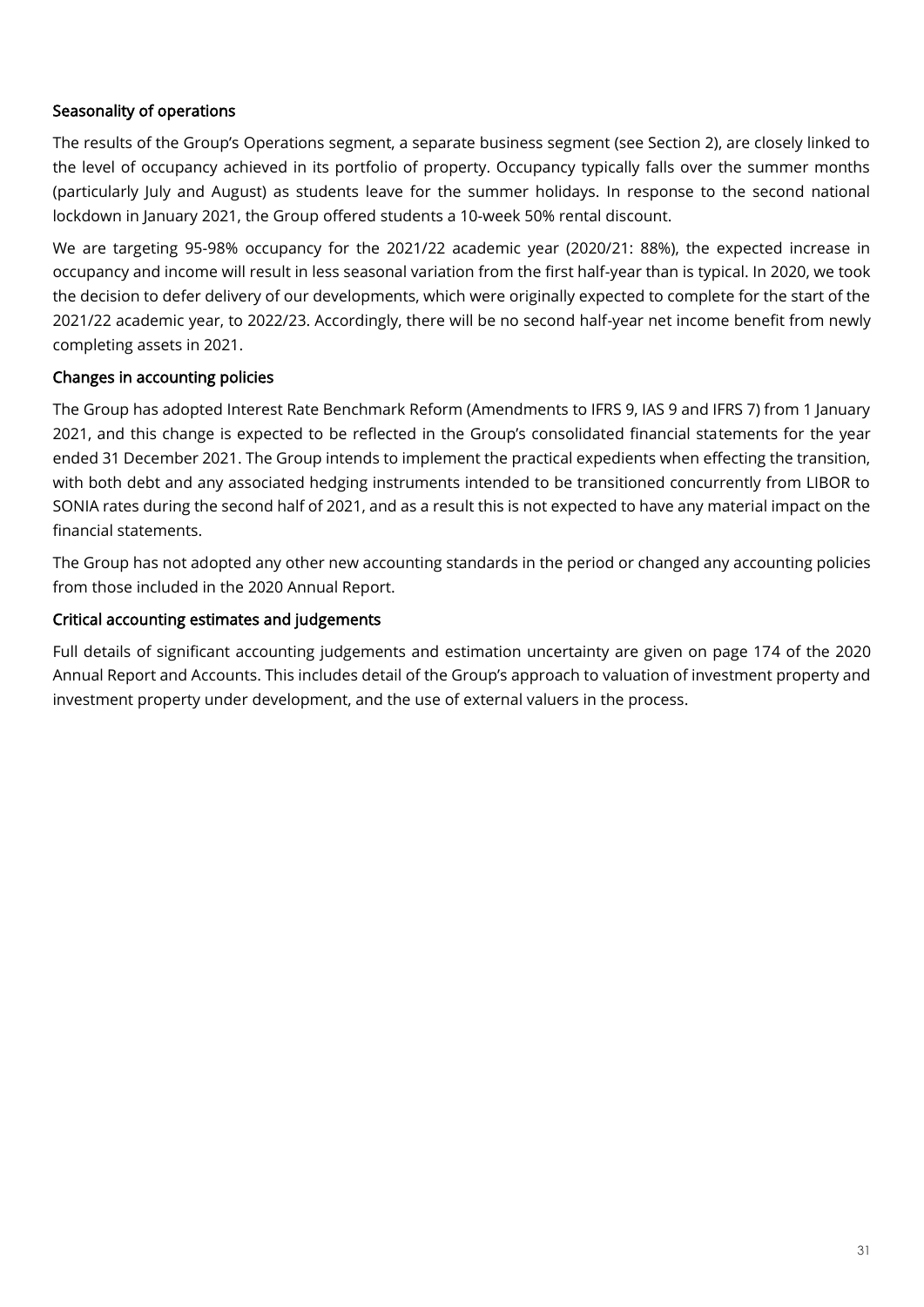# Section 2: Results for the period

This section focuses on the results and performance of the Group and provides a reconciliation between the primary statements and EPRA performance measures. On the following pages you will find disclosures explaining the Group's results for the period, segmental information, earnings and net tangible asset value (NTA) per share.

The Group uses EPRA earnings and NTA movement as key comparable indicators across other real estate companies in Europe.

# IFRS performance measures

|                         | <b>Note</b>      |         | <b>Unaudited</b><br>30 Jun 2021 |         | <b>Unaudited</b><br>30 June 2020 |         | 31 Dec<br>2020 |
|-------------------------|------------------|---------|---------------------------------|---------|----------------------------------|---------|----------------|
|                         |                  | £m      | pps                             | £m      | pps                              | £m      | pps            |
| Profit/(loss) after tax | 2.2c             | 130.3   | 32.7 <sub>p</sub>               | (74.3)  | (20.4p)                          | (121.0) | (31.8p)        |
| Net assets              | 2.3 <sub>d</sub> | 3,339.3 | 833p                            | 3,273.3 | 822p                             | 3,234.9 | 809p           |

# EPRA performance measures

|               | <b>Note</b>      | <b>Unaudited</b><br>30 Jun 2021 |       | <b>Unaudited</b><br>30 Jun 2020 |       |         | 31 Dec<br>2020 |
|---------------|------------------|---------------------------------|-------|---------------------------------|-------|---------|----------------|
|               |                  | £m                              | pps   | £m                              | pps   | £m      | pps            |
| EPRA earnings | 2.2c             | 88.3                            | 22.2p | 74.8                            | 20.5p | 97.3    | 25.5p          |
| EPRA NTA      | 2.3 <sub>d</sub> | 3,352.1                         | 837p  | 3,306.1                         | 828p  | 3,266.2 | 818p           |

# 2.1 Segmental information

The Board of Directors monitor the business along two activity lines, Operations and Property. The reportable segments for the 6 months ended 30 June 2021 and 30 June 2020 and for the year ended 31 December 2020 are Operations and Property.

The Group undertakes its Operations and Property activities directly and through joint ventures with third parties. The joint ventures are an integral part of each segment and are included in the information used by the Board to monitor the business.

The Group's properties are located exclusively in the United Kingdom. The Group therefore has one geographical segment.

# 2.2 Earnings

EPRA earnings amends IFRS measures by removing principally the unrealised investment property valuation gains and losses such that users of the Financials are able to see the extent to which dividend payments (dividends per share) are underpinned by earnings arising from purely operational activity. In 2020, in consideration of EPRA's focus on presenting clear comparability in results from recurring operational activities, EPRA earnings excludes integration costs. The reconciliation between profit/loss attributable to owners of the parent company and EPRA earnings is available in note 2.2b.

The Operations segment manages rental properties, owned directly by the Group or by joint ventures. Its revenues are derived from rental income and asset management fees earned from joint ventures. The way in which the Operations segment adds value to the business is set out in the Operations review on pages 17 – 21 of the 2020 Annual Report. The Operations segment is the main contributor to EPRA earnings and EPRA EPS and these are therefore the key indicators which are used by the Board to manage the Operations business.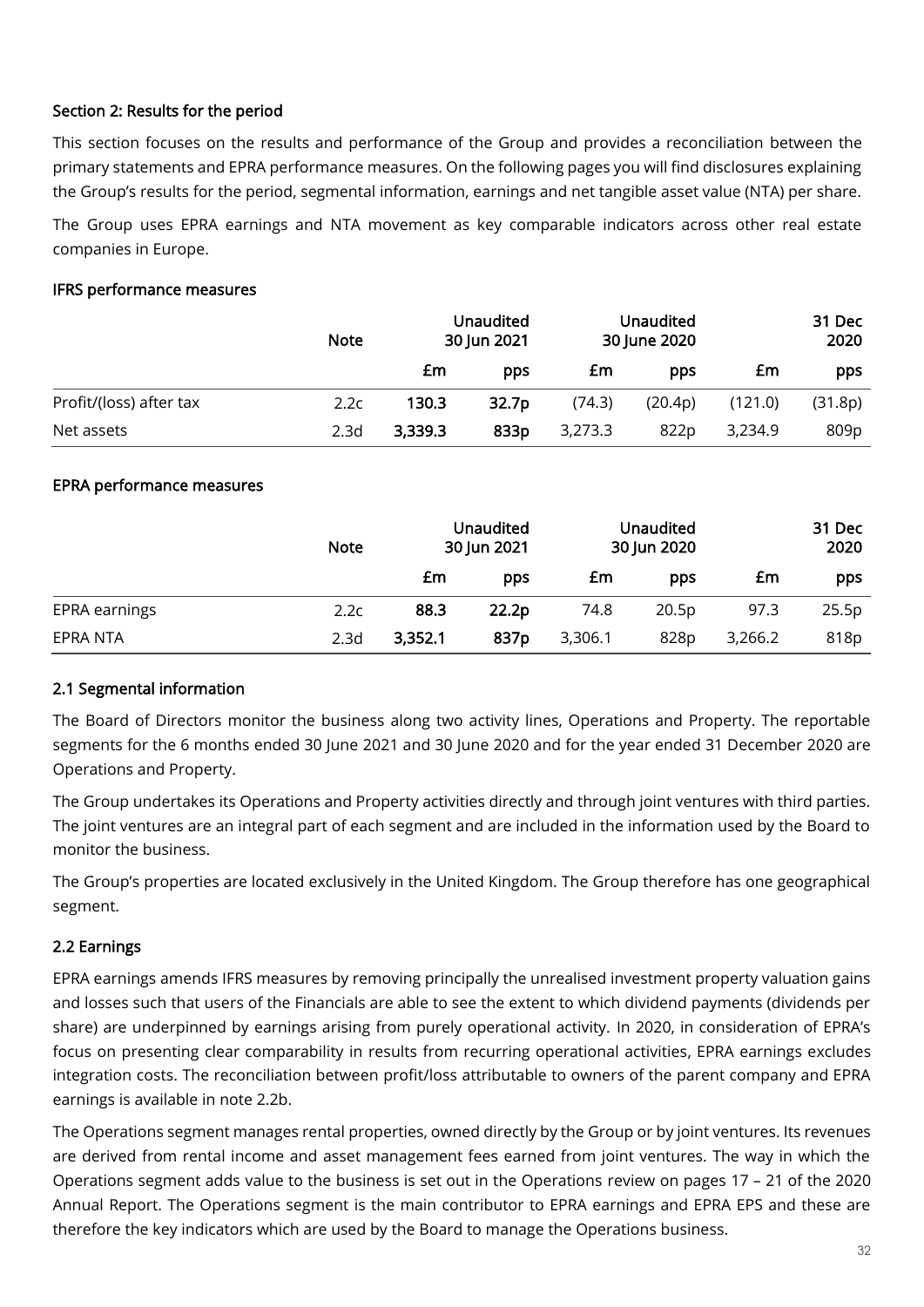The Board does not manage or monitor the Operations segment through the balance sheet and therefore no segmental information for assets and liabilities is provided for the Operations segment.

# 2.2a EPRA earnings

Unaudited 30 June 2021

|                                  |        | Share of joint ventures | Group on see through<br>basis |              |
|----------------------------------|--------|-------------------------|-------------------------------|--------------|
| £m                               | Unite  | <b>USAF</b>             | <b>LSAV</b>                   | <b>Total</b> |
| Rental income                    | 116.8  | 19.5                    | 16.6                          | 152.9        |
| Property operating expenses      | (31.3) | (6.3)                   | (4.2)                         | (41.8)       |
| Net operating income             | 85.5   | 13.2                    | 12.4                          | 111.1        |
| Management fees                  | 9.8    | (1.6)                   |                               | 8.2          |
| Operating expenses               | (12.6) | (0.2)                   | (0.2)                         | (13.0)       |
| Lease liability interest         | (4.2)  |                         |                               | (4.2)        |
| Net financing costs              | (20.7) | (3.3)                   | (4.4)                         | (28.4)       |
| <b>Operations segment result</b> | 57.8   | 8.1                     | 7.8                           | 73.7         |
| Property segment result          | (1.0)  |                         |                               | (1.0)        |
| Unallocated to segments          | 31.8   | (0.1)                   | (16.1)                        | 15.6         |
| <b>EPRA earnings</b>             | 88.6   | 8.0                     | (8.3)                         | 88.3         |

Included in the above is rental income of £9.1 million and property operating expenses of £4.1 million relating to sale and leaseback properties.

The unallocated to segments balance includes the fair value of share-based payments of (£1.0 million), contributions to the Unite Foundation of (£0.6 million), LSAV performance fee of £15.7 million, other costs of (£0.3 million), current tax credit of £1.7 million and deferred tax credit of £0.2 million.

Unaudited 30 June 2020

|                             |        | Share of joint ventures | Group on see through<br>basis |        |
|-----------------------------|--------|-------------------------|-------------------------------|--------|
| £m                          | Unite  | <b>USAF</b>             | <b>LSAV</b>                   | Total  |
| Rental income               | 114.9  | 20.6                    | 19.4                          | 154.9  |
| Property operating expenses | (27.5) | (6.0)                   | (4.0)                         | (37.5) |
| Net operating income        | 87.4   | 14.6                    | 15.4                          | 117.4  |
| Management fees             | 11.0   | (1.6)                   | (1.7)                         | 7.7    |
| Operating expenses          | (13.8) | (0.1)                   | (0.2)                         | (14.1) |
| Lease liability interest    | (4.4)  |                         |                               | (4.4)  |
| Net financing costs         | (21.3) | (3.3)                   | (4.5)                         | (29.1) |
| Operations segment result   | 58.9   | 9.6                     | 9.0                           | 77.5   |
| Property segment result     | (0.9)  |                         |                               | (0.9)  |
| Unallocated to segments     | (1.6)  | (0.1)                   | (0.1)                         | (1.8)  |
| <b>EPRA earnings</b>        | 56.4   | 9.5                     | 8.9                           | 74.8   |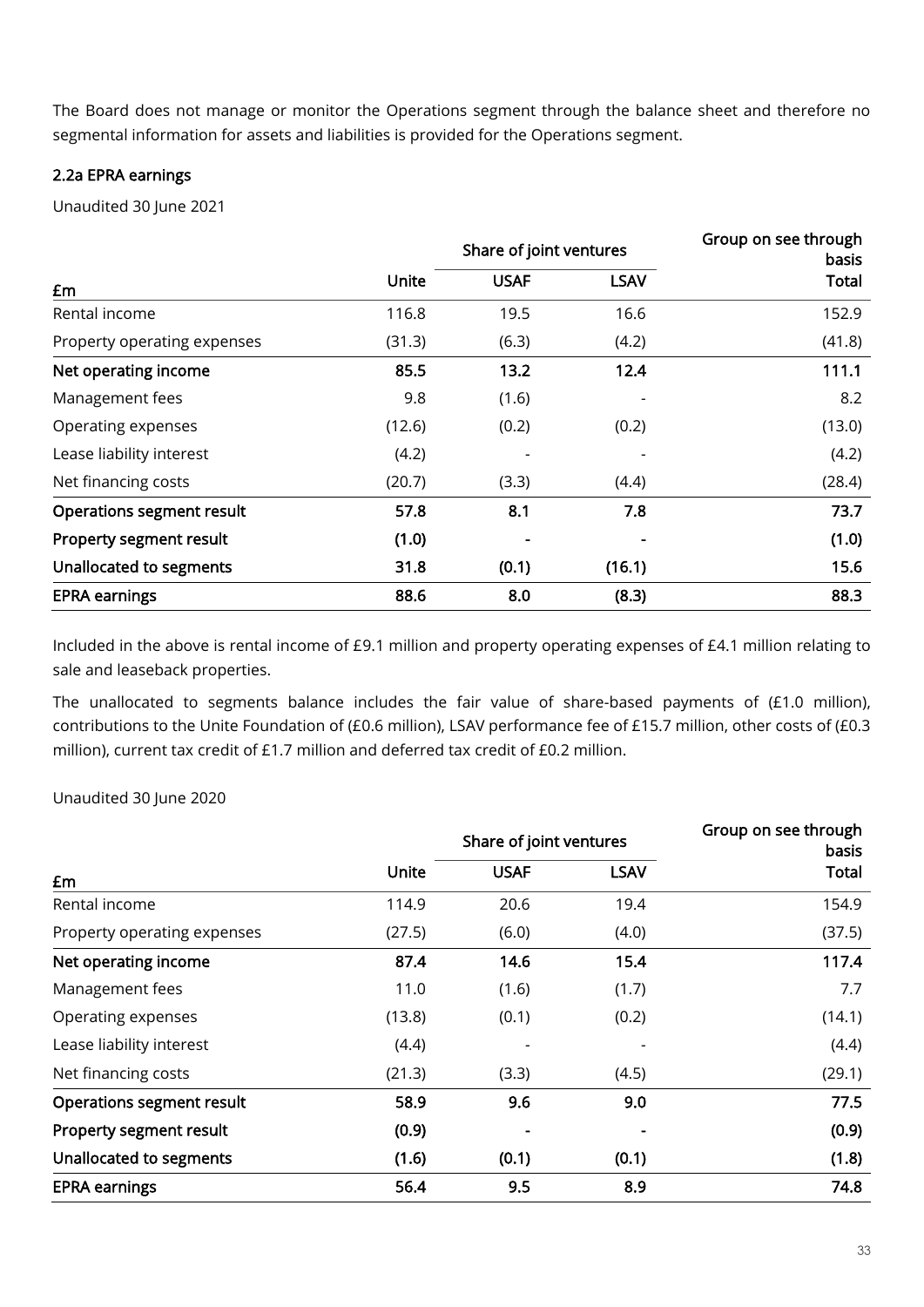Included in the above is rental income of £8.2 million and property operating expenses of £3.5 million relating to sale and leaseback properties.

The unallocated to segments balance includes the fair value of share-based payments of (£0.1 million), contributions to the Unite Foundation of (£0.4 million), current tax of (£0.3 million) and deferred tax of (£1.0 million).

EPRA earnings excludes integrations costs associated with the acquisition of Liberty Living, which total £8.1 million in the period.

# 31 December 2020

|                               | Share of joint ventures |                   |                   | Group on see through<br>basis |
|-------------------------------|-------------------------|-------------------|-------------------|-------------------------------|
|                               | Unite<br>£m             | <b>USAF</b><br>£m | <b>LSAV</b><br>£m | Total<br>£m                   |
| Rental income                 | 196.1                   | 34.2              | 32.9              | 263.2                         |
| Property operating expenses   | (61.9)                  | (12.8)            | (8.2)             | (82.9)                        |
| Net operating income          | 134.2                   | 21.4              | 24.7              | 180.3                         |
| Management fees               | 20.1                    | (2.8)             | (3.3)             | 14.0                          |
| Operating expenses            | (30.1)                  | (0.3)             | (0.5)             | (30.9)                        |
| Interest on lease liabilities | (8.8)                   |                   |                   | (8.8)                         |
| Net financing costs           | (40.6)                  | (6.6)             | (8.9)             | (56.1)                        |
| Operations segment result     | 74.8                    | 11.7              | 12.0              | 98.5                          |
| Property segment result       | (2.2)                   |                   |                   | (2.2)                         |
| Unallocated to segments       | 7.1                     | (0.3)             | (5.8)             | 1.0                           |
| <b>EPRA earnings</b>          | 79.7                    | 11.4              | 6.2               | 97.3                          |

Included in the above is rental income of £14.6 million and property operating expenses of £7.3 million relating to sale and leaseback properties.

The unallocated to segments balance includes the fair value of share-based payments of (£1.7 million), contributions to the Unite Foundation of (£1.0 million), LSAV performance fee of £5.7 million, deferred tax charge of (£0.8 million) and current tax charge of (£1.2 million).

EPRA earnings excludes integrations costs associated with the acquisition of Liberty Living, which total £9.2 million in the year.

# 2.2b IFRS reconciliation to EPRA earnings

EPRA earnings excludes movements relating to changes in values of investment properties (owned, leased and under development), profits/losses from the disposal of properties, swap/debt break costs and integration costs, which are included in the profit/loss reported under IFRS. EPRA earnings reconcile to the profit/(loss) attributable to owners of the parent company as follows: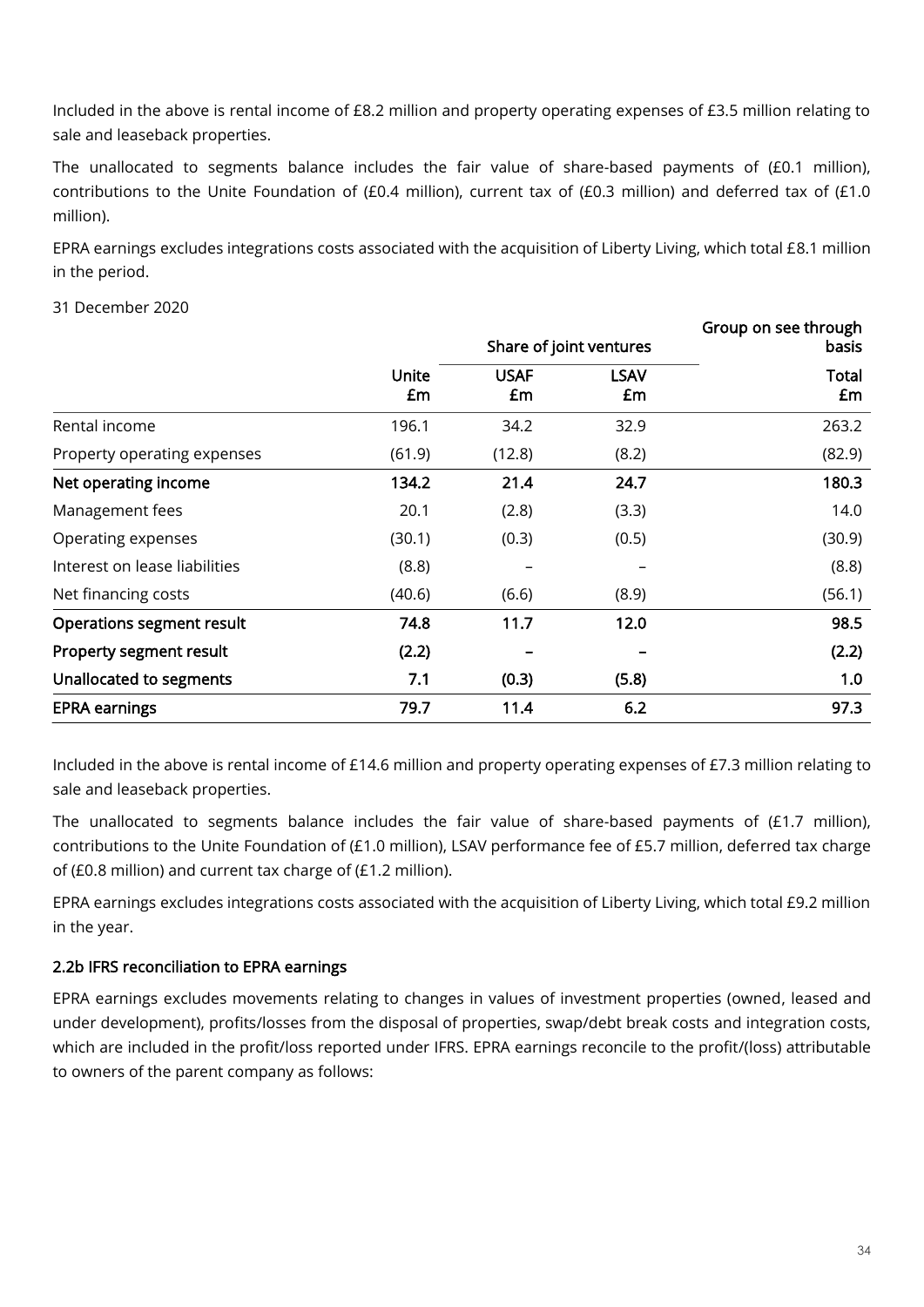|                                                              |                  | <b>Unaudited</b><br>6 months to | <b>Unaudited</b><br>6 months to | Year to           |
|--------------------------------------------------------------|------------------|---------------------------------|---------------------------------|-------------------|
|                                                              | <b>Note</b>      | 30 Jun 2021<br>£m               | 30 Jun 2020<br>£m               | 31 Dec 2020<br>£m |
| Profit/(loss) attributable to owners of the parent company   |                  | 130.3                           | (74.3)                          | (121.0)           |
| Net valuation (gains)/losses on investment property (owned)  | 3.1              | (32.5)                          | 102.1                           | 124.2             |
| Property disposals (owned)                                   |                  | 11.0                            | 0.5                             | 1.9               |
| Net valuation loss on investment property (leased)           |                  | 2.6                             | 3.2                             | 11.2              |
| Property disposals (leased)                                  |                  |                                 |                                 |                   |
| Integration costs                                            |                  |                                 | 8.1                             | 9.2               |
| Amortisation of fair value of debt recognised on acquisition |                  | (2.2)                           | (2.2)                           | (4.3)             |
| Share of joint venture (gains)/losses on investment property | 3.3 <sub>b</sub> | (21.8)                          | 33.1                            | 41.5              |
| Share of joint venture property disposals                    | 3.3 <sub>b</sub> | 0.7                             |                                 |                   |
| Swap cancellation and loan break costs                       |                  | 1.5                             | 5.6                             | 30.1              |
| Mark to market changes on interest rate swaps                |                  | (3.0)                           |                                 | 5.8               |
| Current tax                                                  |                  | 1.2                             | (0.1)                           |                   |
| Deferred tax                                                 |                  |                                 | (0.2)                           | 0.1               |
| Minority interest share of reconciling items*                |                  | 0.5                             | (1.0)                           | (1.4)             |
| <b>EPRA earnings</b>                                         | 2.2a             | 88.3                            | 74.8                            | 97.3              |

\* The minority interest share, or non-controlling interest, arises as a result of the Group not owning 100% of the share capital of one of its subsidiaries, USAF (Feeder) Guernsey Ltd. More detail is provided in note 3.3.

# 2.2c Earnings per share

The Basic EPS calculation is based on the earnings attributable to the equity shareholders of The Unite Group plc and the weighted average number of shares which have been in issue during the period. Basic EPS is adjusted in line with EPRA guidelines in order to allow users to compare the business performance of the Group with other listed real estate companies in a consistent manner and to reflect how the business is managed and measured on a day-to-day basis.

The calculations of basic, diluted and EPRA EPS are as follows:

|                                                    | <b>Note</b> | <b>Unaudited</b><br>30 Jun 2021 |       | <b>Unaudited</b><br>30 Jun 2020 |         |         | 31 Dec<br>2020 |
|----------------------------------------------------|-------------|---------------------------------|-------|---------------------------------|---------|---------|----------------|
|                                                    |             | £m                              | pps   | £m                              | pps     | £m      | pps            |
| Earnings/(loss)                                    |             |                                 |       |                                 |         |         |                |
| <b>Basic</b>                                       |             | 130.3                           | 32.7p | (74.3)                          | (20.4p) | (121.0) | (31.8p)        |
| <b>Diluted</b>                                     |             | 130.3                           | 32.6p | (74.3)                          | (20.3p) | (121.0) | (31.8p)        |
| EPRA                                               | 2.2a        | 88.3                            | 22.2p | 74.8                            | 20.5p   | 97.3    | 25.5p          |
| Weighted average number of shares (thousands)      |             |                                 |       |                                 |         |         |                |
| Basic                                              |             |                                 |       |                                 | 398,227 | 364,054 | 381,379        |
| Dilutive potential ordinary shares (share options) |             |                                 |       | 863                             | 959     | 872     |                |
| <b>Diluted</b>                                     |             |                                 |       |                                 | 399,873 | 365,013 | 382,251        |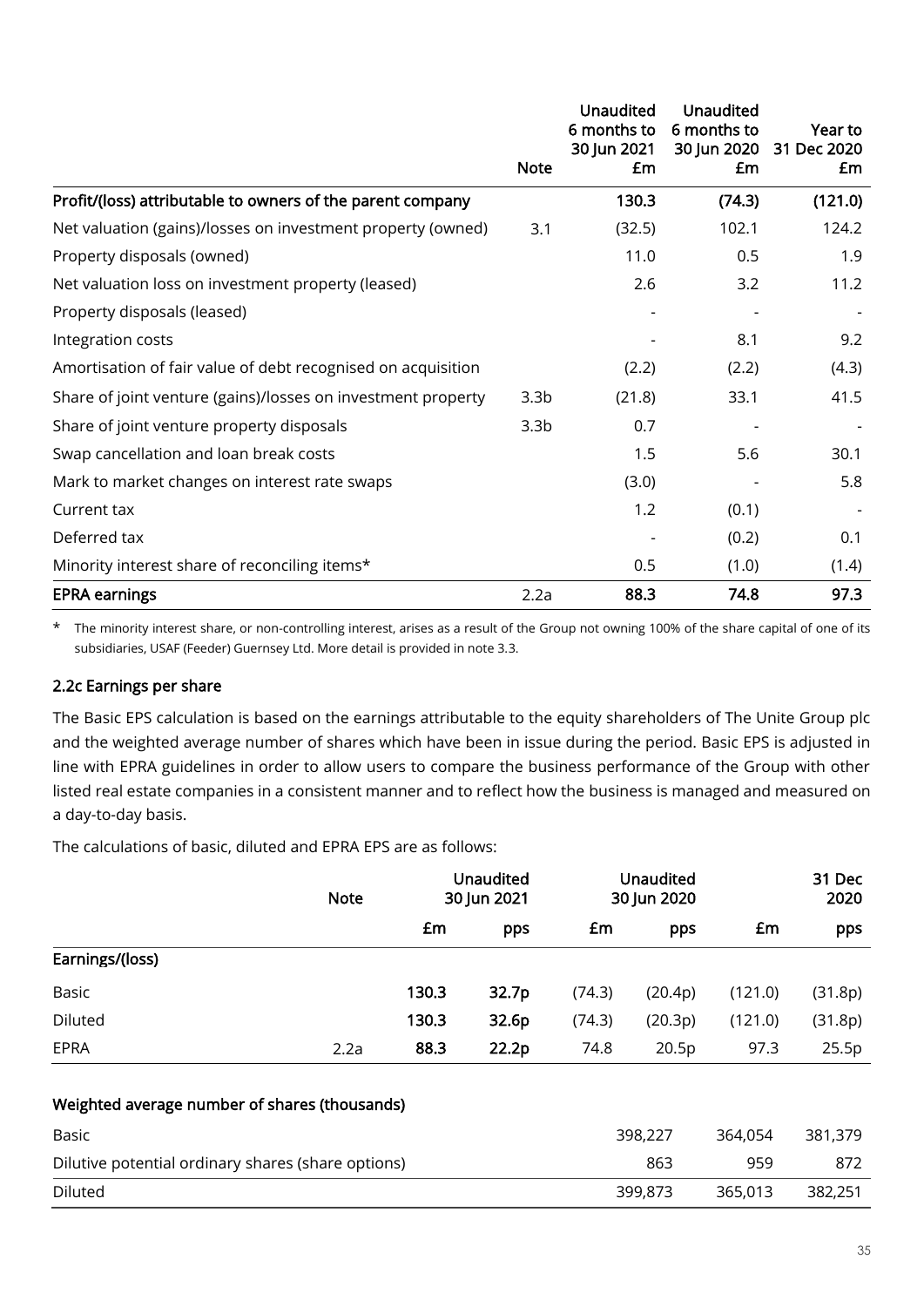The total number of ordinary shares in issue as at 30 June 2021 is 399,010,000 (30 June 2020: 398,168,000, 31 December 2020: 398,226,000). At 30 June 2021 there were 16,841 shares excluded from the potential dilutive shares that did not affect the diluted weighted average number of shares (30 June 2020: 8,313, 31 December 2020: 11,278).

# 2.3 Net Assets

EPRA NTA per share makes adjustments to IFRS measures by removing the fair value of financial instruments and the carrying value of intangibles. The reconciliation between IFRS NAV and EPRA NTA is available in note 2.3c.

The Group's Property business undertakes the acquisition and development of properties. The way in which the Property segment adds value to the business is set out in the Property review on pages 22 - 25 of the 2020 Annual Report.

In October 2019, EPRA issued updated best practice recommendations, including new definitions of NAV measures, which became effective for the Group on 1 January 2020. The revision included the introduction of EPRA Net Tangible Assets (NTA) which is the most relevant new NAV measure for the Group, and this will be our primary NAV measure going forward. EPRA NTA adjusts the previous EPRA NAV, our previous key NAV measure, by excluding intangible assets.

# 2.3a EPRA net assets

Unaudited 30 June 2021

|                                           |             | Share of joint ventures | Group on<br><b>EPRA basis</b> |                    |
|-------------------------------------------|-------------|-------------------------|-------------------------------|--------------------|
|                                           | Unite<br>£m | <b>USAF</b><br>£m       | <b>LSAV</b><br>£m             | <b>Total</b><br>£m |
| Investment properties (owned)             | 3,249.3     | 616.0                   | 850.9                         | 4,716.2            |
| Investment properties (leased)            | 99.7        |                         |                               | 99.7               |
| Investment properties (under development) | 235.7       |                         |                               | 235.7              |
| Total property portfolio                  | 3,584.7     | 616.0                   | 850.9                         | 5,051.6            |
| Debt on properties                        | (1,514.8)   | (201.1)                 | (337.8)                       | (2,053.7)          |
| Lease liability                           | (95.2)      |                         |                               | (95.2)             |
| Cash                                      | 502.1       | 21.3                    | 30.0                          | 553.4              |
| Net debt                                  | (1, 107.9)  | (179.8)                 | (307.8)                       | (1,595.5)          |
| Other liabilities                         | (57.0)      | (16.2)                  | (13.5)                        | (86.7)             |
| Intangibles per IFRS balance sheet        | (17.3)      |                         |                               | (17.3)             |
| <b>EPRA NTA</b>                           | 2,402.5     | 420.0                   | 529.6                         | 3,352.1            |
| Loan to value*                            | 29%         | 29%                     | 36%                           | 30%                |
| Loan to value post-IFRS 16                | 31%         | 29%                     | 36%                           | 32%                |

\* LTV calculated excluding leased investment property and the corresponding lease liability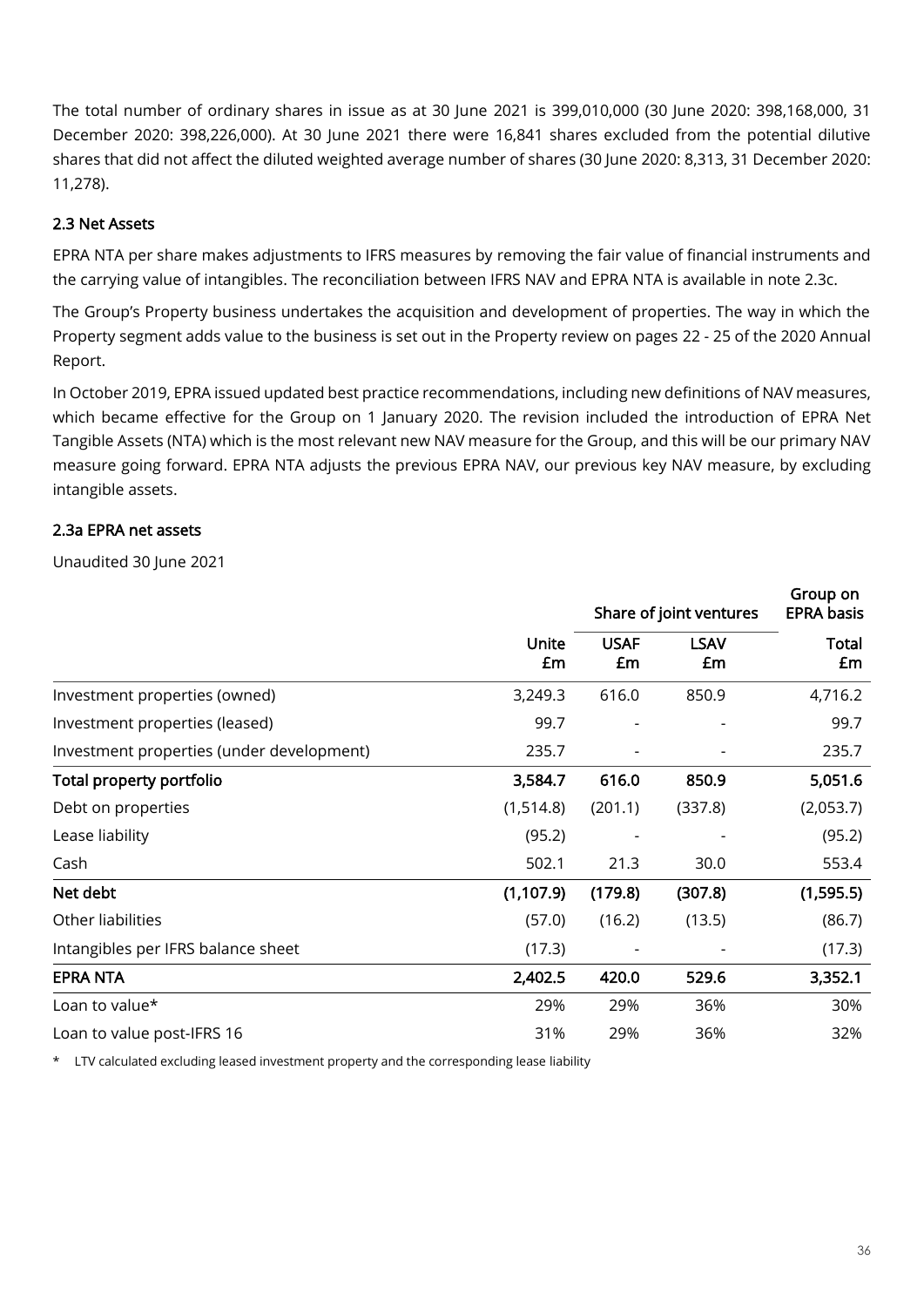|                                           |             | Share of joint ventures  | Group on<br><b>EPRA basis</b> |                    |
|-------------------------------------------|-------------|--------------------------|-------------------------------|--------------------|
|                                           | Unite<br>£m | <b>USAF</b><br>£m        | <b>LSAV</b><br>£m             | <b>Total</b><br>£m |
| Investment properties (owned)             | 3,317.2     | 614.0                    | 657.8                         | 4,589.0            |
| Investment properties (leased)            | 107.5       | $\overline{\phantom{0}}$ |                               | 107.5              |
| Investment properties (under development) | 458.0       |                          |                               | 458.0              |
| Total property portfolio                  | 3,882.7     | 614.0                    | 657.8                         | 5,154.5            |
| Debt on properties                        | (1,818.6)   | (195.8)                  | (267.9)                       | (2, 282.3)         |
| Lease liability                           | (97.2)      |                          |                               | (97.2)             |
| Cash                                      | 557.6       | 7.6                      | 29.0                          | 594.2              |
| Net debt                                  | (1,358.2)   | (188.2)                  | (238.9)                       | (1,785.3)          |
| Other liabilities                         | (24.1)      | (2.7)                    | (16.5)                        | (43.3)             |
| Intangibles per IFRS balance sheet        | (19.8)      |                          |                               | (19.8)             |
| <b>EPRA NTA</b>                           | 2,480.6     | 423.1                    | 402.4                         | 3,306.1            |
| Loan to value*                            | 33%         | 31%                      | 36%                           | 33%                |
| Loan to value post-IFRS 16                | 35%         | 31%                      | 36%                           | 35%                |

\* LTV calculated excluding leased investment property and the corresponding lease liability.

### 31 December 2020

|                                           |                    | Share of joint ventures  | Group on<br><b>EPRA basis</b> |                    |
|-------------------------------------------|--------------------|--------------------------|-------------------------------|--------------------|
|                                           | <b>Unite</b><br>£m | <b>USAF</b><br>£m        | <b>LSAV</b><br>£m             | <b>Total</b><br>£m |
| Investment properties (owned)             | 3,614.7            | 616.7                    | 661.8                         | 4,893.2            |
| Investment properties (leased)            | 101.8              |                          |                               | 101.8              |
| Investment properties (under development) | 187.2              | $\overline{\phantom{0}}$ |                               | 187.2              |
| Total property portfolio                  | 3,903.7            | 616.7                    | 661.8                         | 5,182.2            |
| Debt on properties                        | (1,663.5)          | (201.1)                  | (268.2)                       | (2, 132.8)         |
| Lease liabilities                         | (96.3)             |                          |                               | (96.3)             |
| Cash                                      | 338.3              | 15.4                     | 37.3                          | 391.0              |
| Net debt                                  | (1,421.5)          | (185.7)                  | (230.9)                       | (1,838.1)          |
| Other liabilities                         | (21.3)             | (13.2)                   | (24.4)                        | (58.9)             |
| Intangibles per IFRS balance sheet        | (19.0)             |                          |                               | (19.0)             |
| <b>EPRA NTA</b>                           | 2,441.9            | 417.8                    | 406.5                         | 3,266.2            |
| Loan to value*                            | 35%                | 30%                      | 35%                           | 34%                |
| Loan to value post-IFRS 16                | 36%                | 30%                      | 35%                           | 35%                |

\* LTV calculated excluding investment properties (leased) and the corresponding lease liabilities.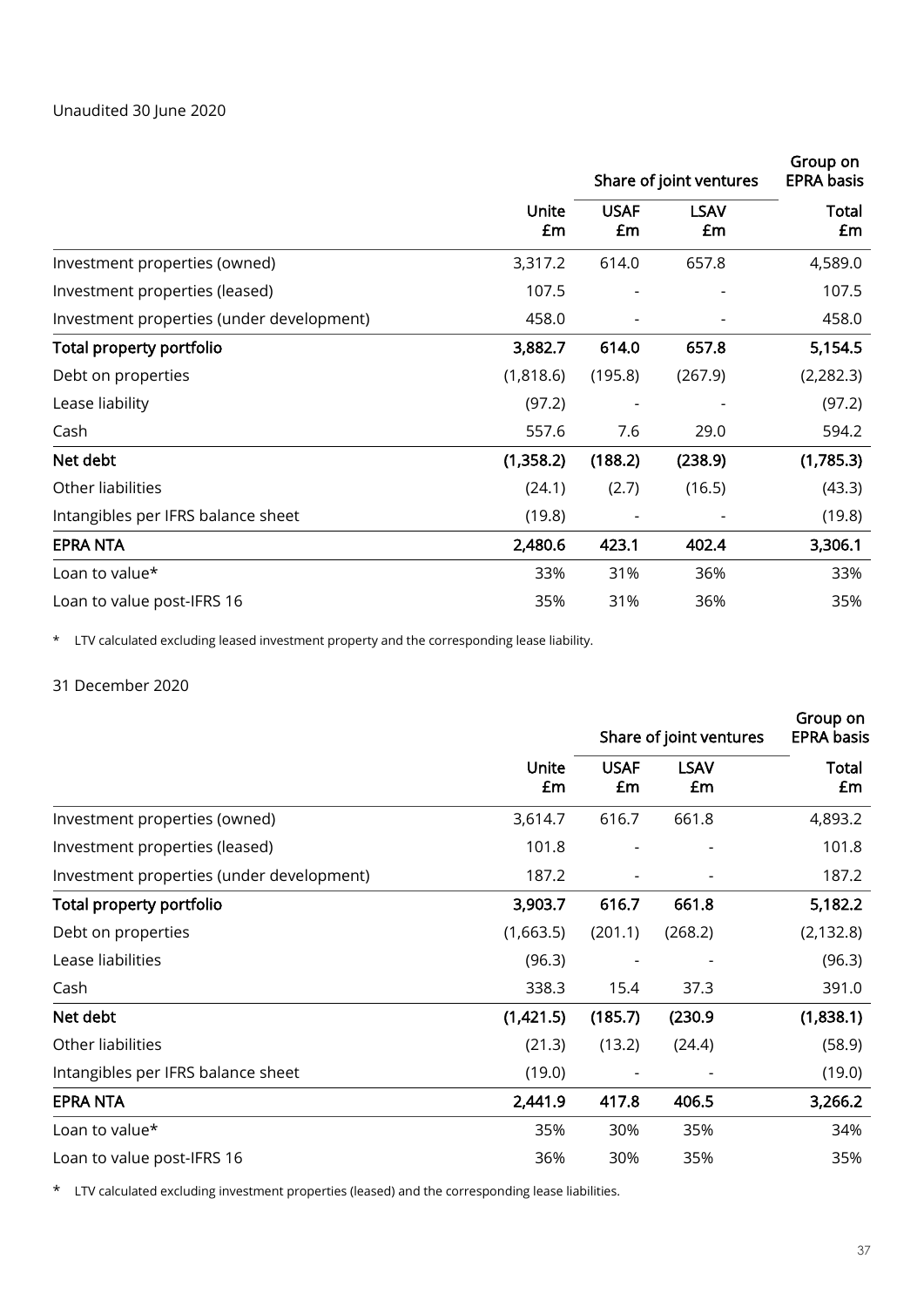# 2.3b Movement in EPRA NTA during the period

Contributions to EPRA NTA by each segment during the period are as follows:

Unaudited 30 June 2021

|                                               |             | Share of joint ventures |                   | Group on see through<br>basis |
|-----------------------------------------------|-------------|-------------------------|-------------------|-------------------------------|
|                                               | Unite<br>£m | <b>USAF</b><br>£m       | <b>LSAV</b><br>£m | <b>Total</b><br>£m            |
| Operations                                    |             |                         |                   |                               |
| Operations segment result                     | 57.8        | 8.1                     | 7.8               | 73.7                          |
| Add back amortisation of intangibles          | 3.0         |                         |                   | 3.0                           |
| <b>Total operations</b>                       | 60.8        | 8.1                     | 7.8               | 76.7                          |
| Property                                      |             |                         |                   |                               |
| Rental growth                                 | 13.3        | 6.4                     | 10.7              | 30.4                          |
| Yield movement                                | 7.6         | 0.8                     | 3.5               | 11.9                          |
| Disposal losses (owned)                       | (11.0)      | (0.7)                   |                   | (11.7)                        |
| Investment property gains (owned)             | 9.9         | 6.5                     | 14.2              | 30.6                          |
| Investment property losses (leased)           | (2.6)       |                         |                   | (2.6)                         |
| Investment property gains (under development) | 11.6        |                         |                   | 11.6                          |
| Pre-contract/other development costs          | (1.0)       |                         |                   | (1.0)                         |
| <b>Total property</b>                         | 17.9        | 6.5                     | 14.2              | 38.6                          |
| Unallocated                                   |             |                         |                   |                               |
| Shares issued                                 | 0.7         |                         |                   | 0.7                           |
| Investment in joint ventures                  | (105.0)     | (12.2)                  | 117.2             |                               |
| Dividends paid                                | (42.5)      |                         |                   | (42.5)                        |
| LSAV performance fee                          | 31.4        |                         | (15.7)            | 15.7                          |
| Swap cancellation and loan break costs        | (1.5)       |                         |                   | (1.5)                         |
| Purchase of intangibles                       | (1.3)       |                         |                   | (1.3)                         |
| Other                                         | 0.1         | (0.2)                   | (0.4)             | (0.5)                         |
| <b>Total unallocated</b>                      | (118.1)     | (12.4)                  | 101.1             | (29.4)                        |
| Total EPRA NTA movement in the period         | (39.4)      | (2.2)                   | 123.1             | 85.9                          |
| Total EPRA NTA brought forward                | 2,441.9     | 417.8                   | 406.5             | 3,266.2                       |
| <b>Total EPRA NTA carried forward</b>         | 2,402.5     | 420.0                   | 529.6             | 3,352.1                       |

The £0.6 million that comprises the other balance within the unallocated segment includes a tax credit of (£1.8 million), the purchase of own shares of £1.3 million, contributions to the Unite Foundation of £0.6 million and other costs of £0.4 million.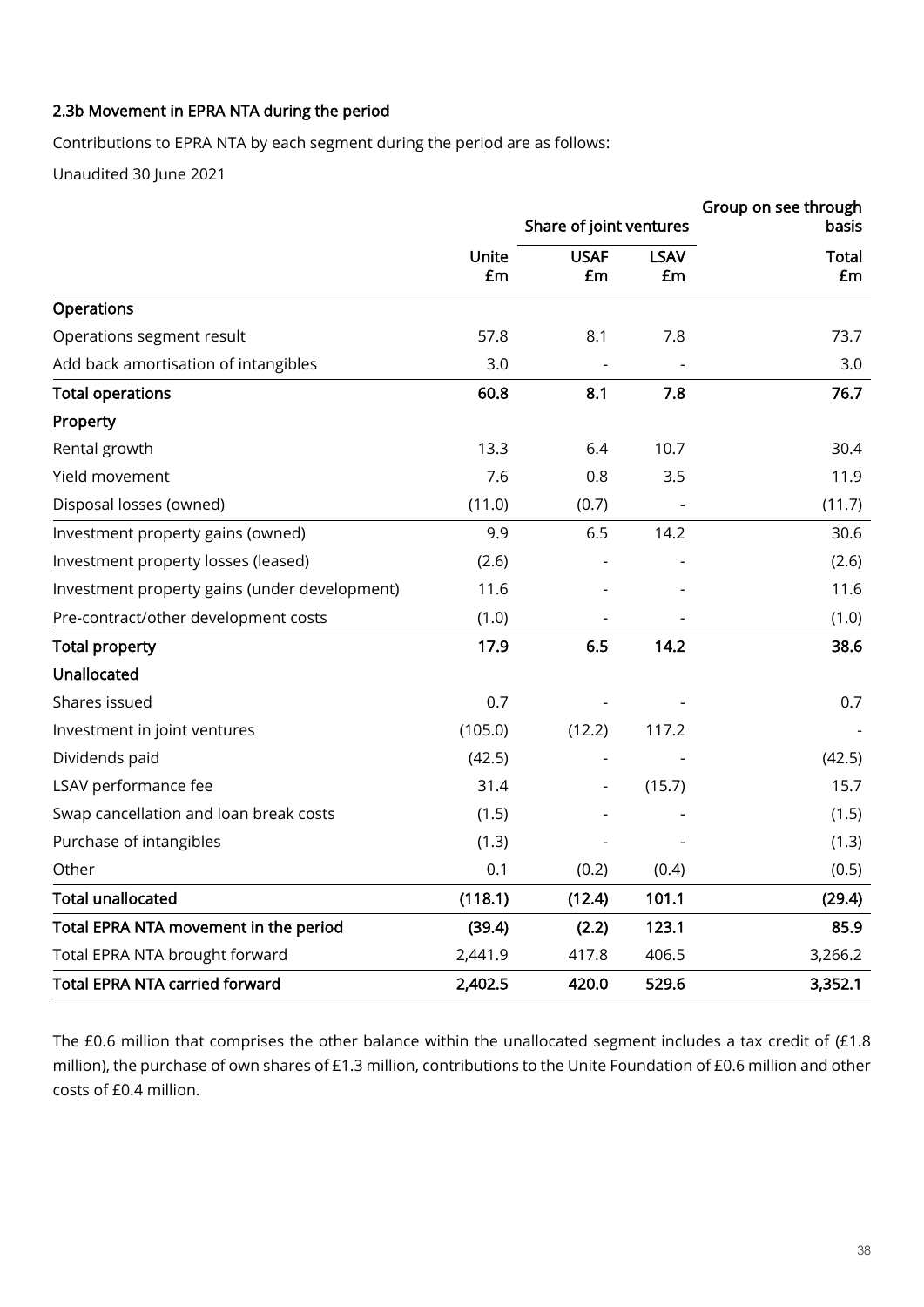|                                                |         | Share of joint ventures |             | Group on see through<br>basis |
|------------------------------------------------|---------|-------------------------|-------------|-------------------------------|
|                                                | Unite   | <b>USAF</b>             | <b>LSAV</b> | <b>Total</b>                  |
|                                                | £m      | £m                      | £m          | £m                            |
| <b>Operations</b>                              |         |                         |             |                               |
| Operations segment result                      | 58.9    | 9.6                     | 9.0         | 77.5                          |
| Add back amortisation of intangibles           | 3.0     |                         |             | 3.1                           |
| <b>Total operations</b>                        | 61.9    | 9.6                     | 9.0         | 80.5                          |
| Property                                       |         |                         |             |                               |
| Lost rental income due to Covid-19             | (85.8)  | (17.6)                  | (14.2)      | (117.6)                       |
| Yield movement                                 | (12.0)  | (0.1)                   | (0.1)       | (12.2)                        |
| Disposal losses (owned)                        | (0.5)   |                         |             | (0.5)                         |
| Investment property losses (owned)             | (98.3)  | (17.7)                  | (14.3)      | (130.3)                       |
| Investment property losses (leased)            | (3.2)   |                         |             | (3.2)                         |
| Investment property losses (under development) | (4.3)   |                         |             | (4.3)                         |
| Pre-contract/other development costs           | (0.9)   |                         |             | (0.9)                         |
| <b>Total property</b>                          | (106.7) | (17.7)                  | (14.3)      | (138.7)                       |
| Unallocated                                    |         |                         |             |                               |
| Shares issued                                  | 293.8   |                         |             | 293.8                         |
| Investment in joint ventures                   | 10.0    | (6.0)                   | (4.0)       |                               |
| Dividends paid                                 |         |                         |             |                               |
| LSAV performance fee                           |         |                         |             |                               |
| Swap cancellation and loan break costs         | (5.6)   |                         |             | (5.6)                         |
| Purchase of intangibles                        | (0.1)   |                         |             | 0.1                           |
| Integration costs                              | (8.1)   |                         |             | (8.1)                         |
| Other                                          | (2.5)   | (0.1)                   | (0.1)       | (2.7)                         |
| <b>Total unallocated</b>                       | 287.5   | (6.1)                   | (4.1)       | 277.3                         |
| Total EPRA NTA movement in the period          | 242.7   | (14.2)                  | (9.4)       | 219.1                         |
| Total EPRA NTA brought forward                 | 2,237.9 | 437.3                   | 411.8       | 3,087.0                       |
| <b>Total EPRA NTA carried forward</b>          | 2,480.6 | 423.1                   | 402.4       | 3,306.1                       |

The £2.7 million other balance within the unallocated segment includes a tax charge of £1.3 million, the purchase of own shares of £0.7 million and contributions to the Unite Foundation of £0.4 million.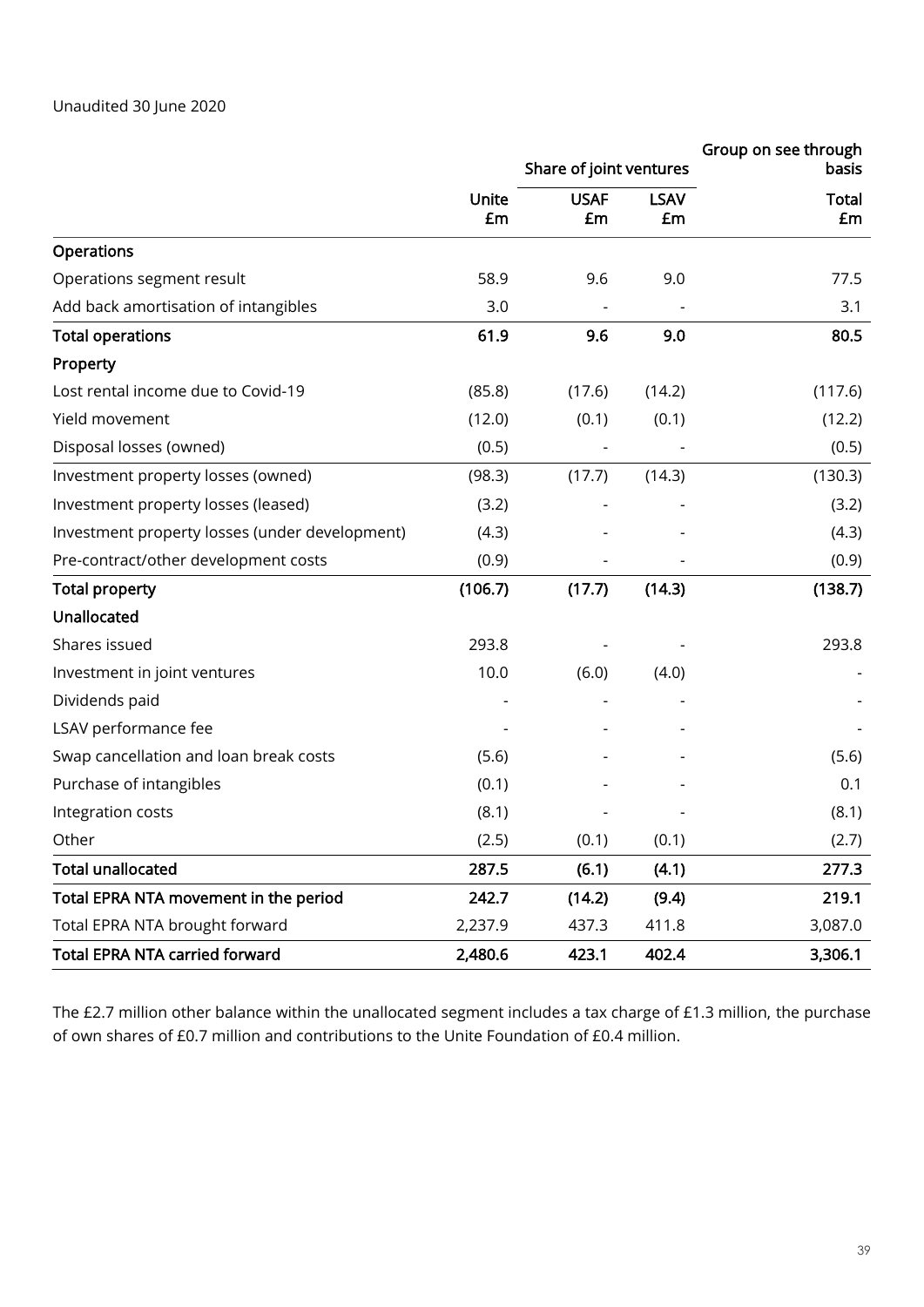|                                                |             | Share of joint ventures | Group on<br>see through<br>basis |                    |
|------------------------------------------------|-------------|-------------------------|----------------------------------|--------------------|
|                                                | Unite<br>£m | <b>USAF</b><br>£m       | <b>LSAV</b><br>£m                | <b>Total</b><br>£m |
| Operations                                     |             |                         |                                  |                    |
| Operations segment result                      | 74.8        | 11.7                    | 12.0                             | 98.5               |
| Add back amortisation of intangibles           | 6.4         |                         |                                  | 6.4                |
| <b>Total operations</b>                        | 81.2        | 11.7                    | 12.0                             | 104.9              |
| Property                                       |             |                         |                                  |                    |
| Lost rental income due to Covid-19             | (102.4)     | (24.0)                  | (15.0)                           | (141.4)            |
| Yield movement                                 | (17.6)      | (1.1)                   | 0.1                              | (18.6)             |
| Disposal losses (owned)                        | (1.9)       |                         |                                  | (1.9)              |
| Investment property losses (owned)             | (121.9)     | (25.1)                  | (14.9)                           | (161.9)            |
| Investment property losses (leased)            | (11.2)      |                         |                                  | (11.2)             |
| Investment property losses (under development) | (4.2)       |                         |                                  | (4.2)              |
| Pre-contract/other development costs           | (2.2)       |                         |                                  | (2.2)              |
| <b>Total property</b>                          | (139.5)     | (25.1)                  | (14.9)                           | (179.5)            |
| Unallocated                                    |             |                         |                                  |                    |
| Shares issued                                  | 294.0       |                         |                                  | 294.0              |
| Investment in joint ventures                   | 2.3         | (5.7)                   | 3.4                              |                    |
| Dividends paid                                 |             |                         |                                  |                    |
| LSAV performance fee                           | 11.4        |                         | (5.7)                            | 5.7                |
| Swap cancellation and loan break costs         | (30.1)      |                         |                                  | (30.1)             |
| Purchase of intangibles                        | (2.7)       |                         |                                  | (2.7)              |
| Integration costs                              | (9.2)       |                         |                                  | (9.2)              |
| Other                                          | (3.4)       | (0.4)                   | (0.1)                            | (3.9)              |
| Total unallocated                              | 262.3       | (6.1)                   | (2.4)                            | 253.8              |
| Total EPRA NTA movement in the year            | 204.0       | (19.5)                  | (5.3)                            | 179.2              |
| Total EPRA NTA brought forward                 | 2,237.9     | 437.3                   | 411.8                            | 3,087.0            |
| <b>Total EPRA NTA carried forward</b>          | 2,441.9     | 417.8                   | 406.5                            | 3,266.2            |

The £3.9 million other balance within the unallocated segment includes a tax charge of £2.1 million, the purchase of own shares of £0.7 million and contributions to the Unite Foundation of £1.0 million.

# 2.3c Reconciliation to IFRS

To determine EPRA NTA, net assets reported under IFRS are amended to exclude the fair value of financial instruments, associated tax and the carrying value of intangibles.

To determine EPRA NRV, net assets reported under IFRS are amended to exclude the fair value of financial instruments, associated tax and real estate transfer tax.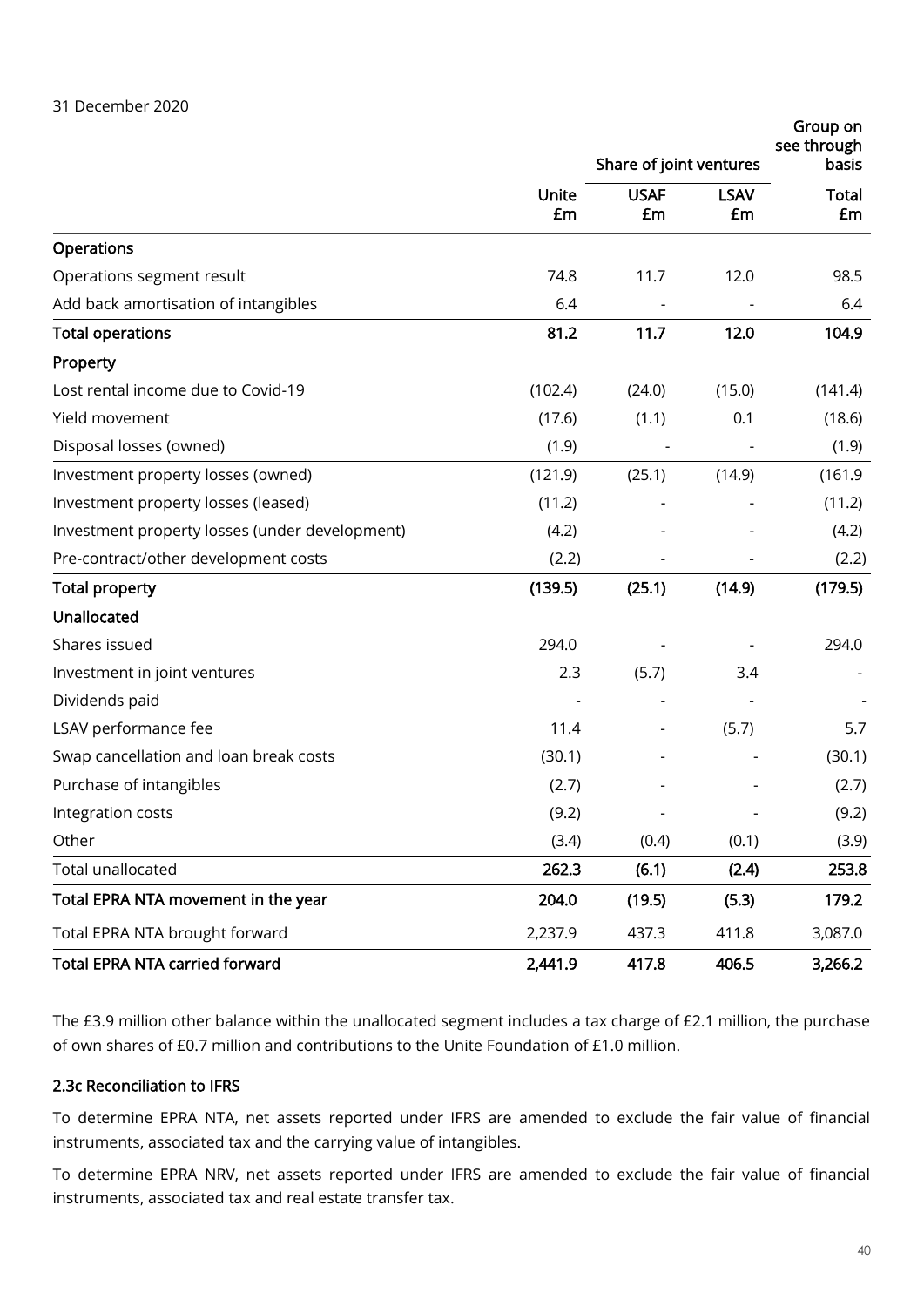To determine EPRA NDV, net assets reported under IFRS are amended to exclude the fair value of financial instruments but include the fair value of fixed interest rate debt and the carrying value of intangibles.

The net assets reported under IFRS reconcile to EPRA NTA, NRV and NDV as follows:

Unaudited 30 June 2021

|                                                          | <b>NTA</b><br>£m | <b>NRV</b><br>£m | <b>NDV</b><br>£m |
|----------------------------------------------------------|------------------|------------------|------------------|
| Net asset value reported under IFRS                      | 3,339.3          | 3,339.3          | 3,339.3          |
| Mark to market interest rate swaps                       | 4.9              | 4.9              |                  |
| Unamortised swap gain                                    | (1.7)            | (1.7)            | (1.7)            |
| Mark to market of fixed rate debt                        |                  |                  | (68.8)           |
| Unamortised fair value of debt recognised on acquisition | 26.0             | 26.0             | 26.0             |
| Current tax                                              | 0.9              | 0.9              |                  |
| Deferred tax                                             |                  |                  |                  |
| Intangibles per IFRS balance sheet                       | (17.3)           |                  |                  |
| Real estate transfer tax                                 |                  | 247.8            |                  |
| <b>EPRA reporting measure</b>                            | 3,352.1          | 3,617.2          | 3,294.8          |

Unaudited 30 June 2020

|                                                          | <b>NTA</b><br>£m | <b>NRV</b><br>£m | <b>NDV</b><br>£m |
|----------------------------------------------------------|------------------|------------------|------------------|
| Net asset value reported under IFRS                      | 3,273.3          | 3,273.3          | 3,273.3          |
| Mark to market interest rate swaps                       | 25.4             | 25.4             |                  |
| Unamortised swap gain                                    | (2.0)            | (2.0)            | (2.0)            |
| Mark to market of fixed rate debt                        |                  |                  | (98.2)           |
| Unamortised fair value of debt recognised on acquisition | 30.2             | 30.2             | 30.2             |
| Current tax                                              |                  |                  |                  |
| Deferred tax                                             | (1.0)            | (1.0)            |                  |
| Intangibles per IFRS balance sheet                       | (19.8)           |                  |                  |
| Real estate transfer tax                                 |                  | 265.3            |                  |
| <b>EPRA reporting measure</b>                            | 3,306.1          | 3,591.2          | 3,203.3          |

31 December 2020

|                                                          | <b>NTA</b><br>£m | <b>NRV</b><br>£m | <b>NDV</b><br>£m |
|----------------------------------------------------------|------------------|------------------|------------------|
| Net asset value reported under IFRS                      | 3,234.9          | 3,234.9          | 3,234.9          |
| Mark to market interest rate swaps                       | 24.4             | 24.4             |                  |
| Unamortised swap gain                                    | (1.8)            | (1.8)            | (1.8)            |
| Mark to market of fixed rate debt                        |                  |                  | (85.2)           |
| Unamortised fair value of debt recognised on acquisition | 28.1             | 28.1             | 28.1             |
| Current tax                                              | (0.4)            | (0.4)            |                  |
| Intangibles per IFRS balance sheet                       | (19.0)           |                  |                  |
| Real estate transfer tax                                 |                  | 312.0            |                  |
| <b>EPRA reporting measure</b>                            | 3,266.2          | 3,597.2          | 3,176.0          |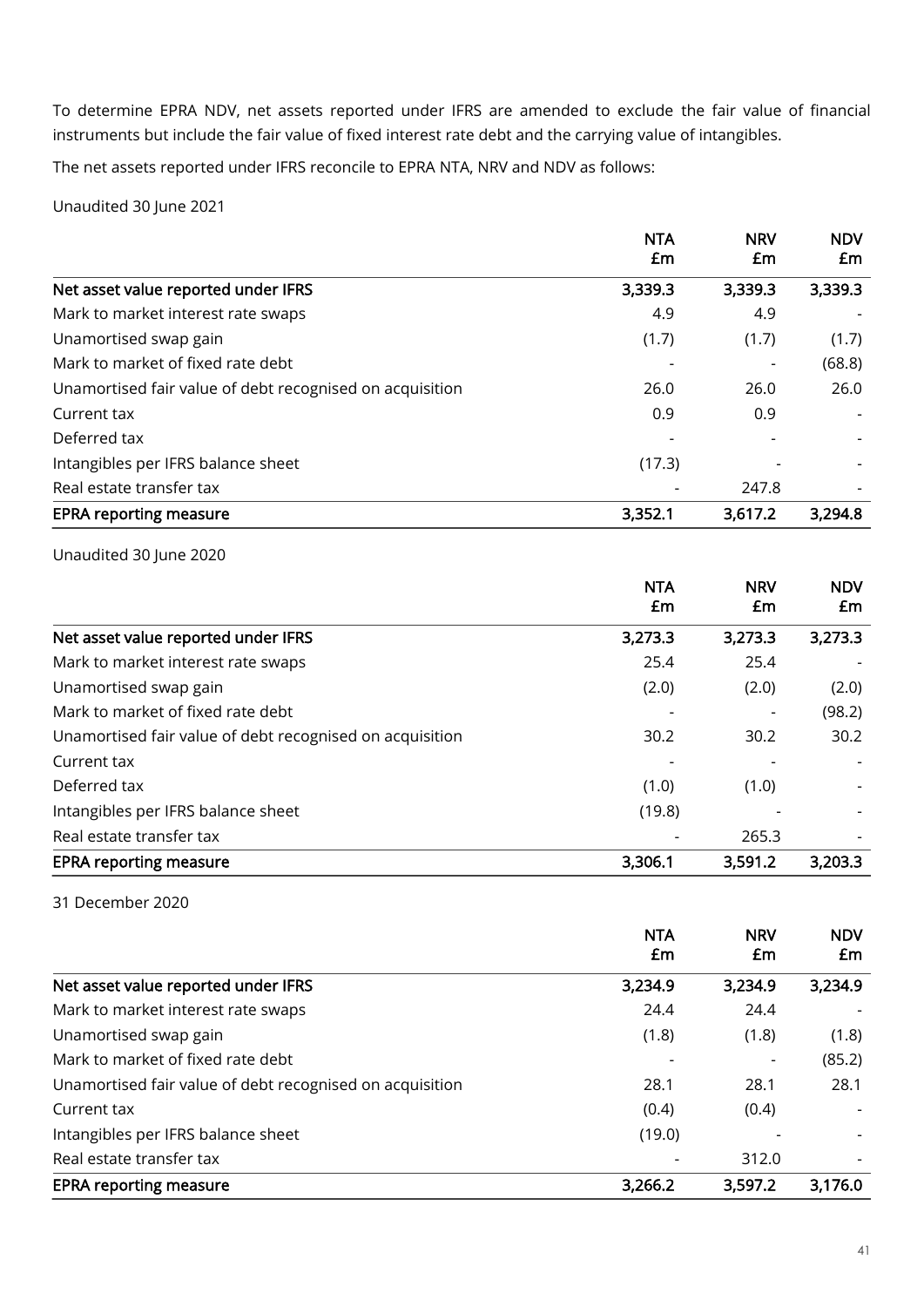# 2.3d NTA, NRV and NDV per share

Basic NAV is based on the net assets attributable to the equity shareholders of The Unite Group plc and the number of shares in issue at the end of the period. The Board uses EPRA NTA to monitor the performance of the Property segment on a periodic basis.

|                                 | <b>Note</b> | <b>Unaudited</b><br>30 Jun<br>2021 | <b>Unaudited</b><br>30 Jun<br>2020 | 31 Dec<br>2020 | Unaudited<br>30 Jun<br>2021 | <b>Unaudited</b><br>30 Jun<br>2020 | 31 Dec<br>2020 |
|---------------------------------|-------------|------------------------------------|------------------------------------|----------------|-----------------------------|------------------------------------|----------------|
|                                 |             | £m                                 | £m                                 | £m             | pps                         | pps                                | pps            |
| Net assets                      |             |                                    |                                    |                |                             |                                    |                |
| Basic                           | 2.3c        | 3,339.3                            | 3,273.3                            | 3,234.9        | 833                         | 822                                | 809            |
| EPRA NTA                        | 2.3a        | 3,352.1                            | 3,306.1                            | 3,266.2        | 840                         | 830                                | 820            |
| EPRA NTA (diluted)              |             | 3,357.0                            | 3,309.9                            | 3,271.0        | 837                         | 828                                | 818            |
| EPRA NRV                        |             | 3,617.2                            | 3,591.2                            | 3,597.2        | 907                         | 902                                | 903            |
| EPRA NRV (diluted)              |             | 3,622.1                            | 3,595.0                            | 3,601.9        | 904                         | 900                                | 901            |
| EPRA NDV                        |             | 3,294.8                            | 3,203.3                            | 3,176.0        | 826                         | 805                                | 798            |
| EPRA NDV (diluted)              |             | 3,299.7                            | 3,207.1                            | 3,180.7        | 823                         | 803                                | 796            |
| Number of shares<br>(thousands) |             |                                    |                                    |                |                             |                                    |                |
| Basic                           |             | 399,010                            | 398,168                            | 398,226        |                             |                                    |                |
| Outstanding share options       |             | 1,845                              | 1,441                              | 1,484          |                             |                                    |                |
| Diluted                         |             | 400,855                            | 399,609                            | 399,710        |                             |                                    |                |

# 2.4. Revenue and costs

The Group earns revenue from the following activities:

|                                                |                    | <b>Note</b> | <b>Unaudited</b><br>6 months<br>to<br>30 Jun<br>2021<br>£m | Unaudited<br>6 months<br>to<br>30 Jun<br>2020<br>£m | Year to<br>31 Dec<br>2020<br>£m |
|------------------------------------------------|--------------------|-------------|------------------------------------------------------------|-----------------------------------------------------|---------------------------------|
| Rental income*                                 | Operations segment | 2.2a        | 116.8                                                      | 114.9                                               | 196.1                           |
| Management fees                                | Operations segment |             | 8.2                                                        | 7.8                                                 | 14.0                            |
| LSAV performance fee                           | Unallocated        |             | 15.7                                                       | $\overline{\phantom{0}}$                            | 5.7                             |
|                                                |                    |             | 140.7                                                      | 122.7                                               | 215.8                           |
| Impact of minority interest on management fees |                    |             |                                                            | (0.1)                                               | (0.2)                           |
| <b>Total revenue</b>                           |                    |             | 140.6                                                      | 122.6                                               | 215.6                           |

\* EPRA earnings includes £152.9 million of rental income (30 June 2020: £154.9 million, 31 December 2020: £263.2 million), which is comprised of £116.8 million recognised on wholly owned assets (30 June 2020: £114.9 million, 31 December 2020: £196.1 million) and a further £36.1 million from joint ventures (30 June 2020: £40.0 million, 31 December 2020: £67.1 million) which is included in share of joint venture profit/loss in the consolidated income statement.

The cost of sales included in the consolidated income statement includes property operating expenses of £31.3 million (30 June 2020: £27.6 million, 31 December 2020: £53.3 million).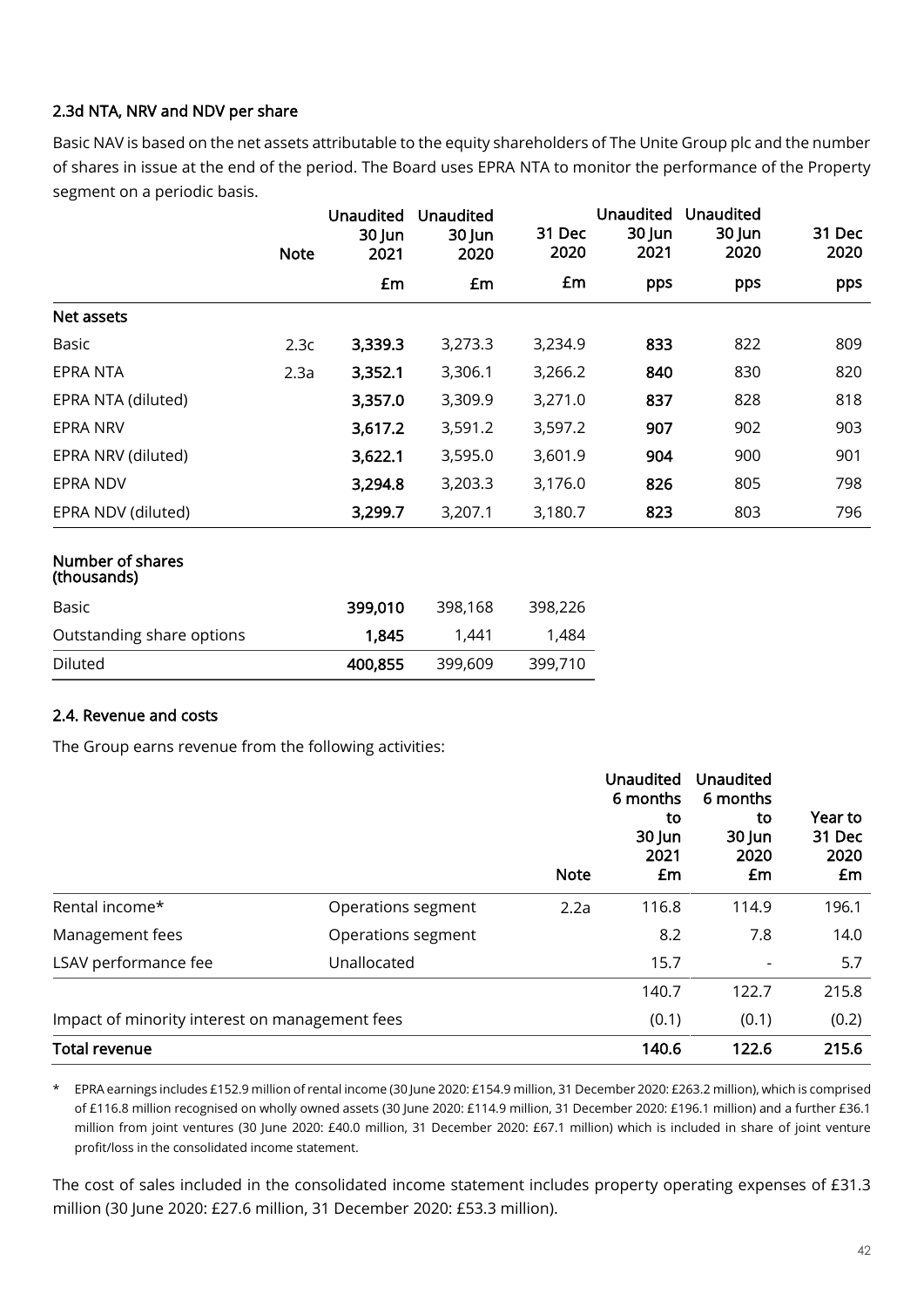# Section 3: Asset management

The Group holds its property portfolio directly and through its joint ventures. The performance of the property portfolio whether wholly owned or in joint ventures is the key factor that drives EPRA Net Tangibles Asset Value (NTA), one of the Group's key performance indicators.

The following pages provide disclosures about the Group's investments in property assets and joint ventures and their performance over the period.

# 3.1 Wholly owned property assets

The Group's wholly owned property portfolio is held in three groups on the balance sheet at the carrying values detailed below. In the Group's EPRA NTA, all these groups are shown at market value.

# i) Investment property (owned)

These are assets that the Group intends to hold for a long period to earn rental income or capital appreciation. The assets are held at fair value in the balance sheet with changes in fair value taken to the income statement.

# ii) Investment property (leased)

These are assets the Group sold to institutional investors and simultaneously leased back. The assets are held at fair value in the balance sheet with changes in fair value taken to the income statement.

# iii) Investment property under development

These are assets which are currently in the course of construction and which will be transferred to 'Investment property' on completion. These assets are held at fair value in the balance sheet with changes in fair value taken to the income statement.

# 3.1a Valuation process

The valuations of the properties are performed twice a year on the basis of valuation reports prepared by external, independent valuers, having an appropriate recognised professional qualification. The fair values are based on market values as defined in the RICS Appraisal and Valuation Manual, issued by the Royal Institution of Chartered Surveyors. CB Richard Ellis Ltd, Jones Lang LaSalle Ltd and Messrs Knight Frank LLP, Chartered Surveyors were the valuers in the 6 months ending 30 June 2021 and throughout 2020.

The valuations are based on both:

- Information provided by the Group such as current rents, occupancy, operating costs, terms and conditions of leases and nomination agreements, capital expenditure, etc. This information is derived from the Group's financial systems and is subject to the Group's overall control environment.
- Assumptions and valuation models used by the valuers the assumptions are typically market related, such as yield and discount rates. These are based on their professional judgement and market observation.

The information provided to the valuers – and the assumptions and the valuation models used by the valuers – are reviewed by the Property Board and the CFO. This includes a review of the fair value movements over the period.

The fair value of the Group's wholly owned properties and the movements in the carrying value of the Group's wholly owned properties during the period ended 30 June 2021 is shown in the following table: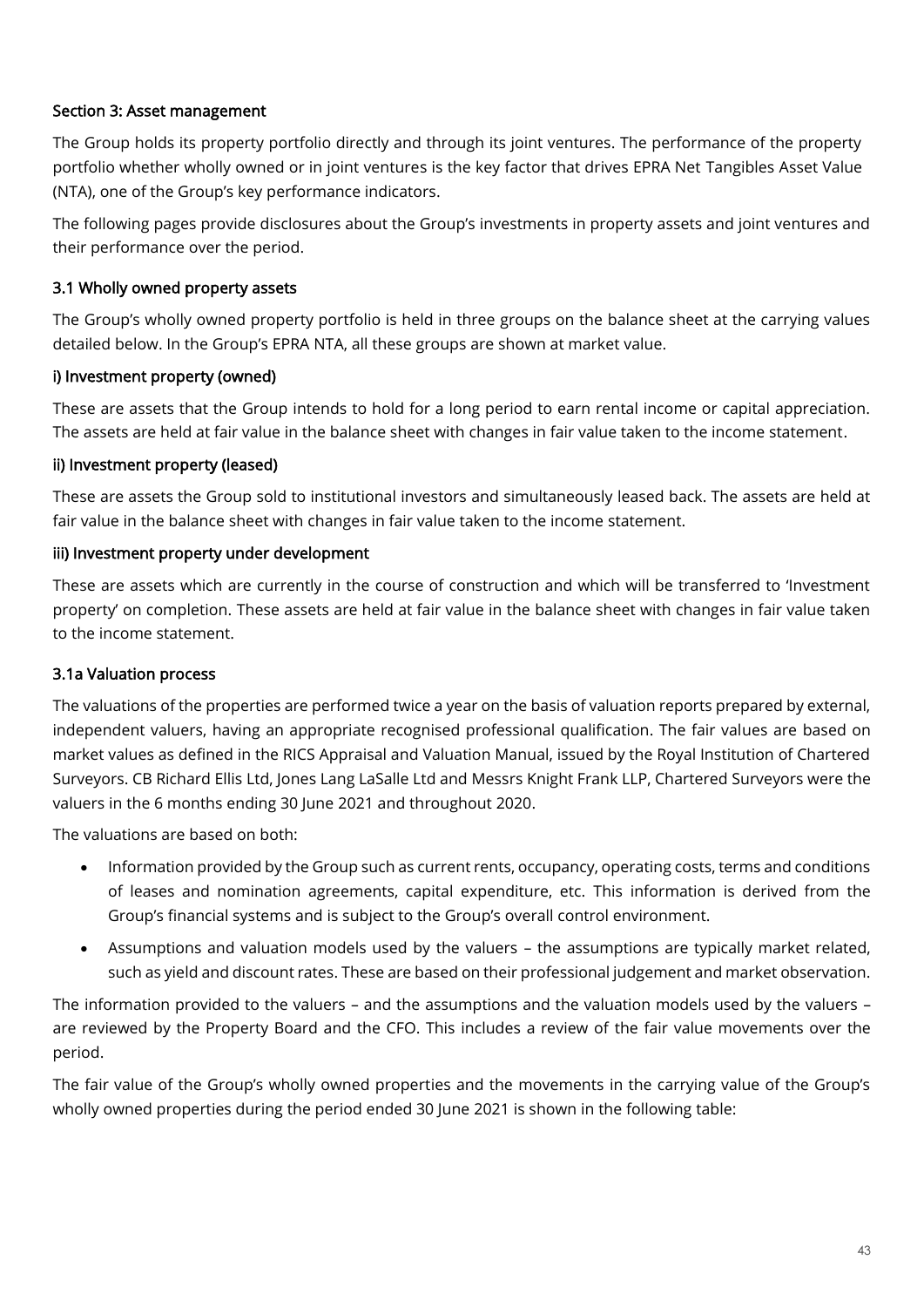# Unaudited 30 June 2021

|                                                | property<br>(owned)<br>£m | Investment Investment<br>property<br>(leased)<br>£m | Investment<br>property<br>under<br>development<br>£m | Total<br>£m |
|------------------------------------------------|---------------------------|-----------------------------------------------------|------------------------------------------------------|-------------|
| At 1 January 2021                              | 3,614.7                   | 101.8                                               | 187.2                                                | 3,903.7     |
| Cost capitalised                               | 14.9                      | 0.5                                                 | 34.8                                                 | 50.2        |
| Interest capitalised                           |                           | $\overline{a}$                                      | 2.1                                                  | 2.1         |
| Transfer from work in progress                 |                           |                                                     |                                                      |             |
| Transfer to assets held for sale               | (13.0)                    |                                                     |                                                      | (13.0)      |
| Disposals                                      | (401.2)                   |                                                     | $\overline{\phantom{a}}$                             | (401.2)     |
| Valuation gains                                | 60.6                      |                                                     | 11.8                                                 | 72.4        |
| <b>Valuation losses</b>                        | (39.7)                    | (2.6)                                               | (0.2)                                                | (42.5)      |
| Net valuation gains/(losses)                   | 20.9                      | (2.6)                                               | 11.6                                                 | 29.9        |
| Carrying value and market value at 30 Jun 2021 | 3,236.3                   | 99.7                                                | 235.7                                                | 3,571.7     |

Assets classified as Held for Sale and presented within current assets in the Consolidated IFRS Balance Sheet (30 June 2021: £13.0 million, 30 June 2020: £nil, 31 December 2020: £nil) are included within the total Investment Property values for EPRA reporting purposes (note 2.3a). At 30 June 2021 the EPRA carrying value and market value totals £3,584.7 million.

The fair value of the Group's wholly owned properties and the movements in the carrying value of the Group's wholly owned properties during the period ended 30 June 2020 is shown in the following table:

Unaudited 30 June 2020

|                                                | property<br>(owned)<br>£m | Investment Investment<br>property<br>(leased)<br>£m | Investment<br>property<br>under<br>development<br>£m | Total<br>£m |
|------------------------------------------------|---------------------------|-----------------------------------------------------|------------------------------------------------------|-------------|
| At 1 January 2020                              | 3,406.9                   | 110.4                                               | 411.8                                                | 3,929.1     |
| Cost capitalised                               | 8.1                       | 0.3                                                 | 47.2                                                 | 55.6        |
| Interest capitalised                           |                           |                                                     | 3.3                                                  | 3.3         |
| Transfer from work in progress                 |                           |                                                     |                                                      |             |
| Disposals                                      |                           |                                                     |                                                      |             |
| Valuation gains                                | 24.3                      |                                                     | 10.2                                                 | 34.5        |
| Valuation losses                               | (122.1)                   | (3.2)                                               | (14.5)                                               | (139.8)     |
| Net valuation losses                           | (97.8)                    | (3.2)                                               | (4.3)                                                | (105.3)     |
| Carrying value and market value at 30 Jun 2020 | 3,317.2                   | 107.5                                               | 458.0                                                | 3,882.7     |

The fair value of the Group's wholly owned properties and the movements in the carrying value of the Group's wholly owned properties during the year ended 31 December 2020 is shown in the following table: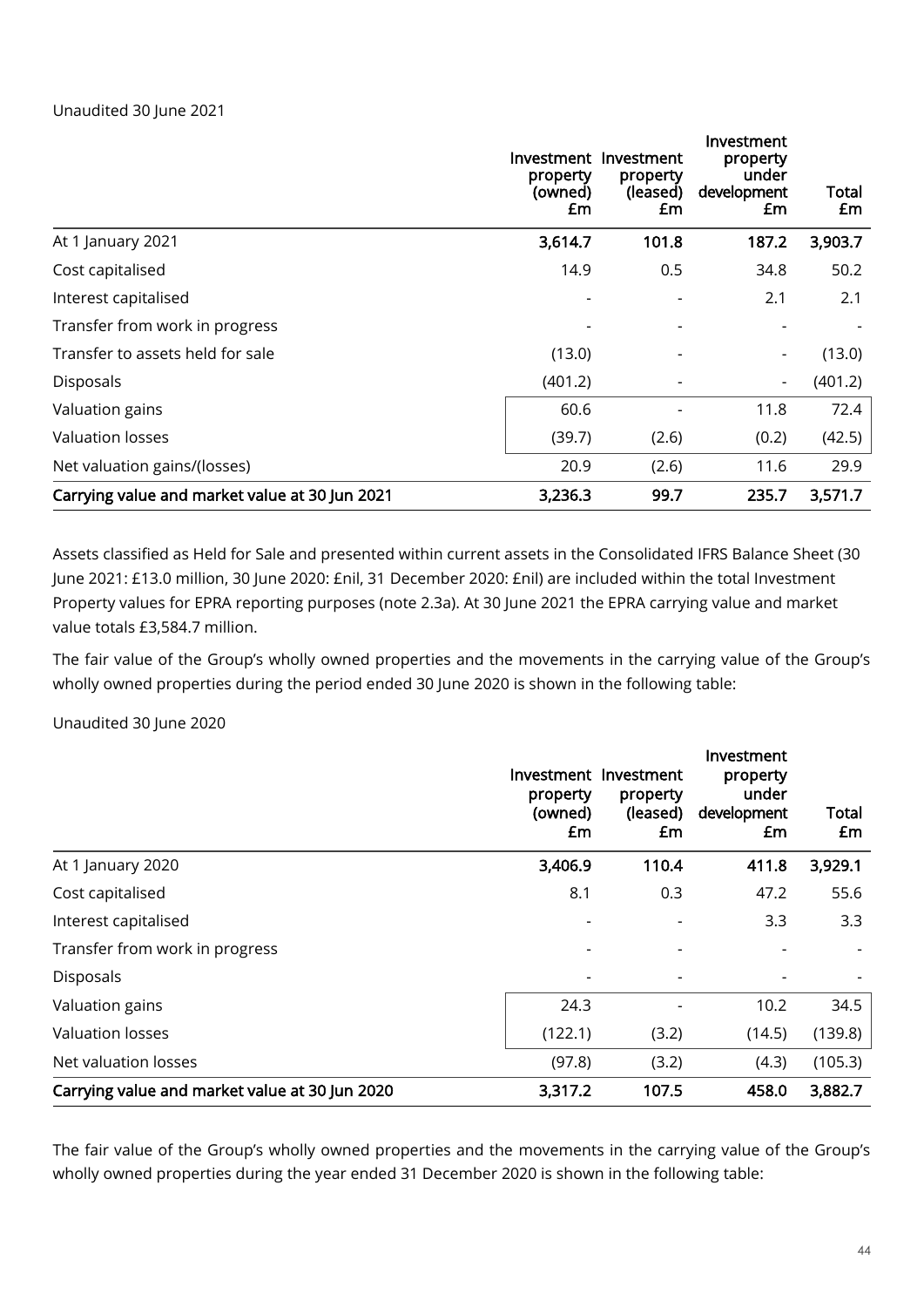|                                                     | property<br>(owned)<br>£m | Investment Investment<br>property<br>(leased)<br>£m | Investment<br>property<br>under<br>development<br>£m | Total<br>£m |
|-----------------------------------------------------|---------------------------|-----------------------------------------------------|------------------------------------------------------|-------------|
| At 1 January 2020                                   | 3,406.9                   | 110.4                                               | 411.8                                                | 3,929.1     |
| Cost capitalised                                    | 25.0                      | 2.6                                                 | 87.6                                                 | 115.2       |
| Interest capitalised                                | -                         | $\overline{\phantom{a}}$                            | 4.6                                                  | 4.6         |
| Transfer from investment property under development | 312.6                     |                                                     | (316.2)                                              |             |
| Transfer from work in progress                      |                           |                                                     |                                                      |             |
| Disposals                                           | (9.8)                     |                                                     |                                                      | (9.8)       |
| Valuation gains                                     | 56.5                      |                                                     | 6.4                                                  | 62.9        |
| <b>Valuation losses</b>                             | (176.5)                   | (11.2)                                              | (10.6)                                               | (198.3)     |
| Net valuation losses                                | (120.0)                   | (11.2)                                              | (4.2)                                                | (135.4)     |
| Carrying value and market value at 31 Dec 2020      | 3,614.7                   | 101.8                                               | 187.2                                                | 3,903.7     |

# 3.1b Fair value measurement

All investment and development properties are classified as Level 3 in the fair value hierarchy.

|                                           | 6 months to<br>30 Jun 2021 | 6 months to<br>30 Jun 2020 | 31 Dec 2020 |
|-------------------------------------------|----------------------------|----------------------------|-------------|
| Class of asset                            | £m                         | £m                         | £m          |
| London - Rental properties                | 812.9                      | 1,014.8                    | 1,137.0     |
| Prime provincial - Rental properties      | 958.4                      | 867.4                      | 949.3       |
| Major provincial – Rental properties      | 1,257.8                    | 1,151.1                    | 1,255.8     |
| Other provincial - Rental properties      | 220.2                      | 283.9                      | 272.6       |
| London - Development properties           | 199.8                      | 255.5                      | 158.8       |
| Prime provincial - Development properties | 33.1                       | 95.3                       | 25.6        |
| Major provincial – Development properties | 2.8                        | 107.2                      | 2.8         |
| Other provincial – Development properties |                            |                            |             |
| Investment property (owned)               | 3,485.0                    | 3,775.2                    | 3,801.9     |
| Investment property (leased)              | 99.7                       | 107.5                      | 101.8       |
| Market value                              | 3,584.7                    | 3,882.7                    | 3,903.7     |

The valuation technique for investment properties is a discounted cash flow using the following inputs: net rental income, estimated future costs, occupancy and property management costs.

Where the asset is leased to a University, the valuation also reflects the length of the lease, the allocation of maintenance and insurance responsibilities between the Group and the lessee, and the market's general perception of the lessee's credit worthiness.

The resulting valuations are cross-checked against the initial yields and the capital value per bed derived from actual market transactions.

For development properties, the fair value is usually calculated by estimating the fair value of the completed property (using the discounted cash flow method) less estimated costs to completion.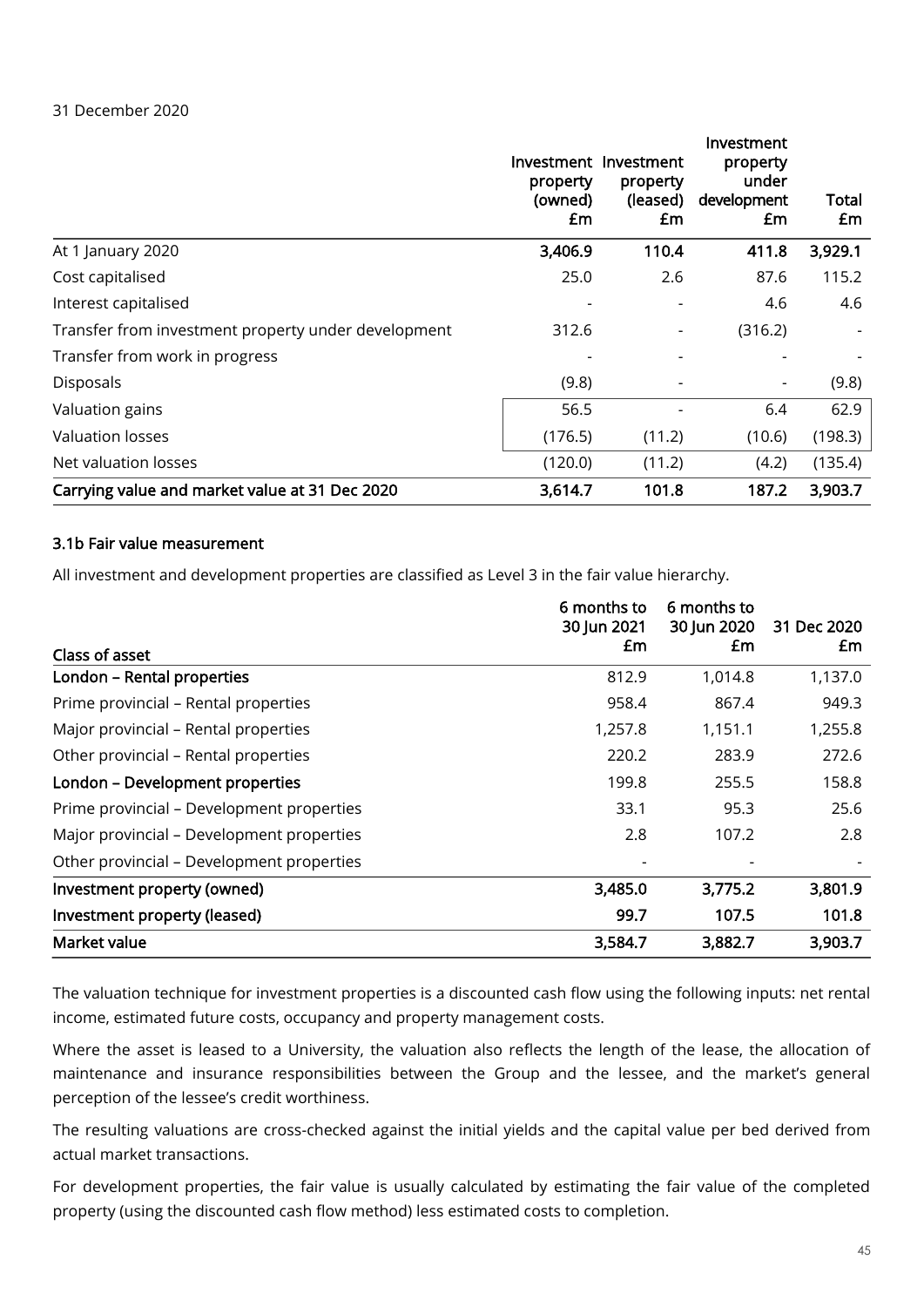# 3.1c Quantitative information about fair value measurements using unobservable inputs (Level 3)

|                                              | <b>Fair value</b><br>£m | Valuation<br>technique   | Unobservable inputs             | Range               | Weighted<br>average |
|----------------------------------------------|-------------------------|--------------------------|---------------------------------|---------------------|---------------------|
|                                              |                         |                          | Net rental income (£ per week)  | £191-£378           | £289                |
| London -<br>Rental properties                | 812.9                   | Discounted<br>cash flows | Estimated future rent (%)       | 2%-3%               | 3%                  |
|                                              |                         |                          | Discount rate (yield) (%)       | 3.9%-4.9%           | 4.0%                |
|                                              |                         |                          | Net rental income (£ per week)  | £144-£235           | £173                |
| Prime provincial -<br>Rental properties      | 958.4                   | Discounted<br>cash flows | Estimated future rent (%)       | 2%-3%               | 2%                  |
|                                              |                         |                          | Discount rate (yield) (%)       | 4.0%-6.4%           | 4.8%                |
|                                              |                         |                          | Net rental income (£ per week)  | £62-£174            | £132                |
| Major provincial -<br>Rental properties      | 1,257.8                 | Discounted<br>cash flows | Estimated future rent (%)       | 1%-3%               | 2%                  |
|                                              |                         |                          | Discount rate (yield) (%)       | 4.6%-7.0%           | 5.7%                |
|                                              |                         |                          | Net rental income (£ per week)  | £109-£187           | £139                |
| Other provincial -<br>Rental properties      | 220.2                   | Discounted<br>cash flows | Estimated future rent (%)       | 1%-3%               | 2%                  |
|                                              |                         |                          | Discount rate (yield) (%)       | 5.0%-14.0%          | 6.8%                |
| London -                                     | 199.8                   | Discounted<br>cash flows | Estimated cost to complete (£m) | £56.6m-<br>£146.6m  | £99.4m              |
| Development properties                       |                         |                          | Estimated future rent (%)       | 3%                  | 3%                  |
|                                              |                         |                          | Discount rate (yield) (%)       | 3.9%                | 3.9%                |
| Prime provincial -                           | 33.1                    | Discounted<br>cash flows | Estimated cost to complete (£m) | $£12.7m-$<br>£64.8m | £38.2m              |
| Development properties                       |                         |                          | Estimated future rent (%)       | 3%                  | 3%                  |
|                                              |                         |                          | Discount rate (yield) (%)       | 4.3%                | 4.3%                |
|                                              |                         | Discounted               | Estimated cost to complete (£m) | £55.7m              | £55.7m              |
| Major provincial -<br>Development properties | 2.8                     | cash flows               | Estimated future rent (%)       | 3%                  | 3%                  |
|                                              |                         |                          | Discount rate (yield) (%)       |                     |                     |
|                                              | 3,485.0                 |                          |                                 |                     |                     |
|                                              |                         |                          | Net rental income (£ per week)  | £95-£185            | £144                |
| Investment property<br>(leased)              | 99.7                    | Discounted<br>cash flows | Estimated future rent (%)       | 3%                  | 3%                  |
|                                              |                         |                          | Discount rate (yield) (%)       | 6.8%                | 6.8%                |
| Fair value at 30 Jun 2021                    | 3,584.7                 |                          |                                 |                     |                     |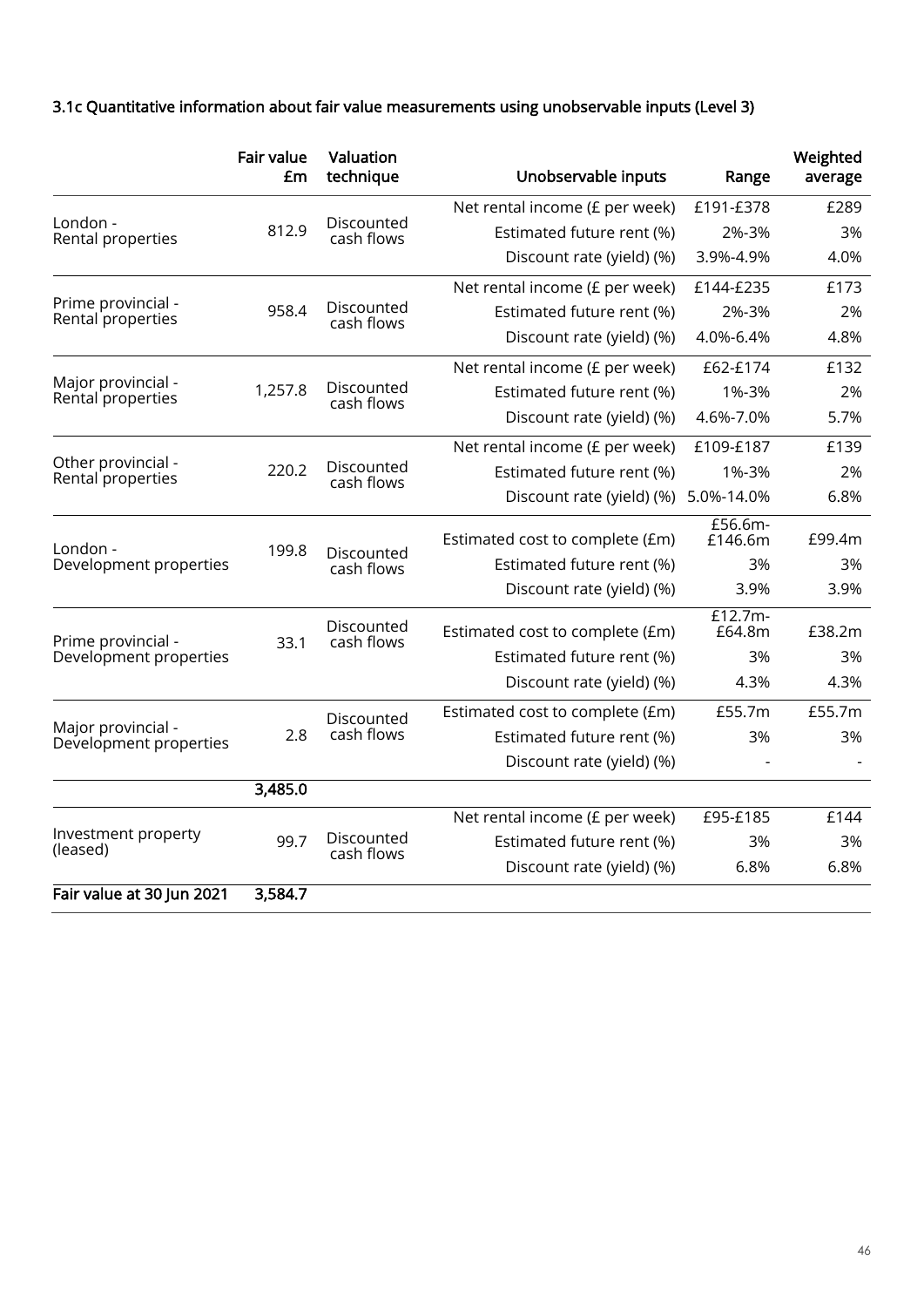|                                         | <b>Fair value</b><br>£m | Valuation<br>technique           | Unobservable inputs             | Range             | Weighted<br>average |
|-----------------------------------------|-------------------------|----------------------------------|---------------------------------|-------------------|---------------------|
|                                         |                         |                                  | Net rental income (£ per week)  | £190-£370         | £291                |
| London -<br>Rental properties           | 1,014.8                 | Discounted<br>cash flows         | Estimated future rent (%)       | 2%-3%             | 3%                  |
|                                         |                         |                                  | Discount rate (yield) (%)       | 3.9%-5.0%         | 4.0%                |
|                                         |                         |                                  | Net rental income (£ per week)  | £140-£229         | £168                |
| Prime provincial -<br>Rental properties | 867.4                   | Discounted<br>cash flows         | Estimated future rent (%)       | 2%-3%             | 3%                  |
|                                         |                         |                                  | Discount rate (yield) (%)       | 4.0%-6.2%         | 4.8%                |
|                                         |                         |                                  | Net rental income (£ per week)  | £82-£162          | £130                |
| Major provincial -<br>Rental properties | 1,151.1                 | Discounted<br>cash flows         | Estimated future rent (%)       | 1%-3%             | 3%                  |
|                                         |                         |                                  | Discount rate (yield) (%)       | 4.7%-7.0%         | 5.8%                |
|                                         |                         |                                  | Net rental income (£ per week)  | £87-£188          | £136                |
| Other provincial -<br>Rental properties | 283.9                   | Discounted<br>cash flows         | Estimated future rent (%)       | 3%-4%             | 3%                  |
|                                         |                         |                                  | Discount rate (yield) (%)       | 5.0%-13.8%        | 6.8%                |
| I ondon -                               | 255.5                   |                                  | Estimated cost to complete (£m) | £21.5m-<br>£86.2m | £58.6m              |
| Development properties                  |                         | Discounted<br>cash flows         | Estimated future rent (%)       | 3%                | 3%                  |
|                                         |                         |                                  | Discount rate (yield) (%)       | 4.0%              | 4.0%                |
| Prime provincial -                      |                         | Discounted<br>95.3<br>cash flows | Estimated cost to complete (£m) | £5.9m-<br>£65.3m  | £29.9m              |
| Development properties                  |                         |                                  | Estimated future rent (%)       | 3%                | 3%                  |
|                                         |                         |                                  | Discount rate (yield) (%)       | 4.3%-5.0%         | 4.7%                |
| Major provincial -                      | 107.2                   | Discounted<br>cash flows         | Estimated cost to complete (£m) | £7.8m-<br>£45.9m  | £22.6m              |
| Development properties                  |                         |                                  | Estimated future rent (%)       | 3%                | 3%                  |
|                                         |                         |                                  | Discount rate (yield) (%)       | 4.5%              | 4.5%                |
|                                         | 3,775.2                 |                                  |                                 |                   |                     |
|                                         |                         |                                  | Net rental income (£ per week)  | £129-£185         | £147                |
| Investment property<br>(leased)         | 107.5                   | Discounted<br>cash flows         | Estimated future rent (%)       | 3%                | 3%                  |
|                                         |                         |                                  | Discount rate (yield) (%)       | 6.8%              | 6.8%                |
| Fair value at 30 Jun 2020               | 3,882.7                 |                                  |                                 |                   |                     |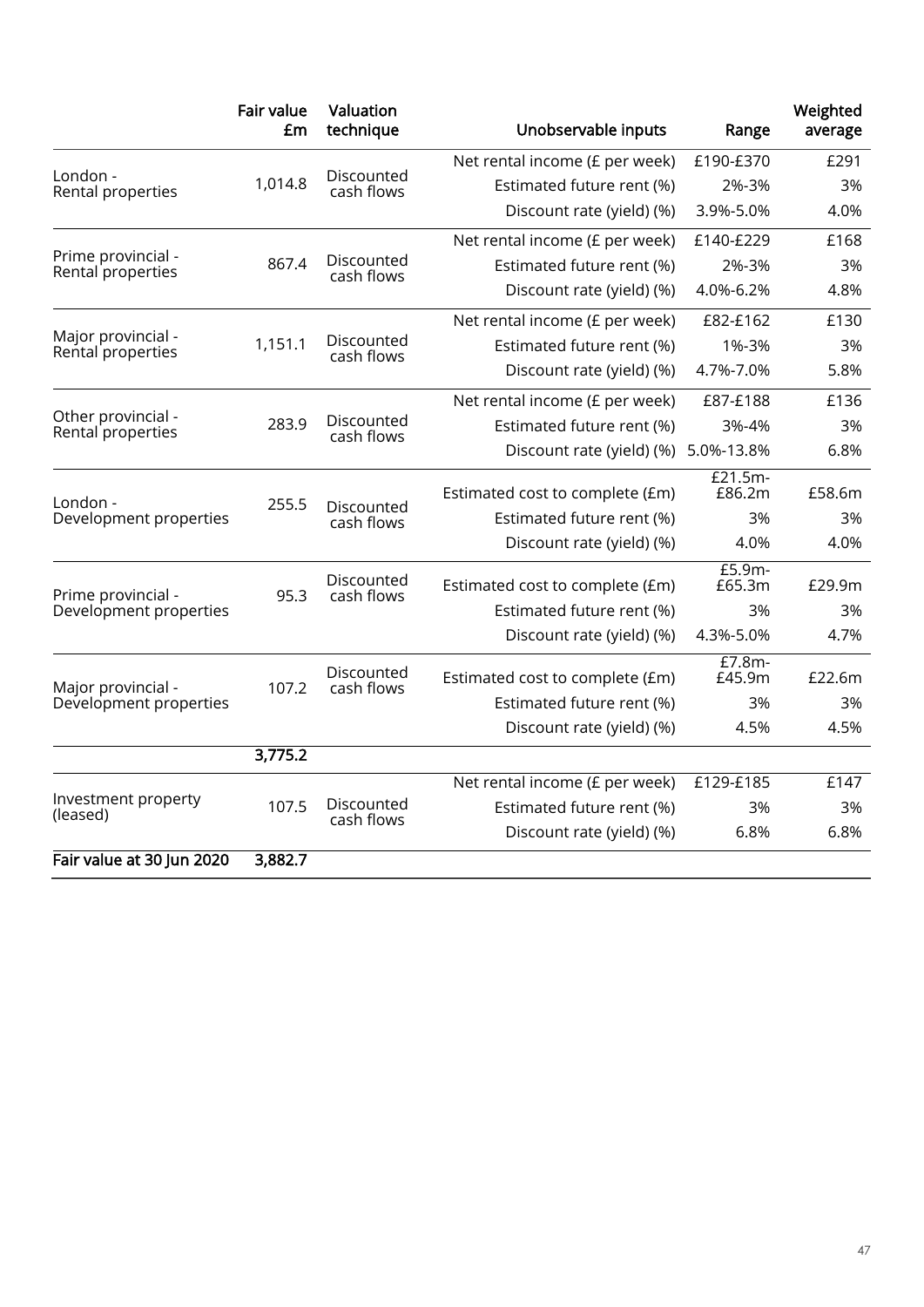|                                         | <b>Fair value</b><br>£m | Valuation<br>technique            | Unobservable inputs                  | Range              | Weighted<br>average |
|-----------------------------------------|-------------------------|-----------------------------------|--------------------------------------|--------------------|---------------------|
|                                         |                         |                                   | Net rental income (£ per week)       | £164-£370          | E267                |
| London -<br>Rental properties           | 1,137.0                 | Discounted<br>cash flows          | Estimated future rent (%)            | 2%-3%              | 3%                  |
|                                         |                         |                                   | Discount rate (yield) (%)            | 3.9%-5.0%          | 4.0%                |
|                                         |                         |                                   | Net rental income (£ per week)       | £140-£229          | £169                |
| Prime provincial -<br>Rental properties | 949.3                   | Discounted<br>cash flows          | Estimated future rent (%)            | 2%-3%              | 3%                  |
|                                         |                         |                                   | Discount rate (yield) (%)            | 4.0%-6.2%          | 4.8%                |
|                                         |                         |                                   | Net rental income (£ per week)       | £82-£167           | £132                |
| Major provincial -<br>Rental properties | 1,225.8                 | Discounted<br>cash flows          | Estimated future rent (%)            | 1%-3%              | 2%                  |
|                                         |                         |                                   | Discount rate (yield) (%)            | 4.7%-7.0%          | 5.7%                |
|                                         |                         |                                   | Net rental income (£ per week)       | £87-£188           | £136                |
| Other provincial -<br>Rental properties | 272.6                   | Discounted<br>cash flows          | Estimated future rent (%)            | 1%-3%              | 2%                  |
|                                         |                         |                                   | Discount rate (yield) (%) 5.0%-13.8% |                    | 6.8%                |
| London -                                |                         | Discounted<br>158.8<br>cash flows | Estimated cost to complete (£m)      | £84.9m-<br>£147.9m | £114.9m             |
| Development properties                  |                         |                                   | Estimated future rent (%)            | 3%                 | 3%                  |
|                                         |                         |                                   | Discount rate (yield) (%)            | 4.0%               | 4.0%                |
| Prime provincial -                      |                         | Discounted                        | Estimated cost to complete (£m)      | £19.1m-<br>£65.3m  | £40.8m              |
| Development properties                  | 25.6                    | cash flows                        | Estimated future rent (%)            | 3%                 | 3%                  |
|                                         |                         |                                   | Discount rate (yield) (%)            | 4.3%               | 4.3%                |
| Major provincial -                      |                         | Discounted                        | Estimated cost to complete (£m)      | £45.5m             | £45.5m              |
| Development properties                  | 2.8                     | cash flows                        | Estimated future rent (%)            | 3%                 | 3%                  |
|                                         |                         |                                   | Discount rate (yield) (%)            |                    |                     |
|                                         | 3,81.9                  |                                   |                                      |                    |                     |
|                                         |                         |                                   | Net rental income (£ per week)       | £129-£185          | £147                |
| Investment property<br>(leased)         | 101.8                   | Discounted<br>cash flows          | Estimated future rent (%)            | 3%                 | 3%                  |
|                                         |                         |                                   | Discount rate (yield) (%)            | 6.8%               | 6.8%                |
| Fair value at 31 Dec<br>2020            | 3,903.7                 |                                   |                                      |                    |                     |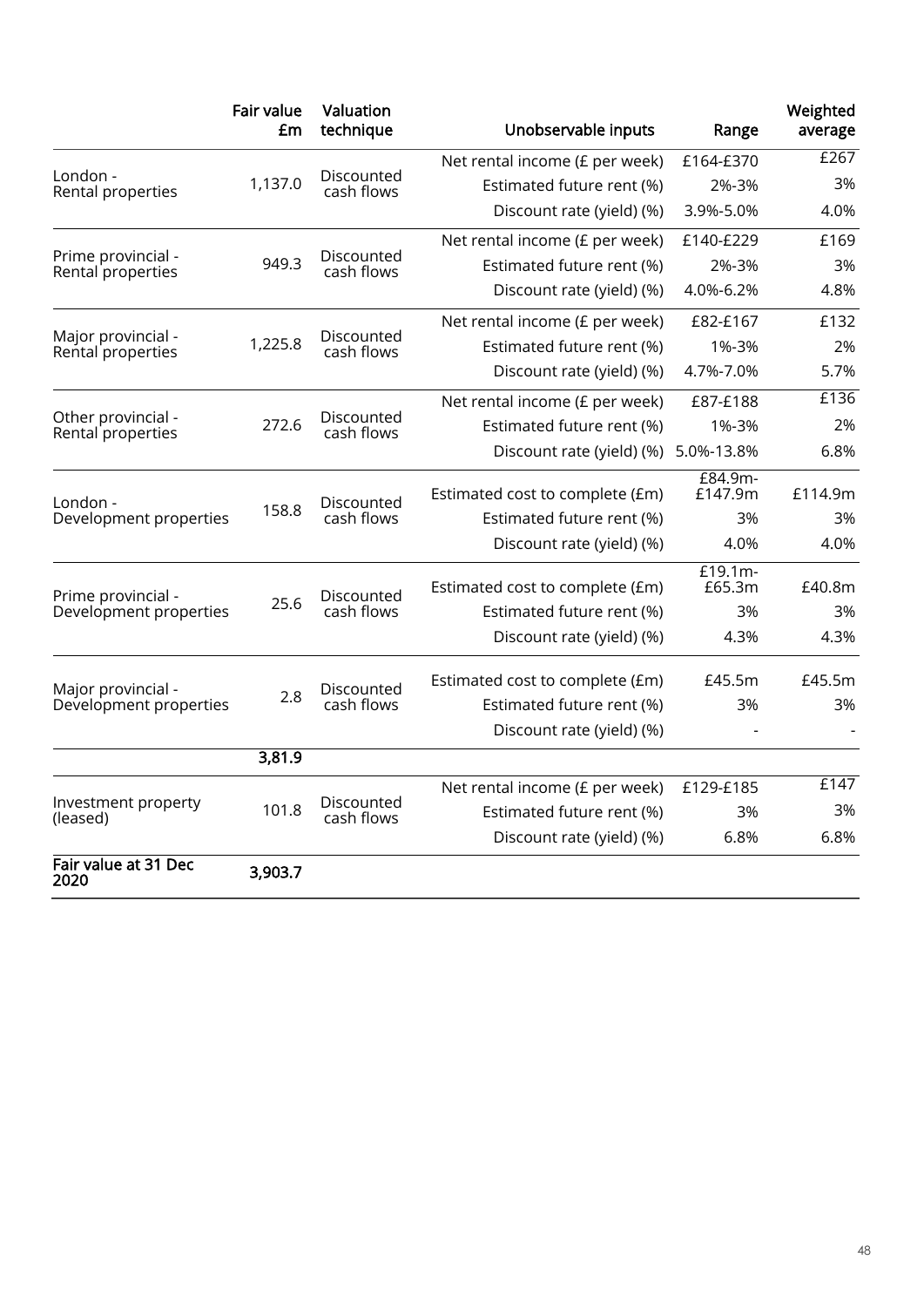# Fair value sensitivity analysis

A decrease in net rental income or occupancy will result in a decrease in the fair value, whereas a decrease in the discount rate (yield) will result in an increase in fair value. There are inter-relationships between these rates as they are partially determined by market rate conditions.

| Class of assets        | Fair value at<br>30 Jun 2021 | $+5%$<br>change in<br>estimated<br>net rental<br>income | $-5%$<br>change in<br>estimated<br>net rental<br>income | $+25$ bps<br>change in<br>nominal<br>equivalent<br>yield | $-25$ bps<br>change in<br>nominal<br>equivalent<br>yield |
|------------------------|------------------------------|---------------------------------------------------------|---------------------------------------------------------|----------------------------------------------------------|----------------------------------------------------------|
| Rental properties (£m) |                              |                                                         |                                                         |                                                          |                                                          |
| London                 | 812.9                        | 858.3                                                   | 777.5                                                   | 769.9                                                    | 872.4                                                    |
| Prime provincial       | 958.4                        | 1,015.1                                                 | 921.1                                                   | 921.0                                                    | 1020.4                                                   |
| Major provincial       | 1,257.8                      | 1,331.9                                                 | 1,205.9                                                 | 1,215.7                                                  | 1,327.2                                                  |
| Other provincial       | 220.2                        | 234.1                                                   | 211.8                                                   | 214.6                                                    | 232.0                                                    |
| Development properties |                              |                                                         |                                                         |                                                          |                                                          |
| London                 | 199.8                        | 209.5                                                   | 174.1                                                   | 178.3                                                    | 208.4                                                    |
| Prime provincial       | 33.1                         | 30.4                                                    | 20.9                                                    | 18.5                                                     | 34.2                                                     |
| Major provincial       | 2.8                          | 2.8                                                     | 2.8                                                     | 2.8                                                      | 2.8                                                      |
| Market value           | 3,485.0                      | 3,682.1                                                 | 3,314.1                                                 | 3,320.8                                                  | 3,697.4                                                  |

### 3.2 Inventories

|                   | <b>Unaudited</b><br>30 Jun 2021<br>£m | <b>Unaudited</b><br>30 Jun 2020<br>£m | 31 Dec 2020<br>£m |
|-------------------|---------------------------------------|---------------------------------------|-------------------|
| Interests in land | 9.1                                   | 2.9                                   | 6.7               |
| Other stocks      | 2.2                                   | 3.0                                   | 2.1               |
| Inventories       | 11.3                                  | 5.9                                   | 8.8               |

# 3.3 Investments in joint ventures

The Group has two joint ventures:

| Joint venture                                           | Group's share of<br>assets/results 2021<br>(December 2020) | Objective                                                                     | Partner                                                                                            | Legal entity in which<br>Group has interest                                                    |
|---------------------------------------------------------|------------------------------------------------------------|-------------------------------------------------------------------------------|----------------------------------------------------------------------------------------------------|------------------------------------------------------------------------------------------------|
| The UNITE UK<br>Student<br>Accommodation<br>Fund (USAF) | 23.4%* (23.4%)                                             | student<br>accommodation<br>throughout the UK                                 | Invest and operate Consortium of investors                                                         | UNITE Student<br>Accommodation Fund,<br>a Jersey Unit Trust                                    |
| London Student<br>Accommodation<br>Venture (LSAV)       | 50% (50%)                                                  | Invest and operate<br>student<br>accommodation in<br>London and<br>Birmingham | GIC Real Estate Pte, Ltd<br>Real estate<br>investment vehicle<br>of the Government<br>of Singapore | LSAV Unit Trust, a<br>Jersey Unit Trust, and<br>LSAV (Holdings) Ltd,<br>incorporated in Jersey |

\* Part of the Group's interest is held through a subsidiary, USAF (Feeder) Guernsey Ltd, in which there is an external investor. A minority interest therefore occurs on consolidation of the Group's results representing the external investor's share of profits and assets relating to its investment in USAF. The ordinary shareholders of The Unite Group plc are beneficially interested in 22.0% of USAF (30 June 2020: 22.0%, 31 December 2020: 22.0%).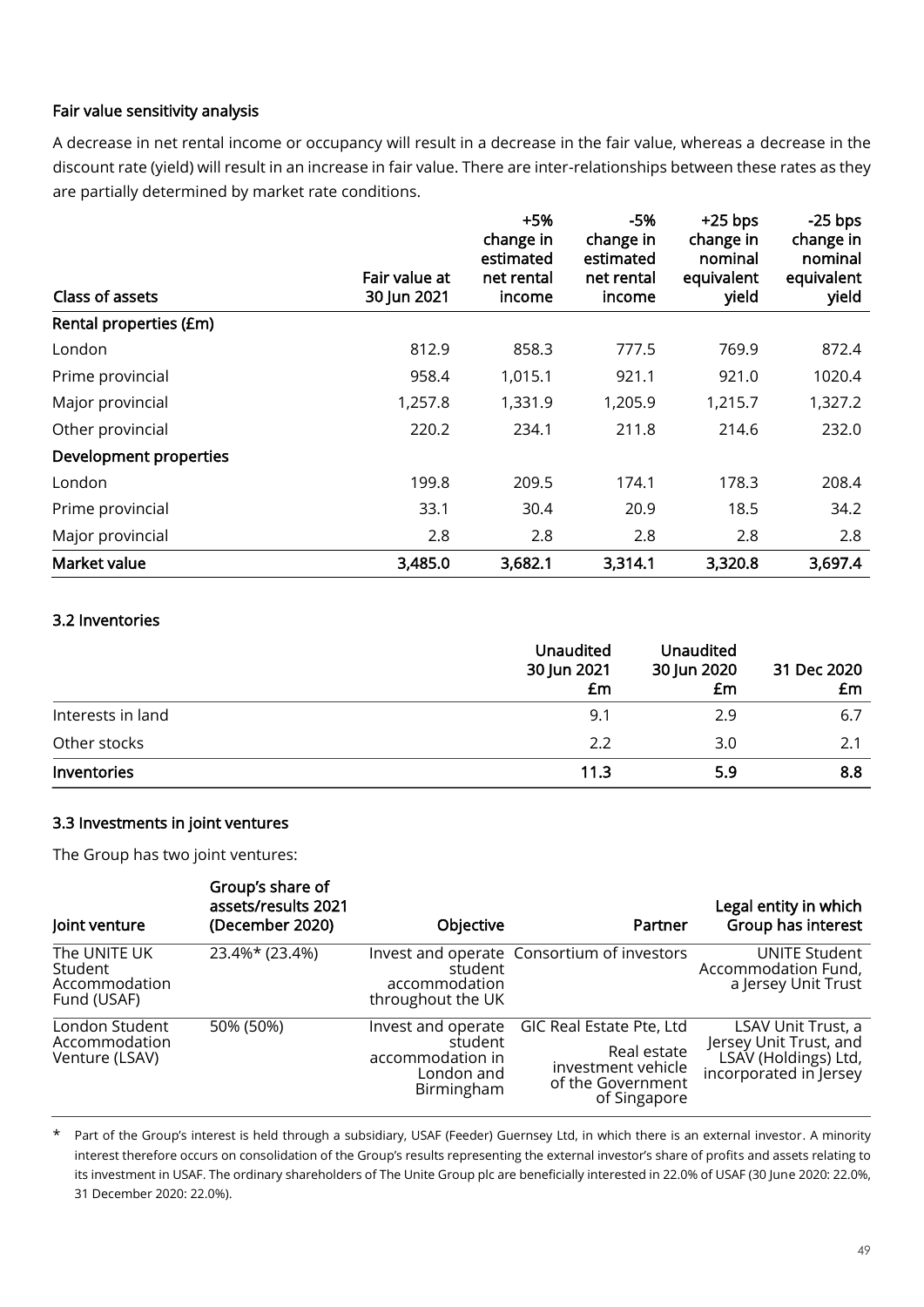# 3.3a Movement in carrying value of the Group's investments in joint ventures

The carrying value of the Group's investment in joint ventures has increased by £125.6 million during the 6 months ended 30 June 2021 (30 June 2020: £24.8 million decrease, 30 December 2020: £26.2 million decrease), resulting in an overall carrying value of £974.6 million (30 June 2020: £850.4 million, 30 December 2020: £849.0 million). The following table shows how the increase has arisen.

|                                                                  | <b>Unaudited</b><br>6 months to<br>30 Jun 2021<br>£m | <b>Unaudited</b><br>6 months to<br>30 Jun 2020<br>£m | Year to<br>31 Dec 2020<br>£m |
|------------------------------------------------------------------|------------------------------------------------------|------------------------------------------------------|------------------------------|
| Recognised in the income statement:                              |                                                      |                                                      |                              |
| Operations segment result                                        | 15.8                                                 | 18.6                                                 | 23.7                         |
| Minority interest share of Operations segment result             | 0.5                                                  | 0.6                                                  | 0.6                          |
| Management fee adjustment relating to trading with joint venture | 1.8                                                  | 3.3                                                  | 6.3                          |
| Net revaluation gains/(losses)                                   | 21.8                                                 | (33.1)                                               | (41.5)                       |
| Loss on disposal of properties                                   | (0.7)                                                |                                                      |                              |
| Other                                                            | (0.6)                                                | (0.3)                                                | (0.7)                        |
|                                                                  | 38.6                                                 | (10.9)                                               | (11.6)                       |
| Recognised in equity:                                            |                                                      |                                                      |                              |
| Movement in effective hedges                                     | 0.2                                                  | (0.2)                                                | (0.1)                        |
| Other adjustments to the carrying value:                         |                                                      |                                                      |                              |
| Profit adjustment related to trading with joint venture          | (1.8)                                                | (3.4)                                                | (6.3)                        |
| Profit adjustment related to the sale of properties to LSAV      | (3.6)                                                |                                                      |                              |
| Additional capital invested in LSAV                              | 131.2                                                |                                                      | 7.5                          |
| LSAV performance fee                                             | (15.7)                                               |                                                      | (5.7)                        |
| Distributions received                                           | (23.3)                                               | (10.3)                                               | (10.0)                       |
| Increase/(decrease) in carrying value                            | 125.6                                                | (24.8)                                               | (26.2)                       |
| Carrying value brought forward                                   | 849.0                                                | 875.2                                                | 875.2                        |
| Carrying value carried forward                                   | 974.6                                                | 850.4                                                | 849.0                        |

# 3.3b Transactions with joint ventures

The Group acts as asset and property manager for the joint ventures and receives management fees in relation to these services. In addition, the Group is entitled to performance fees from USAF and LSAV, if the joint ventures outperform certain benchmarks. The Group receives either cash or an enhanced equity interest in the Joint Ventures as consideration for the performance fee.

During the period the Group sold two properties to LSAV for gross proceeds totalling £342m. As part of this disposal, one property was sold subject to an upward only contingent consideration of up to £20m dependent on property valuation movements up to September 2023.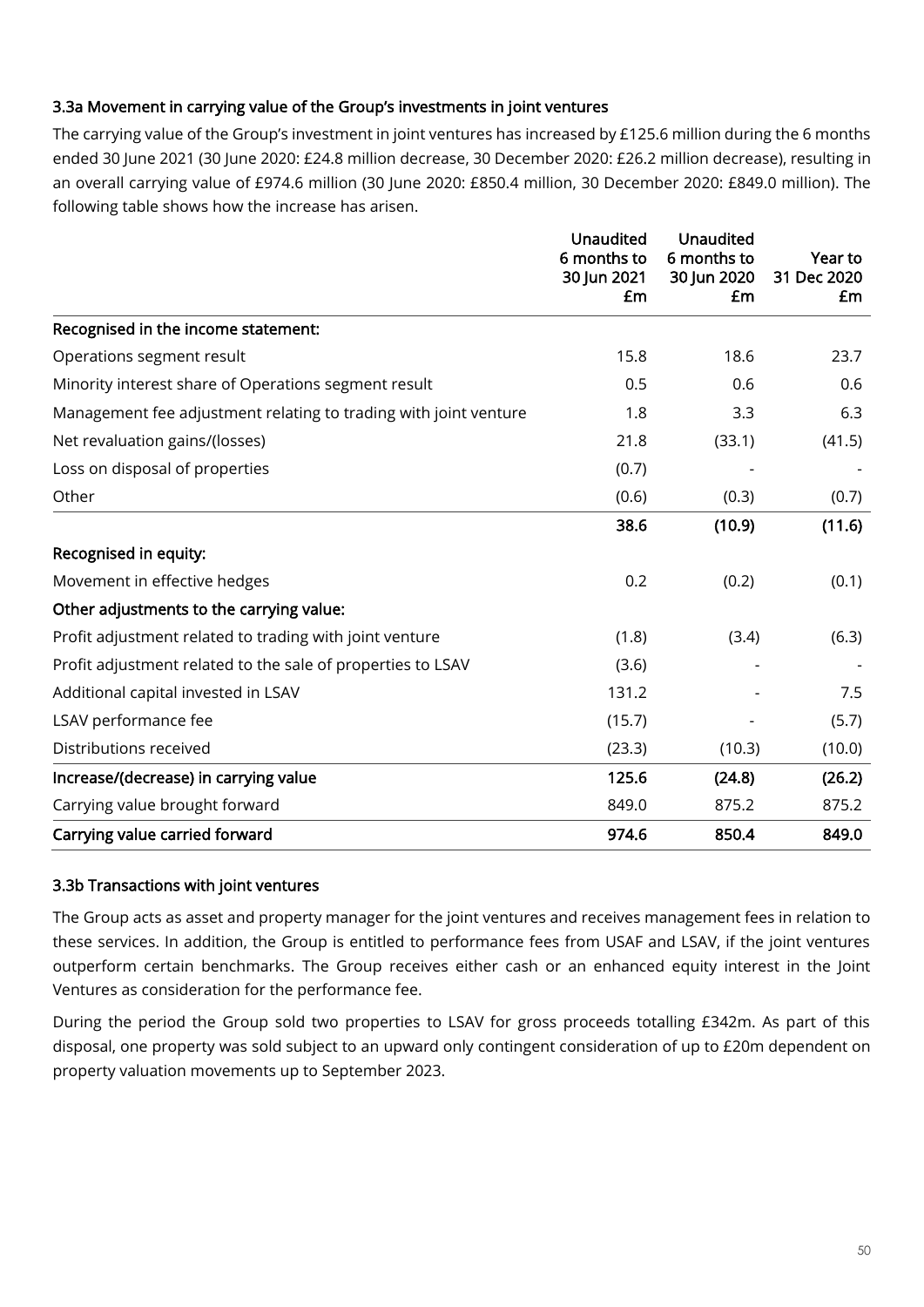The Group has recognised the following fees in its results for the period.

|                                    | <b>Unaudited</b><br>6 months to<br>30 Jun 2021<br>£m | <b>Unaudited</b><br>6 months to<br>30 Jun 2020<br>£m | Year to<br>31 Dec 2020<br>£m |
|------------------------------------|------------------------------------------------------|------------------------------------------------------|------------------------------|
| <b>USAF</b>                        | 8.0                                                  | 7.7                                                  | 13.5                         |
| LSAV                               | 1.8                                                  | 3.3                                                  | 6.6                          |
| Asset and property management fees | 9.8                                                  | 11.0                                                 | 20.1                         |
| LSAV performance fee               | 31.4                                                 | $\overline{\phantom{a}}$                             | 11.4                         |
| Investment management fees         | 31.4                                                 | $\blacksquare$                                       | 11.4                         |
| <b>Total fees</b>                  | 41.2                                                 | 11.0                                                 | 31.5                         |

On an EPRA basis, fees from joint ventures are shown net of the Group's share of the cost to the joint venture.

The Group's share of the cost to the joint ventures is £1.6 million (30 June 2020: £3.3 million, 31 December 2020: £6.1 million), which results in asset and property management fees from joint ventures of £8.2 million (30 June 2020: £7.7 million, 31 December 2020: £14.0 million) being shown in the Operations segment result in note 2.2a.

The Group's share of the cost to the joint ventures is £15.7 million (30 June 2020: £nil, 31 December 2020: £5.7 million), which results in investment management fees from joint ventures of £15.7 million (30 June 2020: £nil, 31 December 2020: £5.7 million) which are included within the unallocated to segments section in note 2.2a.

# Section 4: Funding

The Group finances its development and investment activities through a mixture of retained earnings, borrowings and equity. The Group continuously monitors its financing arrangements to manage its gearing.

Interest rate swaps are used to manage the Group's risk to fluctuations in interest rate movements.

The following pages provide disclosures about the Group's funding position, including borrowings and hedging instruments.

# 4.1 Borrowings

The table below analyses the Group's borrowings which comprise bank and other loans by when they fall due for payment:

|                                                          | Unaudited<br>30 Jun 2021<br>£m | <b>Unaudited</b><br>30 Jun 2020<br>£m | 31 Dec 2020<br>£m |
|----------------------------------------------------------|--------------------------------|---------------------------------------|-------------------|
| Current                                                  |                                |                                       |                   |
| In one year or less, or on demand                        |                                | 1.4                                   |                   |
| Non-current                                              |                                |                                       |                   |
| In more than one year but not more than two years        | 496.8                          | 1.5                                   | 795.9             |
| In more than two years but not more than five years      | 297.6                          | 1,246.0                               | 297.3             |
| In more than five years                                  | 718.7                          | 567.9                                 | 568.6             |
|                                                          | 1,513.1                        | 1,815.4                               | 1,661.8           |
| Unamortised fair value of debt recognised on acquisition | 26.0                           | 30.2                                  | 28.1              |
| <b>Total borrowings</b>                                  | 1,539.1                        | 1,847.0                               | 1,689.9           |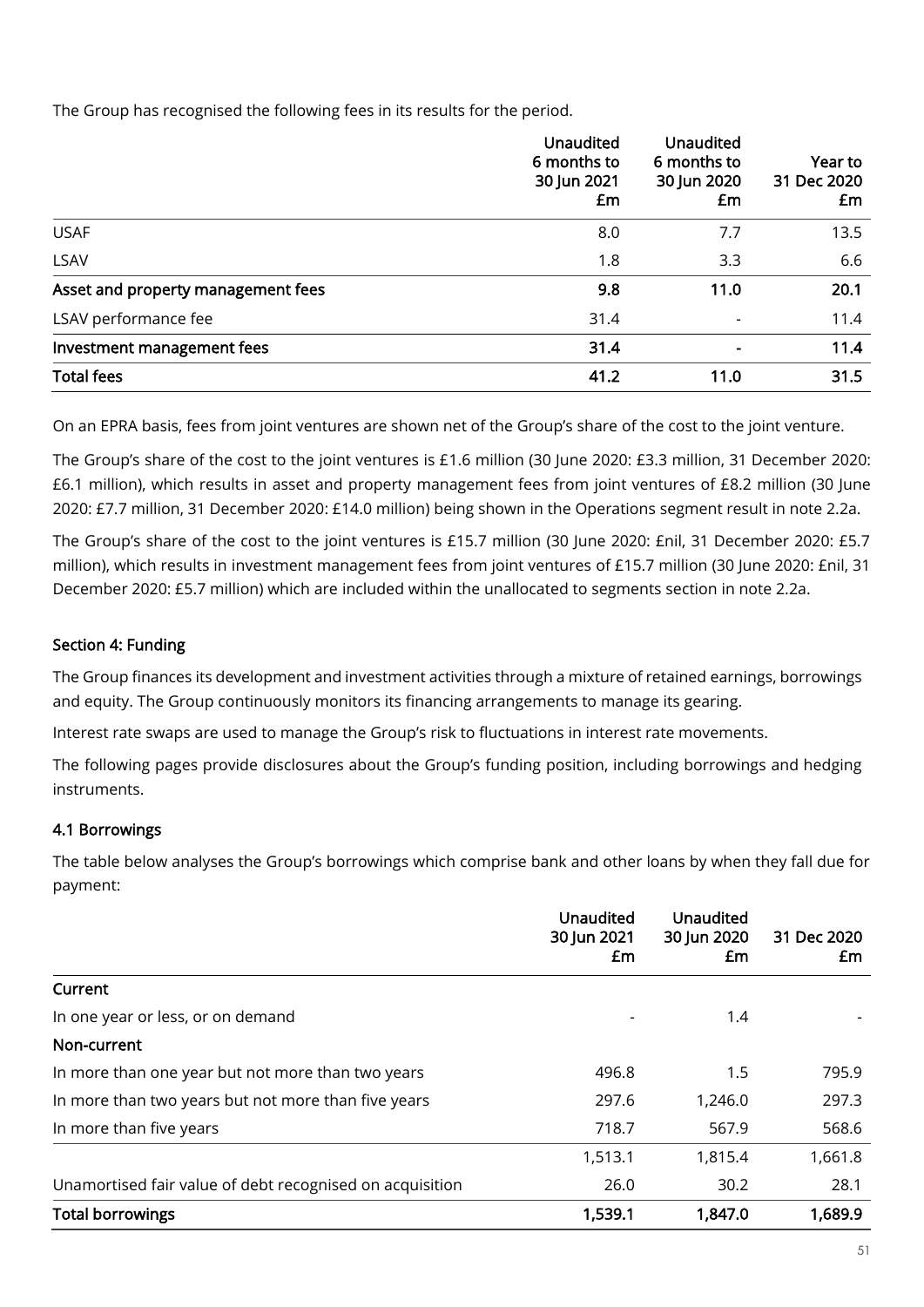The carrying value of borrowings is considered to be approximate to fair value, except for the Group's fixed rate loans as analysed below:

|                                                 | <b>Unaudited</b><br>30 Jun 2021 |                  |                         | <b>Unaudited</b><br>30 Jun 2020 |                         | 31 Dec 2020      |  |
|-------------------------------------------------|---------------------------------|------------------|-------------------------|---------------------------------|-------------------------|------------------|--|
|                                                 | Carrying<br>value<br>£m         | Fair value<br>£m | Carrying<br>value<br>£m | <b>Fair value</b><br>£m         | Carrying<br>value<br>£m | Fair value<br>£m |  |
| Level 1 IFRS fair value hierarchy               | 901.0                           | 952.6            | 905.3                   | 888.3                           | 903.1                   | 932.2            |  |
| Level 2 IFRS fair value hierarchy               | 150.0                           | 141.2            | 206.6                   | 216.4                           |                         |                  |  |
| Other loans and unamortised arrangement<br>fees | 488.1                           | 488.1            | 735.1                   | 735.1                           | 786.8                   | 786.8            |  |
| <b>Total borrowings</b>                         | 1,539.1                         | 1,581.9          | 1,847.0                 | 1,839.8                         | 1,689.9                 | 1,719.0          |  |

# 4.2 Interest rate swaps

The Group uses interest rate swaps to manage the Group's exposure to interest rate fluctuations. In accordance with the Group's treasury policy, the Group does not hold or issue interest rate swaps for trading purposes and only holds swaps which are considered to be commercially effective.

The following table shows the fair value of interest rate swaps:

|                                             | <b>Unaudited</b><br>30 Jun 2021<br>£m | Unaudited<br>30 Jun 2020<br>£m | 31 Dec 2020<br>£m |
|---------------------------------------------|---------------------------------------|--------------------------------|-------------------|
| Current                                     | -                                     | $\qquad \qquad$                | 5.8               |
| Non-current                                 | 4.4                                   | 24.6                           | 17.8              |
| Fair value of interest rate swaps liability | 4.4                                   | 24.6                           | 23.6              |

The fair values of interest rate swaps have been calculated by a third party expert, discounting estimated future cash flows on the basis of market expectations of future interest rates, representing Level 2 in the IFRS 13 fair value hierarchy.

# 4.3 Dividends

During the 6 months to 30 June 2021, the Company declared and paid a final gross dividend of £42.5 million, 12.75p per share (30 June 2020: The Company cancelled the proposed 2019 final dividend and did not pay an interim 2020 dividend).

Under the terms of the Company's scrip dividend scheme, shareholders were able to elect to receive ordinary shares in place of the 2020 final dividend of 12.75p per ordinary share. This resulted in the issue of 746,379 new fully paid shares.

After the period end, the Directors proposed an interim dividend of 6.5p per share (30 June 2020: Nil). No provision has been made in relation to this dividend.

The Group has modelled tax adjusted property business profits for 2020 and 2021 and the PID requirement in respect of the year ended 31 December 2020 is expected to be satisfied by the end of 2021.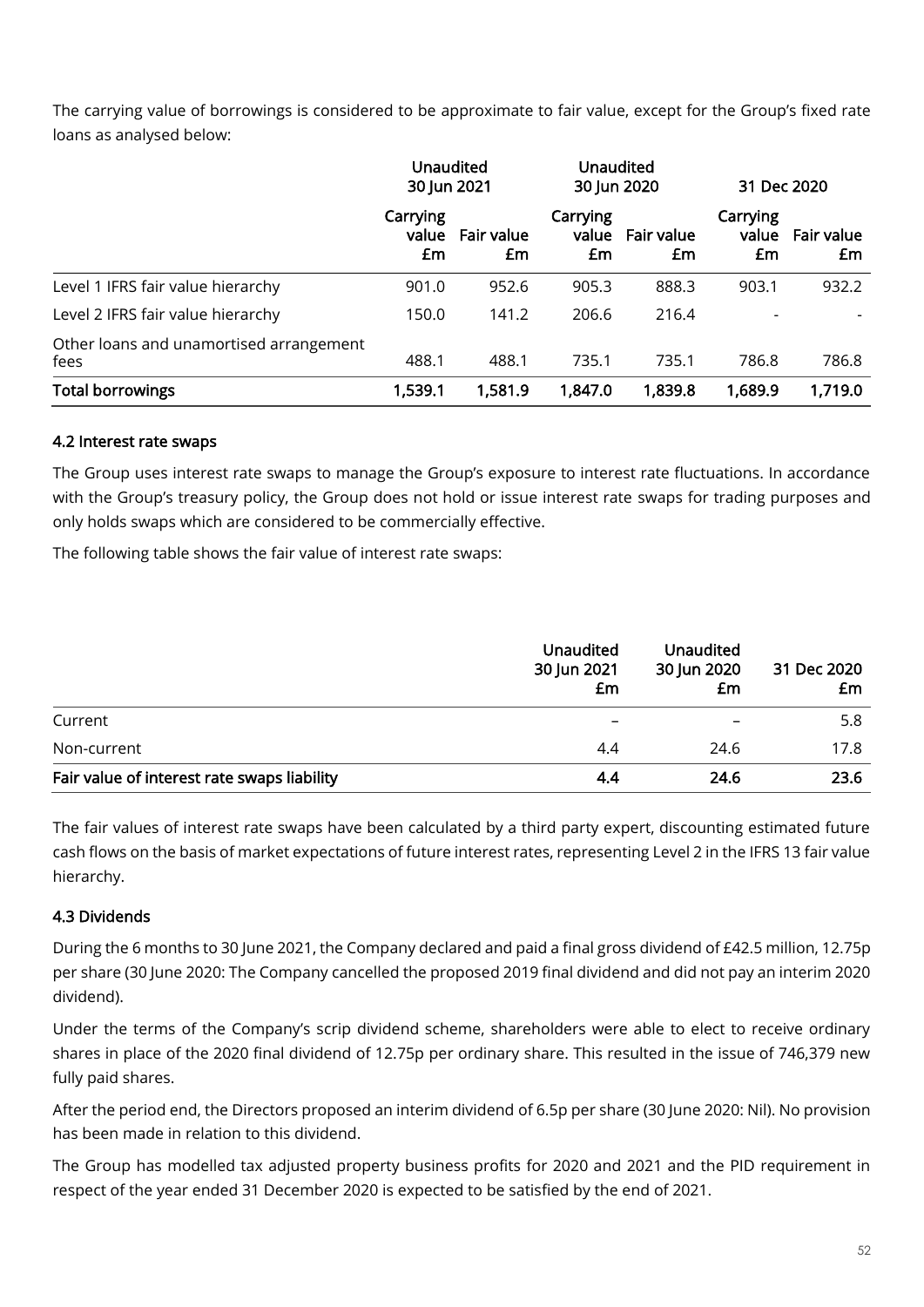# Section 5: Working capital

# 5.1 Provisions

During 2020, and in accordance with the Government's Building Safety Advice of 20 January 2020, we undertook a thorough review of the use of High-Pressure Laminate (HPL) cladding on our properties. We have identified 22 properties with HPL that needs replacing across our estate, four of which are wholly owned. We are currently carrying out replacement works for properties with HPL cladding, with activity prioritised according to our risk assessments, starting with those over 18 metres in height. We have continued to review our properties and undertake replacement works throughout 2021.

The overall remaining cost of replacing the HPL cladding is expected to be £96.4 million (Unite Share: £45.2 million), of which £27.7 million is in respect of wholly owned properties. Whilst the overall timetable for these works is uncertain, we anticipate this will be incurred over the next 3 years. The regulations continue to evolve in this area and we will ensure that our buildings are safe for occupation and compliant with laws and regulations.

|                |                          | Gross             |                          |                    |                          | Unite share       |                          |             |
|----------------|--------------------------|-------------------|--------------------------|--------------------|--------------------------|-------------------|--------------------------|-------------|
|                | Wholly<br>owned<br>£m    | <b>USAF</b><br>£m | <b>LSAV</b><br>£m        | <b>Total</b><br>£m | Wholly<br>owned<br>£m    | <b>USAF</b><br>£m | <b>LSAV</b><br>£m        | Total<br>£m |
| At 1 Jan 2020  |                          | 1.4               |                          | 1.4                |                          | 0.4               |                          | 0.4         |
| Additions      | $\overline{\phantom{a}}$ | 11.8              | 7.2                      | 19.0               | $\overline{\phantom{a}}$ | 2.6               | 3.6                      | 6.2         |
| Utilisation    | $\overline{\phantom{a}}$ | (1.2)             | $\blacksquare$           | (1.2)              | $\blacksquare$           | (0.2)             | $\overline{\phantom{a}}$ | (0.2)       |
| At 30 Jun 2020 | $\overline{\phantom{a}}$ | 12.0              | 7.2                      | 19.2               | $\overline{\phantom{a}}$ | 2.8               | 3.6                      | 6.4         |
| Additions      | 16.0                     | 38.8              | 7.2                      | 62.0               | 16.0                     | 8.4               | 3.6                      | 28.0        |
| Utilisation    | (0.3)                    | (0.8)             | (0.2)                    | (1.3)              | (0.3)                    | (0.2)             | (0.1)                    | (0.6)       |
| At 31 Dec 2020 | 15.7                     | 50.0              | 14.2                     | 79.9               | 15.7                     | 11.0              | 7.1                      | 33.8        |
| Additions      | 12.0                     | 16.7              | $\overline{\phantom{a}}$ | 28.7               | 12.0                     | 3.6               | $\overline{\phantom{a}}$ | 15.6        |
| Utilisation    | $\sim$                   | (6.8)             | (5.4)                    | (12.2)             | $\blacksquare$           | (1.5)             | (2.7)                    | (4.2)       |
| At 30 Jun 2021 | 27.7                     | 59.9              | 8.8                      | 96.4               | 27.7                     | 13.1              | 4.4                      | 45.2        |

The Group has recognised provisions for the costs of these cladding works as follows:

# Section 6: Post balance sheet events

On 26 July 2021, after the balance sheet date but before the approval of these financial statements, the Group exchanged contracts on the purchase of Meridian Square, a new c. 1,000-bed development site in London, for a minimum price of £56.3 million subject to planning consent.

# Section 7: Alternative performance measures

The Group uses alternative performance measures ("APMs"), which are not defined or specified under IFRS. These APMs, which are not considered to be a substitute for IFRS measures, provide additional helpful information. APMs are consistent with how business performance is planned, reported and assessed internally by management and the Board, and provide comparable information across the Group. The APMs below have been calculated on a see through / Unite share basis, as referenced to the notes to the financial statements. Reconciliations to equivalent IFRS measures are included in notes 2.2b and 2.3c. Definitions can also be found in the glossary.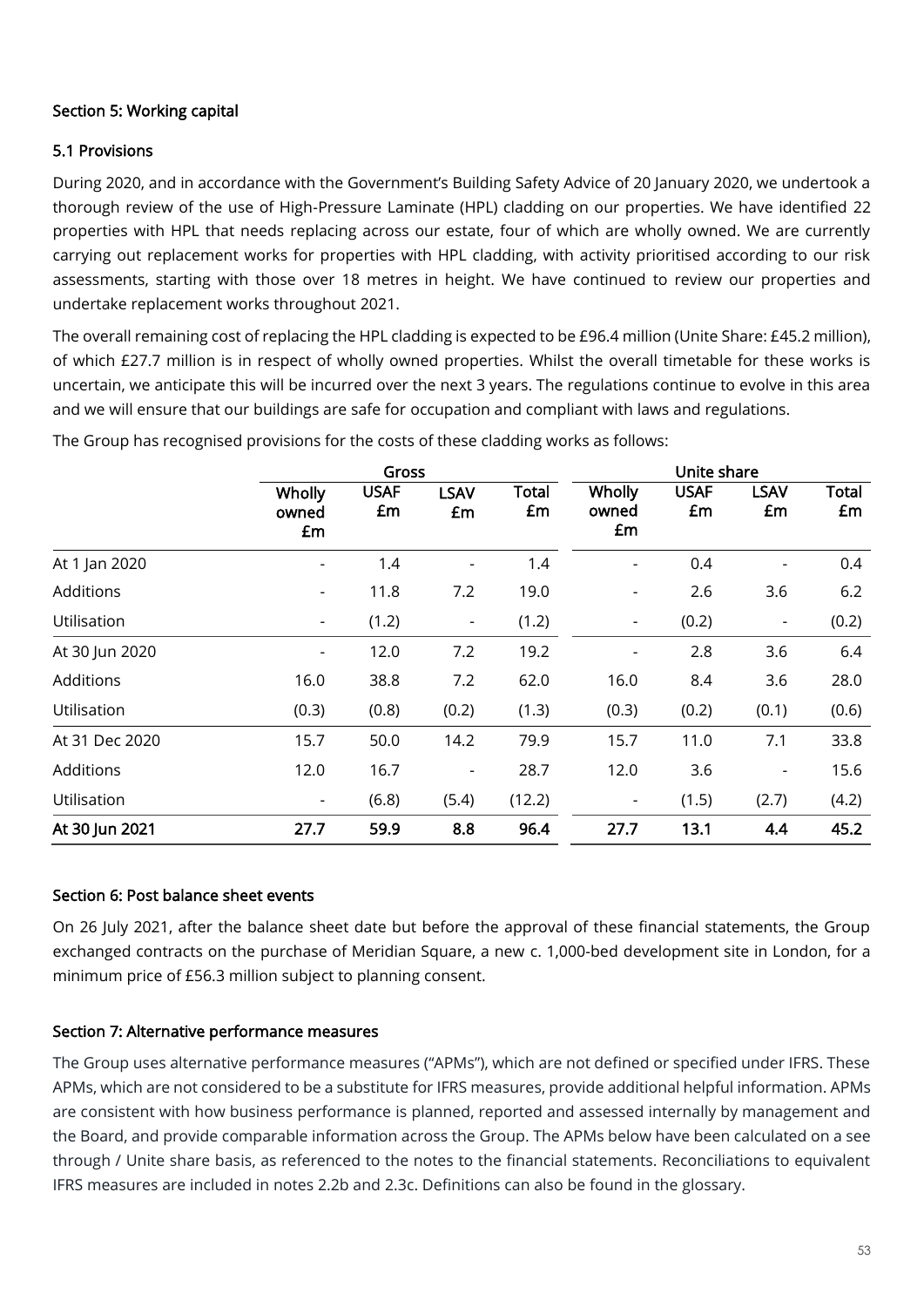|                               | <b>Note</b> | 6 months to<br>30 Jun 2021<br>£m | 6 months to<br>30 Jun 2020<br>£m | Year to<br>31 Dec 2020<br>£m |
|-------------------------------|-------------|----------------------------------|----------------------------------|------------------------------|
| <b>EBIT</b>                   |             |                                  |                                  |                              |
| Net operating income (NOI)    | 2.2a        | 111.1                            | 117.4                            | 180.3                        |
| Management fees               | 2.2a        | 8.2                              | 7.7                              | 14.0                         |
| Operating expenses            | 2.2a        | (13.0)                           | (14.1)                           | (30.9)                       |
|                               |             | 106.3                            | 111.0                            | 163.4                        |
| <b>EBIT margin %</b>          |             |                                  |                                  |                              |
| Rental income                 | 2.2a        | 152.9                            | 154.9                            | 263.2                        |
| EBIT                          | 7           | 106.2                            | 111.0                            | 163.4                        |
|                               |             | 69.5%                            | 71.7%                            | 62.1%                        |
| <b>EBITDA</b>                 |             |                                  |                                  |                              |
| Net operating income (NOI)    | 2.2a        | 111.1                            | 117.4                            | 180.3                        |
| Management fees               | 2.2a        | 8.2                              | 7.7                              | 14.0                         |
| Operating expenses            | 2.2a        | (13.0)                           | (14.1)                           | (30.9)                       |
| Depreciation and amortisation |             | 3.8                              | 3.7                              | 8.4                          |
|                               |             | 110.1                            | 114.7                            | 171.8                        |

|          | <b>Note</b> | 30 Jun 2021<br>£m | 30 Jun 2020<br>£m | 31 Dec 2020<br>£m |
|----------|-------------|-------------------|-------------------|-------------------|
| Net debt |             |                   |                   |                   |
| Cash     | 2.3a        | 553.4             | 594.2             | 391.0             |
| Debt     | 2.3a        | (2,053.7)         | (2, 282.3)        | (2, 132.8)        |
| Net debt |             | (1,500.3)         | (1,688.1)         | (1,741.9)         |

|                     | 12 months to<br>30 Jun 2021<br>£m | 12 months to<br>30 Jun 2020<br>£m | Year to<br>31 Dec 2020<br>£m |
|---------------------|-----------------------------------|-----------------------------------|------------------------------|
| Net debt (adjusted) |                                   |                                   |                              |
| Cash                | 482.4 <sup>1</sup>                | 240.6                             | 391.0                        |
| Debt (adjusted)     | (2, 150.4)                        | (1,631.5)                         | (2, 132.8)                   |
| Net debt (adjusted) | $(1,668.0)^2$                     | (1,390.9)                         | (1,741.8)                    |

1 Calculated on a 12 month look back basis. Average of £553.4 million and £391.0 million in respect of H1 2021 and £391.0 million and £594.2 million in respect of H2 2020.

2 Calculated on a 12 month look back basis. Average of £1,500.3 million and £1,741.8 million in respect of H1 2021 and £1,741.8 million and £1,688.1 million in respect of H2 2020.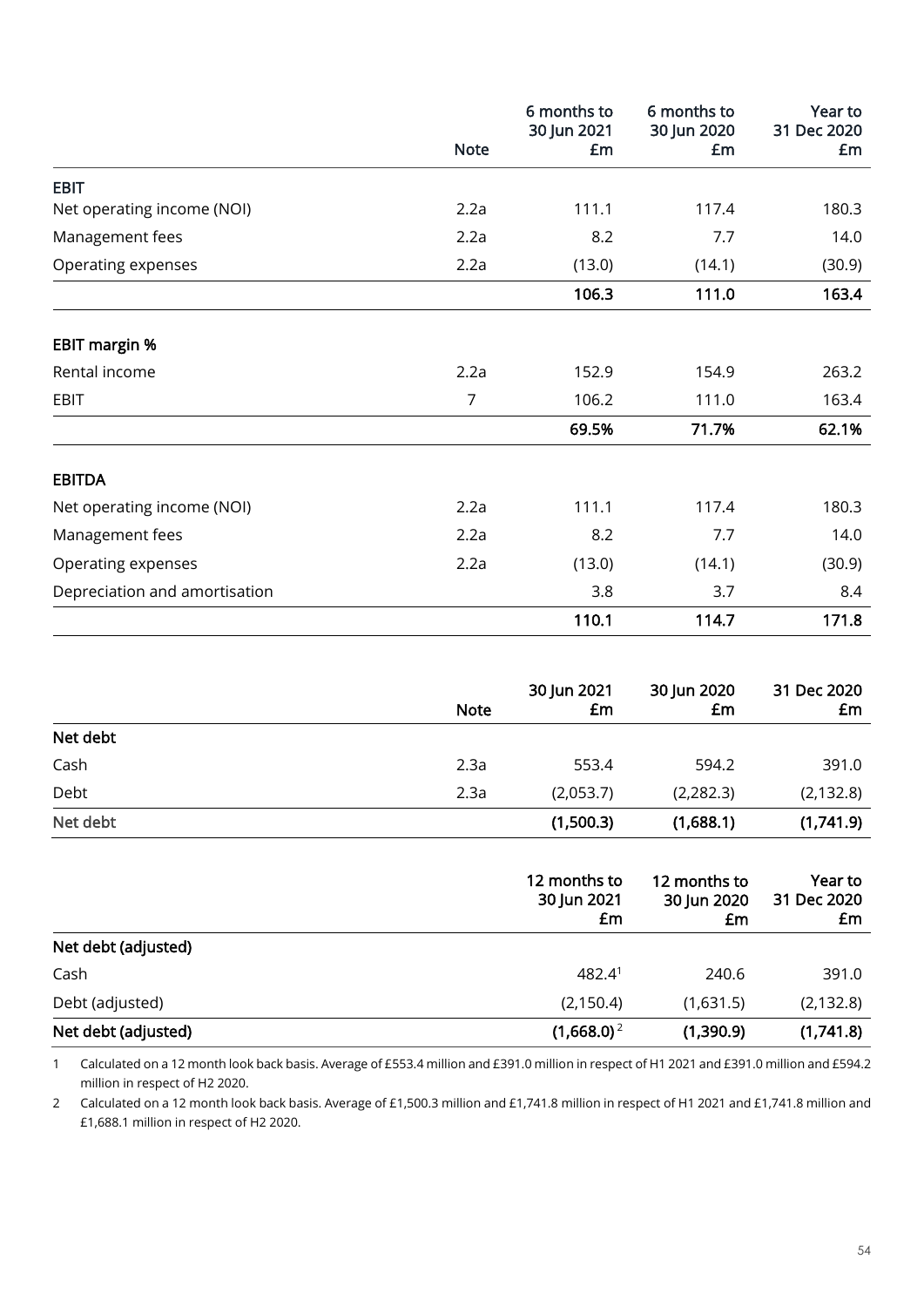|                             | <b>Note</b> | 12 months to<br>30 Jun 2021<br>£m | 12 months to<br>30 Jun 2020<br>£m | Year to<br>31 Dec 2020<br>£m |  |
|-----------------------------|-------------|-----------------------------------|-----------------------------------|------------------------------|--|
| Net debt: EBITDA (adjusted) |             |                                   |                                   |                              |  |
| Net debt                    |             | (1,668.0)                         | (1,390.9)                         | (1,741.8)                    |  |
| <b>EBITDA</b>               |             | $167.2^3$                         | 190.7                             | 171.8                        |  |
| Ratio                       |             | 10.0                              | 7.3                               | 10.1                         |  |

3 Calculated on a 12 month look back basis. £110.1 million in respect of H1 2021 and £57.1 million in respect of H2 2020.

|                              |      | 6 months to<br>30 Jun 2021<br>£m | 6 months to<br>30 Jun 2020<br>£m | Year to<br>31 Dec 2020<br>£m |
|------------------------------|------|----------------------------------|----------------------------------|------------------------------|
| Interest cover (Unite share) |      |                                  |                                  |                              |
| EBIT                         | 7    | 106.2                            | 111.0                            | 163.4                        |
| Net financing costs          | 2.2a | (28.4)                           | (29.1)                           | (56.1)                       |
| Interest on lease liability  | 2.2a | (4.2)                            | (4.4)                            | (8.8)                        |
| <b>Total interest</b>        |      | (32.6)                           | (33.5)                           | (64.9)                       |
| Ratio                        |      | 3.3                              | 3.4                              | 2.5                          |

# Reconciliation: EPRA earnings to IFRS loss before tax

|                                                                 |                  | 6 months to<br>30 Jun 2021 | 6 months to<br>30 Jun 2020 | Year to<br>31 Dec 2020 |
|-----------------------------------------------------------------|------------------|----------------------------|----------------------------|------------------------|
|                                                                 | <b>Note</b>      | £m                         | £m                         | £m                     |
| IFRS profit/(loss) before tax                                   |                  | 130.4                      | (73.9)                     | (120.1)                |
| Net valuation (gains)/losses on investment property<br>(owned)  | 2.2 <sub>b</sub> | (54.3)                     | 135.2                      | 165.7                  |
| Property disposals (owned)                                      | 2.2 <sub>b</sub> | 11.7                       | 0.5                        | 1.9                    |
| Net valuation losses on investment property (leased)            | 2.2 <sub>b</sub> | 2.6                        | 3.2                        | 11.2                   |
| Integration costs                                               | 2.2 <sub>b</sub> |                            | 8.1                        | 9.2                    |
| Amortisation of fair value of debt recognised on<br>acquisition | 2.2 <sub>b</sub> | (2.2)                      | (2.2)                      | (4.3)                  |
| Changes in valuation of interest rate swaps                     | 2.2 <sub>b</sub> | (3.0)                      |                            | 5.8                    |
| Debt exit costs                                                 | 2.2 <sub>b</sub> | 1.5                        | 5.6                        | 30.1                   |
| Minority interest and tax                                       |                  | 1.6                        | (1.7)                      | (2.2)                  |
| <b>EPRA Earnings</b>                                            |                  | 88.3                       | 74.8                       | 97.3                   |
| LSAV performance fee                                            | 2.4              | (15.7)                     |                            | (5.7)                  |
| <b>Adjusted Earnings</b>                                        |                  | 72.6                       | 74.8                       | 91.6                   |

An adjusted earnings measure is also presented, which excludes the impact of the LSAV performance fee, in order to present earnings from ongoing operations on a consistent basis.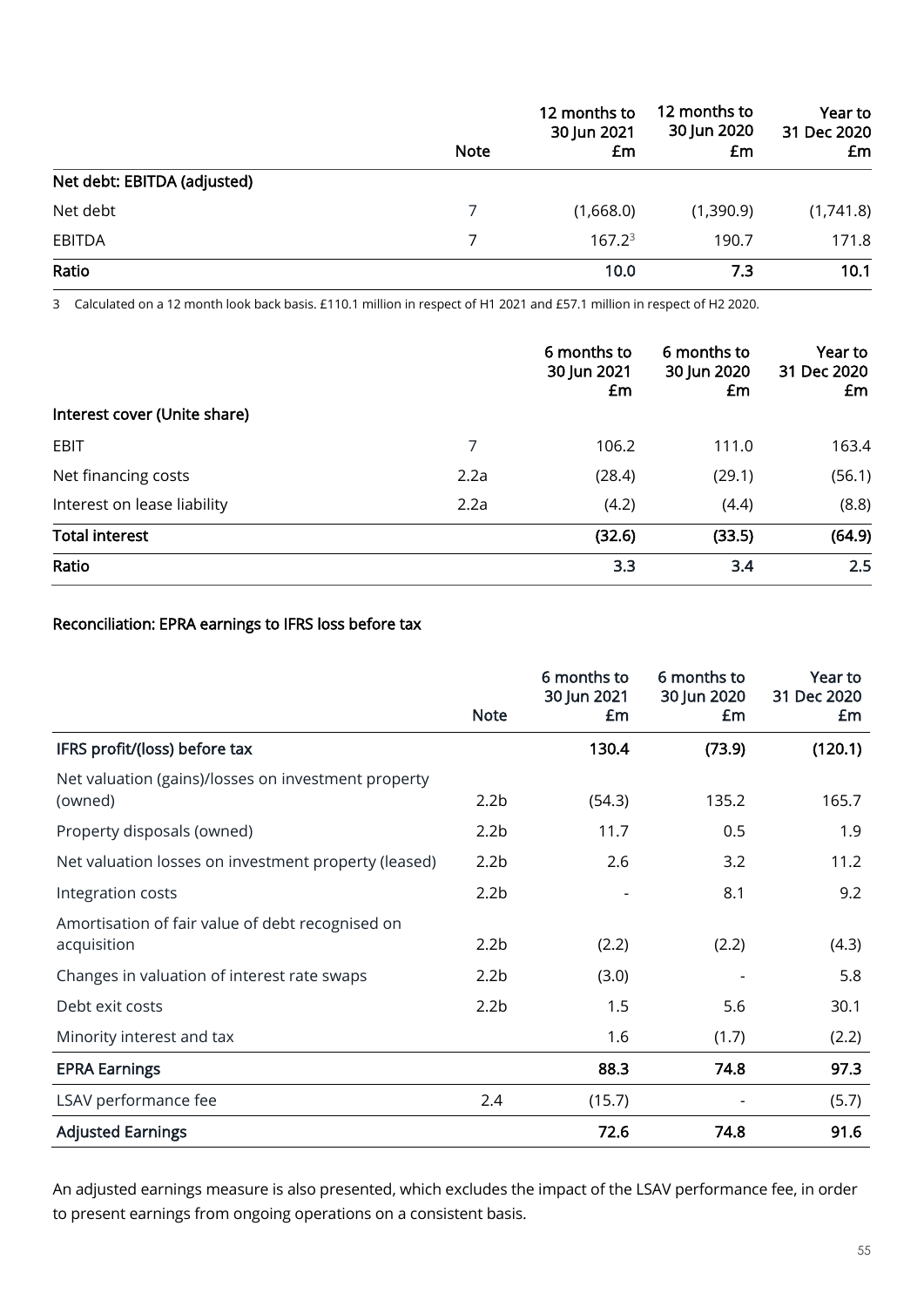# EPRA Performance Measures

# Summary of EPRA performance measures

|                                           | 30 Jun 2021<br>£m | 31 Dec 2020<br>£m | 30 Jun 2021<br>pps | 31 Dec 2020<br>pps |
|-------------------------------------------|-------------------|-------------------|--------------------|--------------------|
| <b>EPRA Earnings</b>                      | 88.3              | 97.3              | 22.2p              | 25.5p              |
| <b>Adjusted Earnings</b>                  | 72.6              | 91.6              | 18.1p              | 24.0p              |
| <b>EPRA NTA</b>                           | 3,357.0           | 3,271.0           | 837p               | 818p               |
| <b>EPRA NRV</b>                           | 3,622.1           | 3,601.9           | 904p               | 901 <sub>p</sub>   |
| <b>EPRA NDV</b>                           | 3,299.7           | 3,180.7           | 823p               | 796 <sub>p</sub>   |
| EPRA Cost ratio (including vacancy costs) |                   |                   | 31%                | 40%                |
| EPRA Cost ratio (excluding vacancy costs) |                   |                   | 28%                | 36%                |

# EPRA like-for-like rental income

|                                   | Properties owned<br>throughout the Development<br>period<br>£m | property<br>£m | <b>Acquisitions</b><br>and disposals<br>£m | <b>Total</b><br>Rental<br>income<br>£m |
|-----------------------------------|----------------------------------------------------------------|----------------|--------------------------------------------|----------------------------------------|
| 6 months to 30 Jun 2021           |                                                                |                |                                            |                                        |
| Rental income                     | 142.3                                                          | 8.7            | 1.9                                        | 152.9                                  |
| Property operating expenses       | (39.8)                                                         | (1.3)          | (0.7)                                      | (41.8)                                 |
| Net rental income                 | 102.5                                                          | 7.4            | 1.2                                        | 111.1                                  |
| 6 months to 30 Jun 2020           |                                                                |                |                                            |                                        |
| Rental income                     | 150.3                                                          |                | 4.6                                        | 154.9                                  |
| Property operating expenses       | (36.0)                                                         |                | (1.5)                                      | (37.5)                                 |
| Net rental income                 | 114.3                                                          |                | 3.1                                        | 117.4                                  |
| Like-for-like gross rental income | (5.3)%                                                         |                |                                            |                                        |
| Like-for-like net rental income   | (10.2)%                                                        |                |                                            |                                        |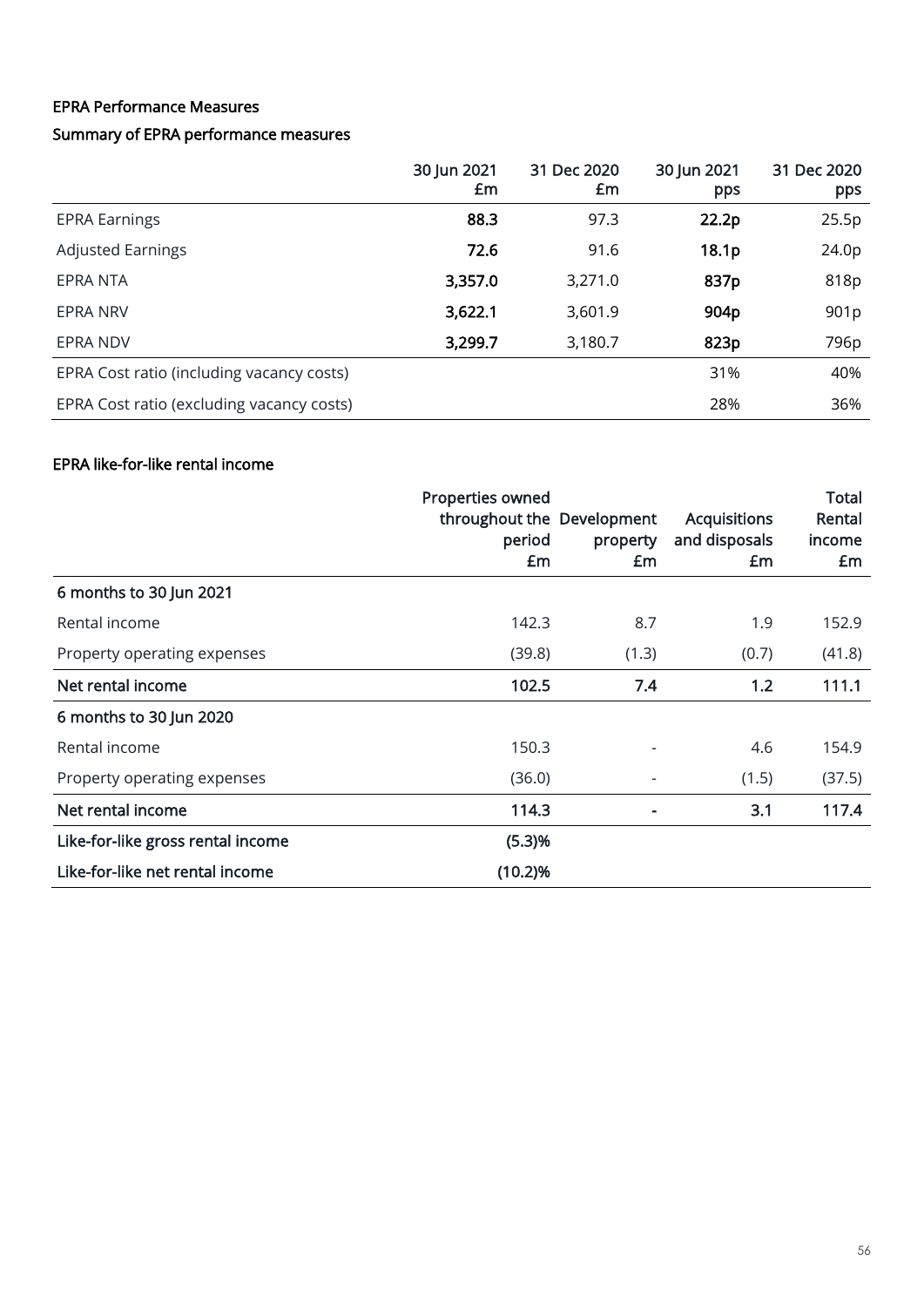| <b>EPRA Cost ratio</b>                                          | 6 months to<br>30 Jun 2021<br>£m | Year to<br>31 Dec 2020<br>£m |
|-----------------------------------------------------------------|----------------------------------|------------------------------|
| Property operating expenses                                     | 31.3                             | 61.9                         |
| Operating expenses                                              | 12.6                             | 30.1                         |
| Development / pre contract costs                                | 1.0                              | 2.2                          |
| Unallocated expenses (*)                                        | (0.4)                            | 3.2                          |
|                                                                 | 44.5                             | 97.4                         |
| Share of JV property operating expenses                         | 10.5                             | 21.0                         |
| Share of JV operating expenses                                  | 0.4                              | 0.8                          |
| Share of JV unallocated expenses (*)                            | 0.5                              | 0.4                          |
|                                                                 | 55.9                             | 119.6                        |
| Less: Joint venture management fees                             | (8.2)                            | (14.0)                       |
| Total costs (A)                                                 | 47.7                             | 105.6                        |
| Group vacant property costs (**)                                | (3.7)                            | (7.4)                        |
| Share of JV vacant property costs (**)                          | (1.3)                            | (2.5)                        |
| Total costs excluding vacant property costs (B)                 | 42.7                             | 95.7                         |
| Rental income                                                   | 116.8                            | 196.1                        |
| Share of JV rental income                                       | 36.1                             | 67.1                         |
| Total gross rental income (C)                                   | 152.9                            | 263.2                        |
| Total EPRA cost ratio (including vacant property costs) (A)/(C) | 31%                              | 40%                          |
| Total EPRA cost ratio (excluding vacant property costs) (B)/(C) | 28%                              | 36%                          |

\* Excludes amounts in respect of the LSAV performance fee.

\*\* Vacant property costs reflect the per bed share of operating expenses allocated to vacant beds

Unite's EBIT margin excludes non-operational expenses which are included within the EPRA cost ratio above.

# EPRA Valuation movement (Unite share)

|                                       | Valuation | Change |      |
|---------------------------------------|-----------|--------|------|
|                                       | £m        | £m     | %    |
| Wholly owned                          | 3,249     | 36     | 1.2% |
| <b>USAF</b>                           | 616       | 12     | 1.9% |
| LSAV                                  | 683       | 21     | 3.2% |
| <b>Rental properties</b>              | 4,548     | 69     | 1.5% |
| Leased properties                     | 100       |        |      |
| Properties under development          | 236       |        |      |
| Properties held throughout the period | 4,884     |        |      |
| Acquisitions                          |           |        |      |
| Disposals to LSAV                     | 168       |        |      |
| Total property portfolio              | 5,052     |        |      |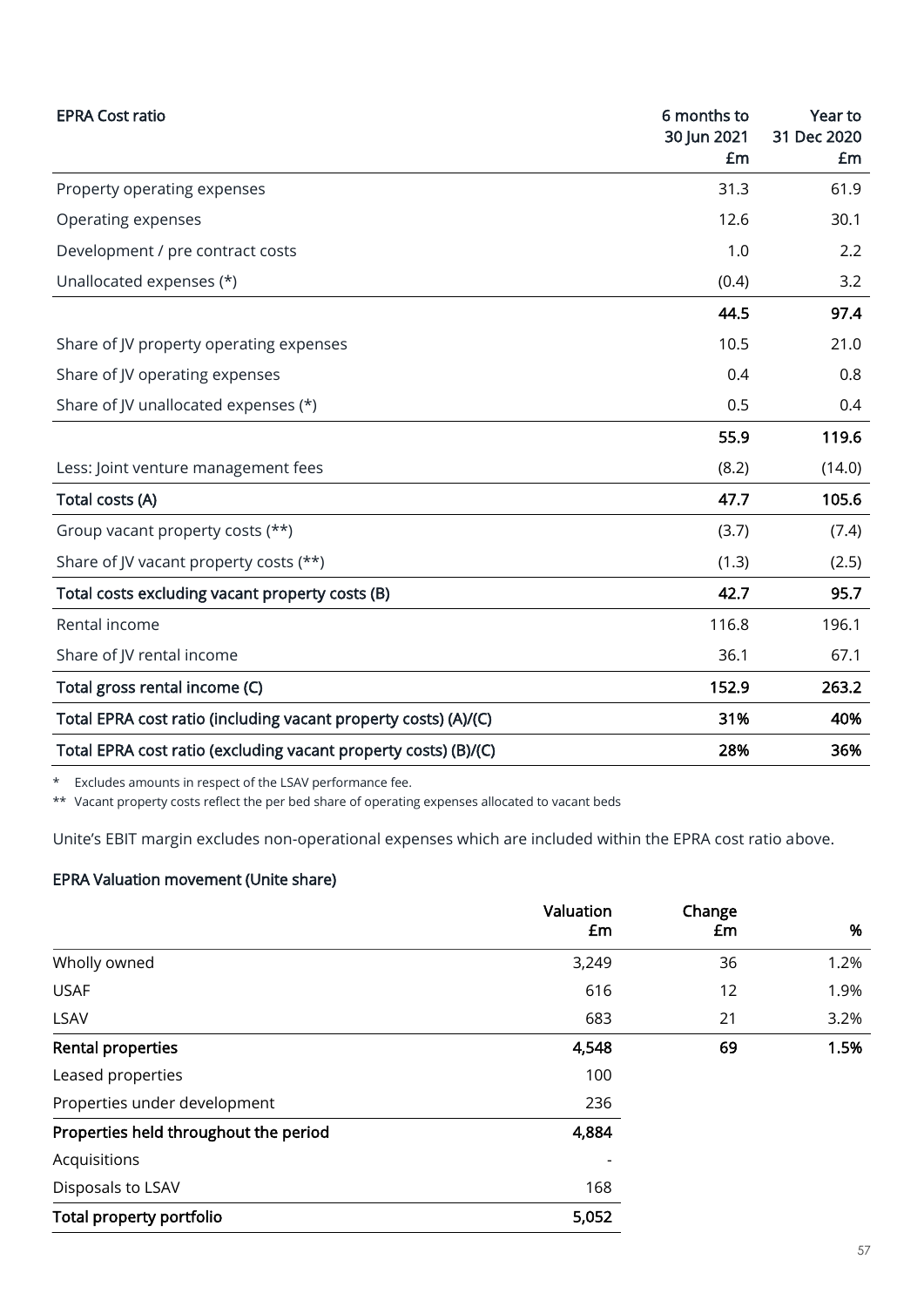# EPRA Yield movement

|                                 | NOI yield | Yield movement (bps) |
|---------------------------------|-----------|----------------------|
|                                 | %         | H1                   |
| Wholly owned                    | 5.1%      | (2)                  |
| <b>USAF</b>                     | 5.3%      | (1)                  |
| <b>LSAV</b>                     | 4.3%      | (3)                  |
| Rental properties (Unite share) | 5.0%      | (2)                  |

# Property related capital expenditure

|                              | 30 Jun 2021     |                 | 31 Dec 2020    |                 |                          |                |
|------------------------------|-----------------|-----------------|----------------|-----------------|--------------------------|----------------|
|                              | Wholly<br>owned | Share of<br>JVs | Group<br>share | Wholly<br>owned | Share of<br>JVs          | Group<br>share |
| Acquisitions                 |                 |                 | $\overline{a}$ |                 |                          |                |
| Developments                 | 35              |                 | 35             | 88              | $\overline{\phantom{0}}$ | 88             |
| Rental properties            | 3               |                 | 4              | 25              | 23                       | 48             |
| Other                        |                 |                 | 2              | 5               |                          | 5              |
| Total property related capex | 40              |                 | 41             | 118             | 23                       | 141            |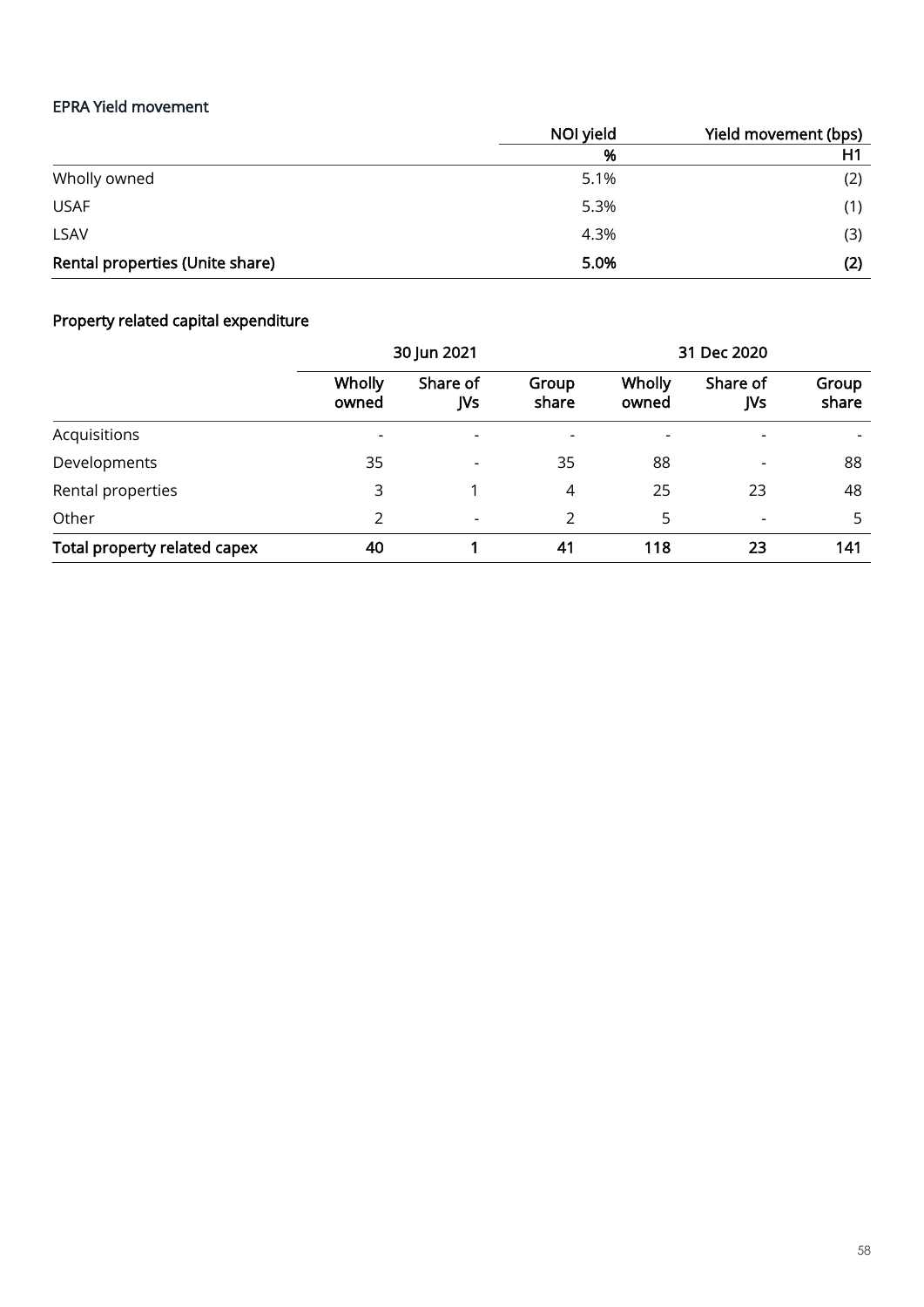# INDEPENDENT REVIEW REPORT TO THE UNITE GROUP PLC

We have been engaged by the company to review the condensed set of financial statements in the half-yearly financial report for the six months ended 30 June 2021 which comprises the consolidated income statement, the consolidated statement of comprehensive income, the consolidated balance sheet, the consolidated statement of changes in shareholders' equity, the consolidated cash flow statement and related sections 1 to 7. We have read the other information contained in the half-yearly financial report and considered whether it contains any apparent misstatements or material inconsistencies with the information in the condensed set of financial statements.

### Directors' responsibilities

The half-yearly financial report is the responsibility of, and has been approved by, the directors. The directors are responsible for preparing the half-yearly financial report in accordance with the Disclosure Guidance and Transparency Rules of the United Kingdom's Financial Conduct Authority.

As disclosed in section 1, the annual financial statements of the company will be prepared in accordance with United Kingdom adopted International Financial Reporting Standards. The condensed set of financial statements included in this half-yearly financial report have been prepared in accordance with the accounting policies the company intends to use in preparing its next annual financial statements.

### Our responsibility

Our responsibility is to express to the Company a conclusion on the condensed set of financial statements in the half-yearly financial report based on our review.

### Scope of review

We conducted our review in accordance with International Standard on Review Engagements (UK and Ireland) 2410 "Review of Interim Financial Information Performed by the Independent Auditor of the Entity" issued by the Financial Reporting Council for use in the United Kingdom. A review of interim financial information consists of making inquiries, primarily of persons responsible for financial and accounting matters, and applying analytical and other review procedures. A review is substantially less in scope than an audit conducted in accordance with International Standards on Auditing (UK) and consequently does not enable us to obtain assurance that we would become aware of all significant matters that might be identified in an audit. Accordingly, we do not express an audit opinion.

### Conclusion

Based on our review, nothing has come to our attention that causes us to believe that the condensed set of financial statements in the half-yearly financial report for the six months ended 30 June 2021 is not prepared, in all material respects, in accordance with United Kingdom adopted International Accounting Standard 34 and the Disclosure Guidance and Transparency Rules of the United Kingdom's Financial Conduct Authority.

# Use of our report

This report is made solely to the company in accordance with International Standard on Review Engagements (UK and Ireland) 2410 "Review of Interim Financial Information Performed by the Independent Auditor of the Entity" issued by the Financial Reporting Council. Our work has been undertaken so that we might state to the company those matters we are required to state to it in an independent review report and for no other purpose. To the fullest extent permitted by law, we do not accept or assume responsibility to anyone other than the company, for our review work, for this report, or for the conclusions we have formed.

# Deloitte LLP

Statutory Auditor London, United Kingdom 27 July 2021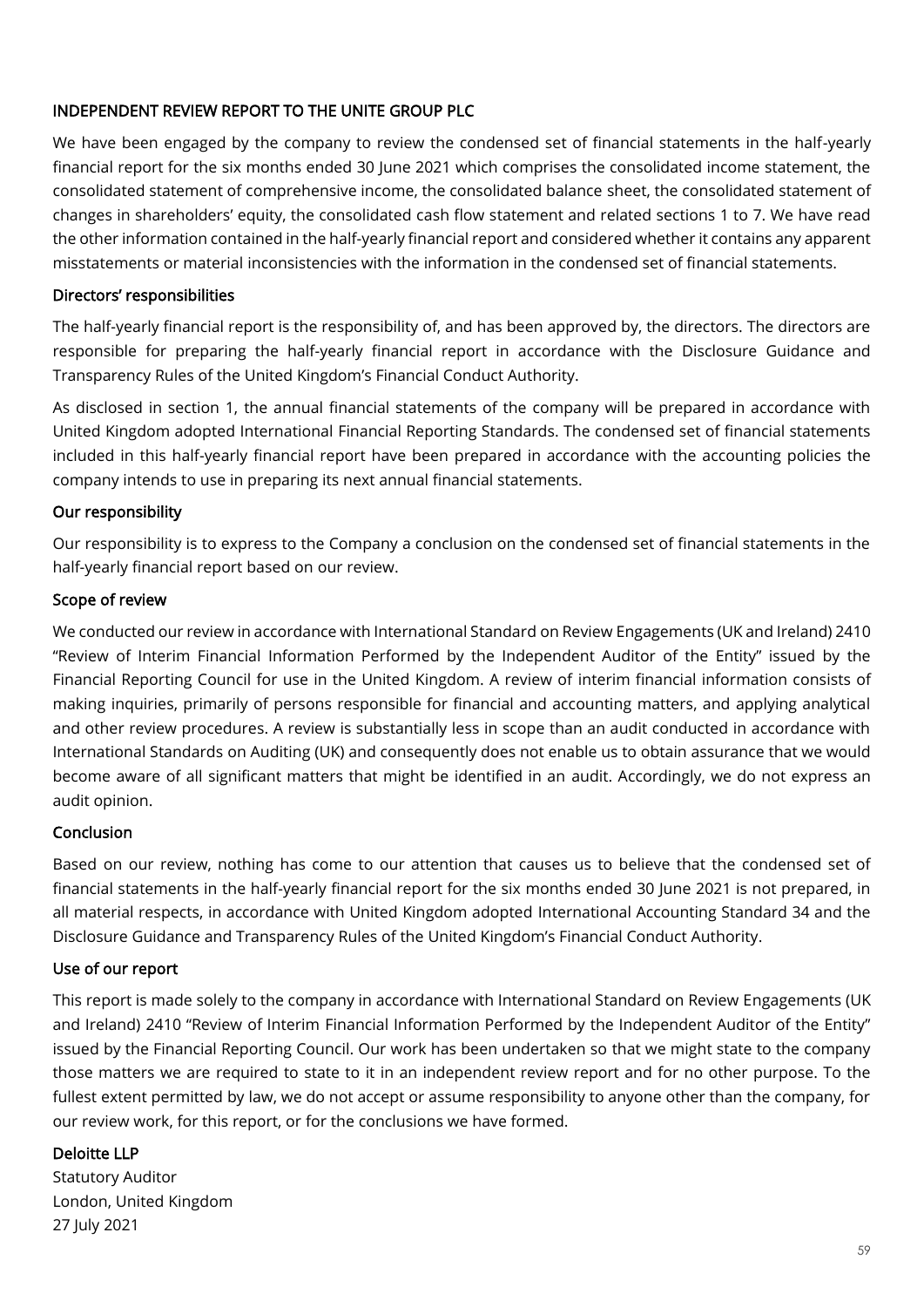# GLOSSARY

#### Adjusted net debt

The Group's debt, net of cash and unamortised debt raising costs, excluding the mark to market of interest rates swaps.

### Adjusted earnings

In 2021, in consideration of EPRA's focus on recurring income, an adjusted earnings is reported excluding the impact of the LSAV performance fee income from EPRA earnings.

### Basis points (BPS)

A basis point is a term used to describe a small percentage, usually in the context of change, and equates to 0.01%.

### Direct let

Properties where short-hold tenancy agreements are made directly between Unite and the student.

### EBIT

The Group's NOI plus management fees and less operating expenses.

### EBITDA

The Group's EPRA earnings before charging interest, tax, depreciation and amortisation. The profit number is used to calculate the ratio to net debt.

### EBIT margin

The Group's EBIT expressed as a percentage of rental income.

### EPRA

The European Public Real Estate Association, who produce best practice recommendations for financial reporting.

### EPRA earnings

EPRA earnings exclude movements relating to changes in values of investment properties and interest rate swaps and the related tax effects.

### EPRA earnings per share

The earnings per share based on EPRA earnings.

### EPRA Net Tangible Assets (NTA)

EPRA NTA includes all property at market value but excludes the mark to market of financial instruments, deferred tax and intangible assets. EPRA NTA provides a consistent measure of tangible net asset value on a going concern basis.

### EPRA Net Tangible Assets per share

The diluted NTA per share figure based on EPRA NTA.

### EPRA Net Reinstatement Value (NRV)

EPRA NRV includes all property at market value but excludes the mark to market of financial instruments, deferred tax and real estate transfer tax. EPRA NRV assumes that entities never sell assets and represents the value required to rebuild the entity

# EPRA Net Disposal Value (NDV)

EPRA NDV includes all property at market value, excludes the mark to market of financial instruments, but includes the fair value of fixed interest rate debt and the carrying value of intangible assets. EPRA NDV represents the shareholders' value in a disposal scenario.

# EPRA Net Initial Yield (NIY)

The net operating income generated by a property expressed as a percentage of its value, taking into account notional acquisition costs.

# EPRA Vacancy Rate

The ratio of the estimated market rental value of vacant spaces against the estimated market rental value of the entire property portfolio (including vacant spaces).

### EPRA Cost Ratio

The ratio of net overheads and operating expenses against gross rental income.

### ESG

Environmental, Social and Governance.

### **GRESB**

GRESB is a benchmark of the Environmental, Social and Governance (ESG) performance of real assets.

#### Gross asset value

Rental properties, plus leased properties and development properties. GAV is reported on a fair value basis.

### Gross financing costs

All interest paid by the Group, including those capitalised into developments and operating lease rentals. It includes all receipts and payments under interest rate swaps whether they are effective or ineffective under IFRS.

### The Group

Wholly owned balances plus Unite's interests relating to USAF and LSAV.

### Group debt

Wholly owned borrowings plus Unite's share of borrowings attributable to USAF and LSAV.

### Interest cover ratio (ICR)

Calculated as EBIT divided by the sum of net financing costs and IFRS 16 lease liability interest costs.

### Lease

Properties which are leased to Universities for a number of years.

### Like-for-like rental growth

Like-for-like rental growth is the growth in gross rental income on properties owned throughout the current and previous years under review.

# Loan to value (LTV)

Net debt as a proportion of the carrying value of the total property portfolio, excluding balances recognised in respect of leased properties under IFRS 16.

### LSAV

The London Student Accommodation Joint Venture (LSAV) is a joint venture between Unite and GIC, in which both hold a 50% stake. LSAV has a maturity date of September 2032.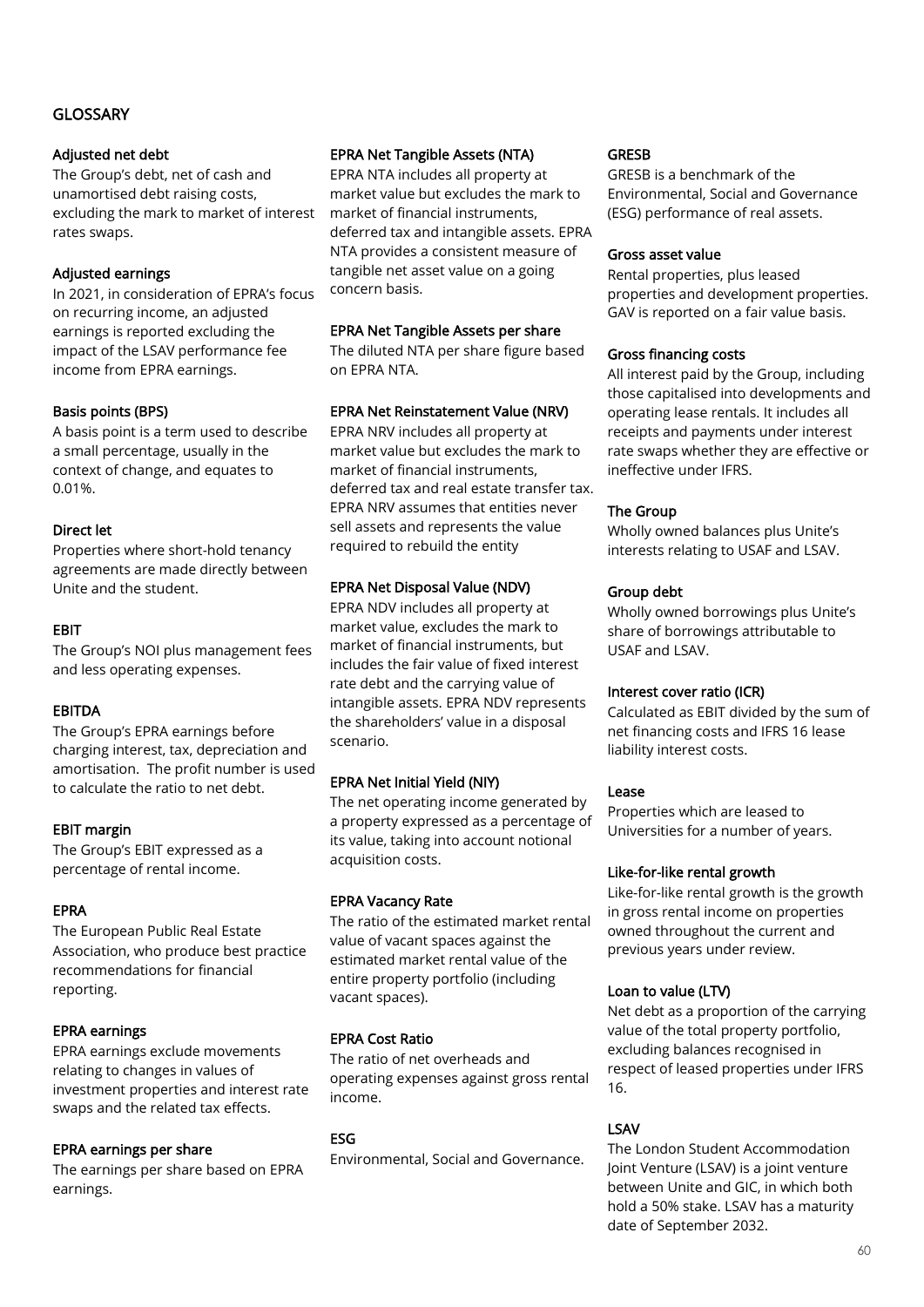### Major Provincial

Properties located in Aberdeen, Birmingham, Cardiff, Durham, Glasgow, Leeds, Leicester, Liverpool, Newcastle, Nottingham, Sheffield and Southampton.

### Net debt

Group debt, net of cash and unamortised debt issue costs, excluding IFRS 16 investment property (leased) and associated lease liabilities.

### Net debt: EBITDA

Net debt as a proportion of EBITDA.

### Net financing costs (EPRA)

Gross financing costs net of interest capitalised into developments and interest received on deposits.

### Net operating income (NOI)

The Group's rental income from rental properties (owned and leased) less those operating costs directly related to the property, therefore excluding central overheads.

### NOI margin

The Group's NOI expressed as a percentage of rental income.

### Nomination agreements

Agreements at properties where Universities have entered into a contract to reserve rooms for their students, usually guaranteeing occupancy. The Universities usually either nominate students to live in the building and Unite enters into short-hold tenancies with the students or the University enters into a contract with Unite and makes payment directly to Unite.

#### Other provincial

Properties located in Bedford, Bournemouth, Coventry, Loughborough, Medway, Portsmouth, Reading and Swindon.

#### Prime provincial

Properties located in Bristol, Bath, Edinburgh, Manchester and Oxford.

### Rental properties

Investment properties whose construction has been completed and are used by the Operations segment to generate NOI.

#### Rental properties (leased) / Sale and leaseback

Properties that have been sold to a third party investor then leased back to the Group. Unite is also responsible for the management of these assets on behalf of the owner.

### See-through (also Unite share)

Wholly owned balances plus Unite's share of balances relating to USAF and LSAV.

# **TCFD**

The Taskforce on Climate-related Financial Disclosures develops voluntary, consistent climate-related financial risk disclosures for use by companies in providing information to investors, lenders, insurers, and other stakeholders.

#### Total accounting return

Growth in EPRA NTA per share plus dividends paid, expressed as a percentage of EPRA NTA per share at the beginning of the period.

#### Total shareholder return

The growth in value of a shareholding over a specified period, assuming dividends are reinvested to purchase additional shares.

### USAF/the fund

The Unite UK Student Accommodation Fund (USAF) is Europe's largest fund focused purely on income-producing student accommodation investment assets.

The fund is an open-ended infinite life vehicle with unique access to Unite's development pipeline. Unite acts as fund manager for the fund, as well as owning a significant minority stake.

# WAULT

Weighted average unexpired lease term to expiry.

### Wholly owned

Balances relating to properties that are 100% owned by The Unite Group plc or its 100% subsidiaries.